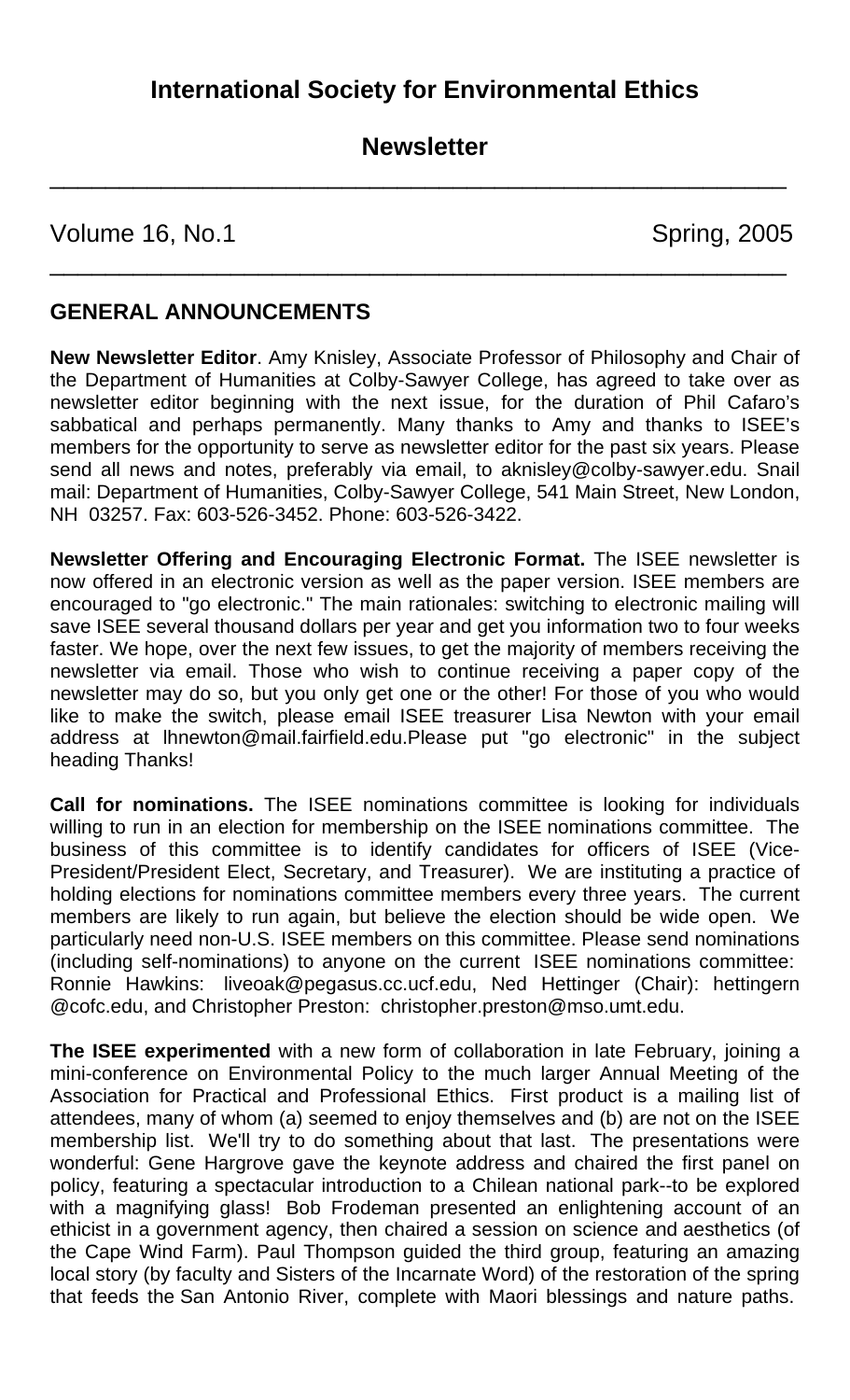Lisa Newton, who contributed this report, writes that she is continually amazed at the range of subjects and activities encompassed by our small society. She hopes we shall explore further opportunities for collaboration.

**Jim Tantillo** has accepted a position as Interim Executive Director of the Tompkins County SPCA in Ithaca, NY. For the past few years, the TC SPCA has been the leading "no kill" animal shelter in the U.S., with the lowest euthanasia rate of any community in the country. Tantillo will also continue to teach one course a semester in environmental ethics as a Lecturer in the Department of Natural Resources at Cornell.

**World Conservation Union** - International Union for the Conservation of Nature (IUCN) endorses the Earth Charter. The World Conservation Congress at its 3rd session in Bangkok, November 17-25, 2004, approved a resolution endorsing the Earth Charter. The approved resolution states that the Congress:

\* Endorses the Earth Charter as an inspirational expression of civil society's vision for building a just, sustainable and peaceful world.

\* Recognizes, consistent with IUCN's mission, the Earth Charter as an ethical guide for IUCN policy and will work to implement its principles through the IUCN Programme.

\* Recommends that the Earth Charter be used by the IUCN to help advance education and dialogue on global interdependence, shared values, and ethical principles for sustainable ways of living; and

\* Encourages member organizations and states to examine the Earth Charter and to determine the role the Earth Charter can play as a policy guide within their own spheres of responsibility.

**The Acton Institute for the Study of Religion and Liberty** is a well-funded conservative organization with a primary mission of reconciling Christianity and capitalism. If you like what you read in the gospels except for all that crap about giving your cloak, too, when someone asks for your shirt, it being easier for a camel to get through the eye of a needle than for a rich man to get into heaven, etc., then this is the group for you. ISEE members might want to check out their website, [www.acton.org](http://www.acton.org/), for a sophisticated anti-environmentalism masquerading as reasonable caution. The website contains numerous articles and opinion pieces on green building, forestry and a wide range of environmental topics; lots of good material to assign students giving "the other side" on particular environmental topics.

**Wangari Maathai.** The 2004 Nobel Peace Prize was awarded to a Kenyan woman environmentalist whose tree-planting movement defied political leaders. Wangari Maathai is now Kenya's deputy environment minister. She has fought for thirty years to empower women, improve the environment and fight corruption in Africa. She was Nairobi University's first woman professor before she left full-time academic life to found the Green Belt Movement, a women's environmental group fighting the clearing of forests for charcoal and property development. The movement she founded has planted twenty million trees in Kenya, and spread to Tanzania, Uganda, Ethiopia, and other African countries. She was a longtime opponent of Kenya's former strongman Daniel arap Moi. She was physically attacked by opponents on several occasions and was once released from jail only after Amnesty International helped fuel international protests. She was a visiting scholar at Yale, School of Forestry and Environmental Studies, in 2002 and is a graduate of the University of Pittsburgh. This is the first time the prize has been awarded for environmental work. Story in Christian Century 121 (no. 22, November 2, 2004): 14. Also story in Science 306 (15 October 2004):391.

**The 2004 Annual Meeting of the American Academy of Religion**, held in San Antonio, Texas, November 20-23, included a number of sessions of interest to environmentalists. (1) Earth Ethics: Celebrating the Work of Larry Rasmussen. (2)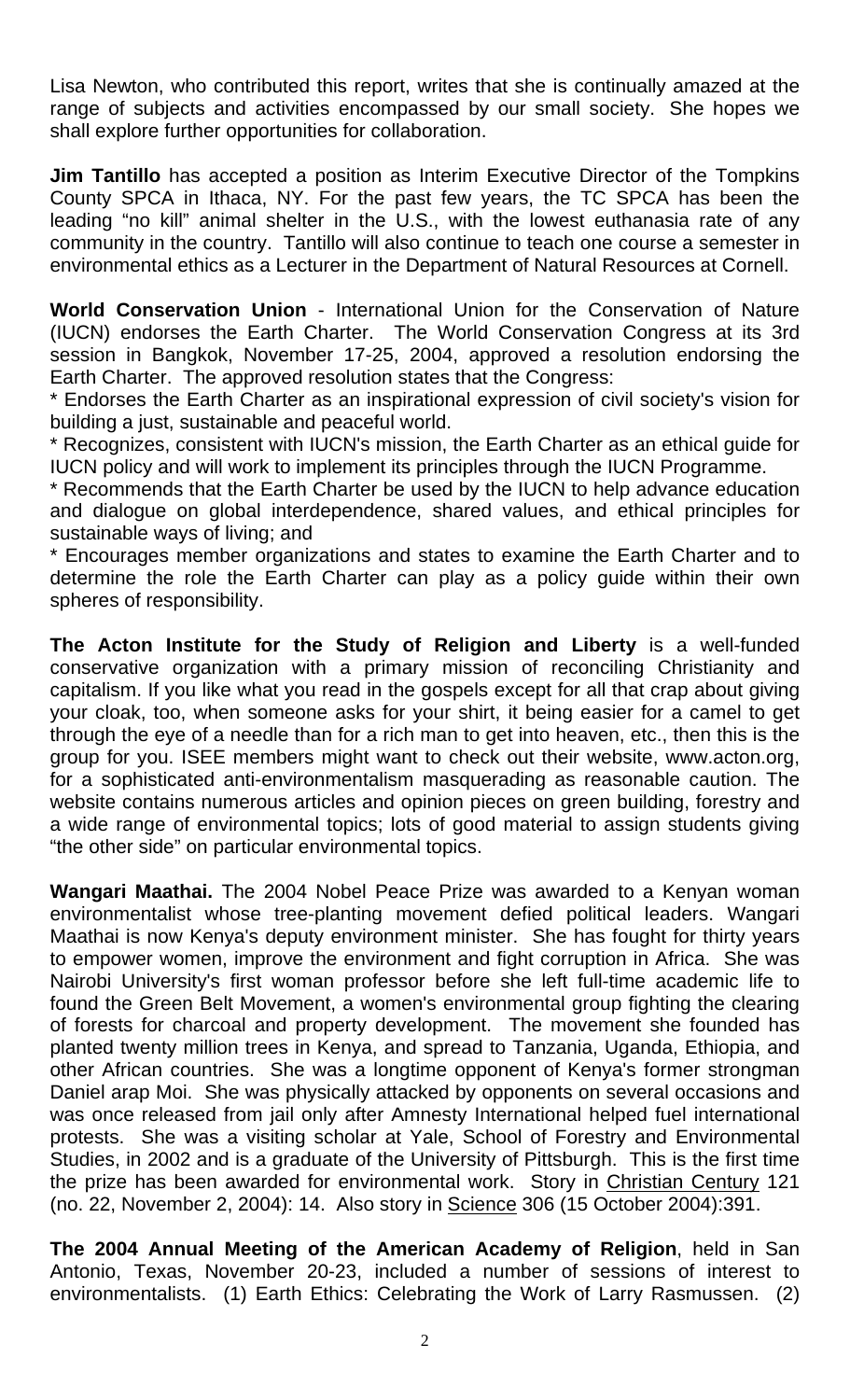Beyond the Borders: Religion and Ecology in Latin America. (3) Building Meta-Ecological Worlds: The Cultural Production of Environmental Awareness. (4) The Ethics of Exploration: Theological and Ethical Issues in Space Travel. (5) Animals as Subjects, Objects, and Symbols. Some twenty papers in these sections combined.

**The ISEE Listserv** is a forum for serious discussion of environmental ethics and to disseminate information quickly to your colleagues. To subscribe, send email to: LISTSERV@LISTSERV.TAMU.EDU, with the entire body of the message reading: SUBSCRIBE ISEE-L. You should then receive an e-mail asking you to confirm your participation. As soon as you follow the instructions in that email, you will be subscribed to the list. Questions, contact Gary Varner at gary@philosophy.tamu.edu.

**Essays in Philosophy**. Editor Michael Goodman is pleased to announce the publication of Vol. 6, No. 1 of *Essays in Philosophy*, an online journal at: [http://www.humboldt.edu/~essays/.](http://www.humboldt.edu/%7Eessays/) This issue of *Essays* is on "The Philosophy of Technology." The papers published include: "Philosophy Regarding Technology," by James Farris; "Technology: History and Philosophy," by Keekok Lee; "(En)Framing Heidegger's Philosophy of Technology," by Ronald Godzinski; "If the Truth Be Told of Techne: Techne as Ethical Knowledge," by Frances Latchford; "Ethics, Technology, and Posthuman Communities," by Steven Benko; "Technology and the Evolution of the Human: From Bergson to the Philosophy of Technology," by M. Scott Ruse; "The Many Faces of Science and Technology Relationships", by Ana Cuevas; "Aboriginal Cultures and Technocratic Culture," by Humberto Ortega Villasenor and Genaro Quinones Trujillo; "The Domestication of Water: Filtering Nature Through Technology," by David Macauley; "Sonar Technology and Shifts in Environmental Ethics," by Christine James; "Chess, Games, and Flies," by Stefano Franchi; "A Framework to Systematize Positions in Neuroethics," by Saskia Nagel and Nicolas Neubauer; "Thoughts on the Theory and Practice of Speculative Markets *qua* Event Predictors," by Mason Richey; "The Problem With the Technology of Time: Understanding the Ethics of Erazim Kohak's Concept of Authentic Time Through an Analysis of the Motion Picture *Cast Away*," by John Scott Gray.

**Environmental Philosophy**, the official journal of the Korean Society for the Study of Environmental Philosophy, has recently put out volume 3 (2004). Edited by Sun-Jin Kim, philosophy professor at Hallym University, the volume focuses on the history of environmental philosophy. It has two essays in English: one by the editor titled "Environmental History and the Origin of Ecological Crisis," and one by Gene Hargrove titled "Environmental or Ecological Citizenship through Culture Specific Environmental Value Education." Other essays, in Korean, are: Geon-Hoon Ahn, "The History of Environmental Philosophy in Korea"; Myung-Sik Kim, "The History of Environmental<br>Philosophy in the Anglo-American World"; Hae-Rim Yang, "The History of Philosophy in the Anglo-American World"; Hae-Rim Yang, Environmental Philosophy in Germany"; and a report from Sung-Jin Kim, "The Philosophy Department at Colorado State University and Professor Holmes Rolston."

# **CONFERENCES AND CALLS FOR PAPERS**

**ISEE Sessions.** Proposals are invited for individual papers or group sessions for the APA Pacific, Central and Eastern Division meetings. For the Pacific, contact ISEE treasurer Lisa Newton at [lhnewton@mail.fairfield.edu](mailto:lhnewton@mail.fairfield.edu). For the Central, contact ISEE secretary Paul Thompson, thomp649@pilot.msu.edu. For the Eastern, contact ISEE Vice-President Clare Palmer, [cpalmer@artsci.wustl.edu](mailto:cpalmer@artsci.wustl.edu). Snail mail addresses and telephone numbers at the end of the newsletter. The deadline for proposals is September 1 for the Pacific and Central, March 1 for the Eastern.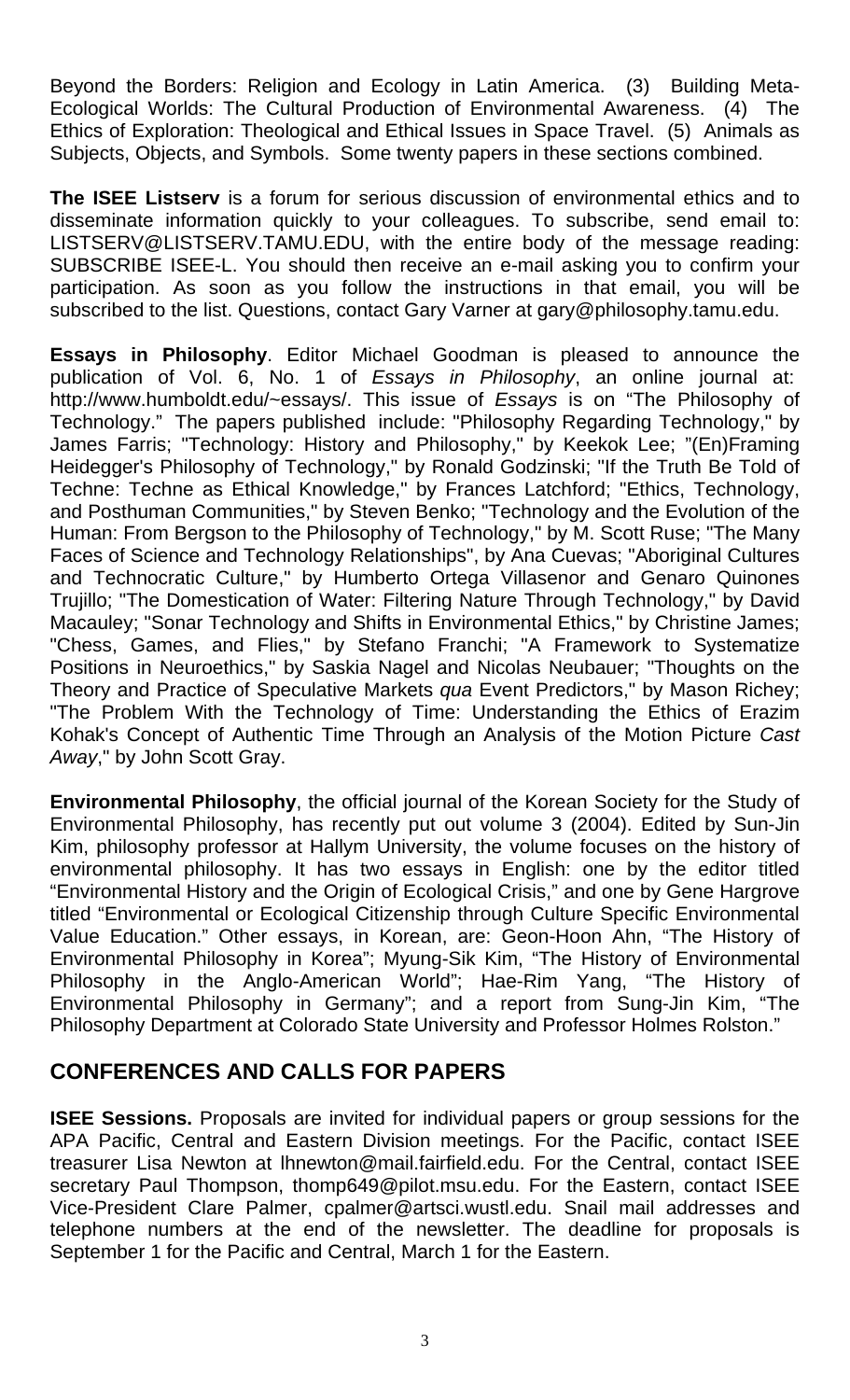**The Second Annual Joint Meeting on Environmental Philosophy** intended to bring together the environmental philosophy community will occur from May 31<sup>st</sup> to June 3rd at the Highlands Center, on the border of Rocky Mountain National Park in Colorado. The meeting will be held at 8500 feet at the Highlands Center, a recently constructed (2002) retreat center which includes rooms, meeting space, and a cafeteria. Longs Peak (elev. 14,000) hovers above the conference center and is within close hiking distance. Rooms are available at the Highlands Center ranging from \$85 singles to \$120 for 4. We have reserved 15 rooms, each of which comfortably house between 2 and 4 guests. See [http://www.highlandscamp.org/retreat\\_center.htm](http://www.highlandscamp.org/retreat_center.htm) for further information. In addition, camping facilities and other housing options are available nearby. The hope is to attract a broad cross-section of the environmental philosophy community, including graduate students. In addition to contributed papers, the program will include papers by leading figures in the field. It is sponsored by ISEE, the International Association for Environmental Philosophy, and the University of North Texas. For further information, contact: Robert Frodeman, [philosophy@unt.edu](mailto:philosophy@unt.edu), or Dale Jamieson, dwj3@nyu.edu.

**The International Association For Environmental Philosophy** will hold their Seventh Annual Meeting at the Salt Lake City Downtown Marriott and Utah Valley State College on October 22 - 24, 2005 (immediately after the 44th Annual Meeting of SPEP). IAEP seeks participants for its 2005 program. There will be one presentation format: 20-minute talks with ten minutes for discussion. Please submit, by February 28, 2005, a one or two-page abstract (hard-copy or email) to Scott Cameron, Dept. of Philosophy, Loyola Marymount Univ., One LMU Dr., Suite 3600, Los Angeles, CA 90045-2659 or [scameron@lmu.edu](mailto:scameron@lmu.edu). Special sessions will planned for Monday October 24, on themes such as Religion, Philosophy and the Environment; Eco-feminism and Continental philosophy. Notice of selection will go out by May, 2005, and the program will be posted on their website by May 30: [www.environmentalphilosophy.org](http://www.environmentalphilosophy.org/).

IAEP offers a forum for the philosophical discussion of our relation to the natural environment. Embracing a broad understanding of environmental philosophy, IAEP encourages not only discussions of environmental ethics, but of environmental aesthetics, ontology, theology, the philosophy of science, political philosophy, ecofeminism, and the philosophy of technology. IAEP also welcomes a diversity of approaches to these issues, including those inspired by Continental philosophy, the history of philosophy, and the tradition of American philosophy. Membership in IAEP is open to everyone. Regular membership for 2004-2005 is \$45 (\$15 for students); it is payable to IAEP and should be sent to Scott Cameron, Dept. of Philosophy, Loyola Marymount Univ., One LMU Dr., Suite 3600, Los Angeles, CA 90045-2659. A subscription to the journal Environmental Philosophy (formerly named Call to Earth, but now greatly enlarged) comes with membership. Non-membership subscriptions to Environmental Philosophy are \$30. These can be ordered from the same address.

**The 8th World Wilderness Congress** will be held in Anchorage, Alaska, from the 30th of September - the 6th of October 2005, with associated events in Kamchatka and the Russian Far East. Approximately 1,000 delegates from over 40 nations will attend. The congress is the longest-running, public, international environmental forum. The theme of the 8th WWC is "Wilderness, Wildlands and People - A Partnership for the Planet." This Congress will generate the most up-to-date and accurate information on the benefits of wilderness and wildlands to contemporary and traditional societies, and will review the best models for balancing wilderness and wildlands conservation with human needs. The 8th WWC also will have a special focus on the wilderness, wildlands, and marine resources of Alaska, the Russian Far East, Canada, and the North Pacific and associated events may also convene in Russia. Register today at <http://www.8wwc.org/>.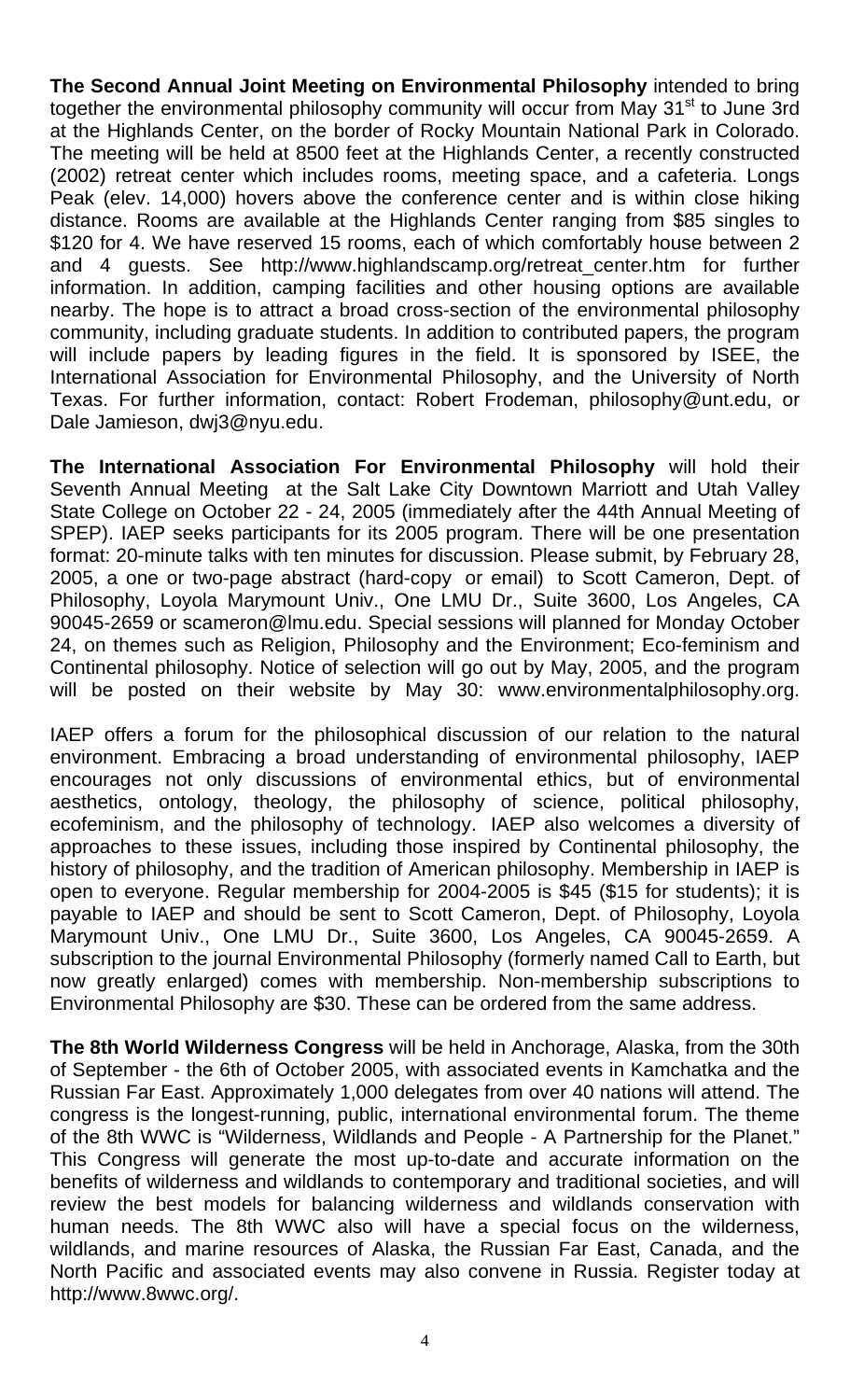**The Thoreau Society** will hold its annual gathering July 7-10 in Concord Massachusetts with the general theme "Thoreau: Nature, Science, and Higher Laws." Keynote addresses will be given by Winona LaDuke, "Environmental Justice from a Native Perspective," and Michael Kammen, "Thoreau and the American Seasons." Other papers will include: Tom Potter, "Thoreau and Birds"; Don Whaley, "Thoreau, Nature, and the Cultural History of Adventure"; Philip Cafaro, "Thoreau and Environmental Ethics"; David Robinson, "A Mind at Work: Thoreau and the Natural Life"; Bob Hudspeth, "Transcendentalism: Emerson to Thoreau"; Sandy Petrulionis, "Thoreau: Higher Laws and Social Conscience"; Joe Gilbert, "Thoreau: The Wild and Wilderness"; Ed Schofield, "Thoreau as Ecologist: A Transcendentalists Interest in Science, Nature and Higher Laws"; Mike Frederick, "Why should our life be in any respect provincial? A Query into the Role of Technology and the Society's mission"; Brad Dean, "Thoreau's Correspondence with H.G.O. Blake: An Inquiry into Higher Laws"; Laura Walls, "The Science & Nature Connection to Transcendentalism & Higher Laws"; Michael Berger, "The Dispersion of Seeds"; Richard Smith, "The Creation of Thoreau's Civil Disobedience"; Peter Alden, "Thoreau Country: Recent Changes in Bird and Plant Life." For more information check their website [www.aa.psu.edu/thoreau](http://www.aa.psu.edu/thoreau) and click on "Walden 2005."

**Global Environmental Change,** Globalization and International Security: New Challenges for the 21<sup>st</sup> Century. The 6<sup>th</sup> Open Meeting of the Human Dimensions of Global Environmental Change Research Community will be held at the University of Bonn, Germany, 9-13 October 2005. Details, including information, application forms, timelines and deadlines, are available at [http://openmeeting.homelinux.org.](http://openmeeting.homelinux.org/) For more information contacting Lis Mullin at [openmeeting.ihdp@uni-bonn.de](mailto:openmeeting.ihdp@uni-bonn.de).

**The Global Ecological Integrity** Group will hold a conference titled "Global Ecological Integrity and the Sustainability of Civilization: Hard and Soft Law Perspectives." To be held in the Centro Culturale Don Orione – Artigianelli. Dorsoduro, 909/A - 30123 Venice, Italy. June 29 through July 3, 2005. The conference is organized by Laura Westra ([lwestra@interlog.com](mailto:lwestra@interlog.com)) and Colin Soskolne (colin.soskolne @ualberta.ca); interested parties may contact them for further details.

**The Ethics of Genetic Commerce.** The Japha Symposium on Business and Professional Ethics will be held November 11, 2005 in Boulder, Colorado. <http://leeds.colorado.edu/japha>**.** Organizers seek academically-oriented studies of issues related to the ethics of genetic commerce. Likely approaches might include: the ethics of genetic screening of insurance applicants or potential employees; social issues involved in the genetic modification of plants or the cloning of animals; business use of genetic information; access to gene therapy; and other concerns related to the creation, use, and control of genetic material and information. The key for successful submission is to focus on the business ethics of genetic commerce. Papers must be in English and an ideal length is 20 pages. Travel grants and honoraria will be available for paper presenters. Papers presented at the Japha Symposium will be published in a monograph series published by Blackwell Publishers. Submit a two-page proposal by August 1 and final papers by September 15, 2005 to: Lyla Hamilton, Faculty Director, Center for Business and Society, Leeds School of Business, University of Colorado, 419 UCB, Boulder, Colorado 80309. [Lyla.Hamilton@Colorado.edu](mailto:Lyla.Hamilton@Colorado.edu). (303) 735-4358.

#### **OPPORTUNITIES**

**Colgate University** seeks applications for a teaching, research and programming postdoctoral fellowship in its Environmental Studies Program starting in August 2005. The fellowship is intended for a recent Ph.D. (or ABD if the Ph.D. will be completed by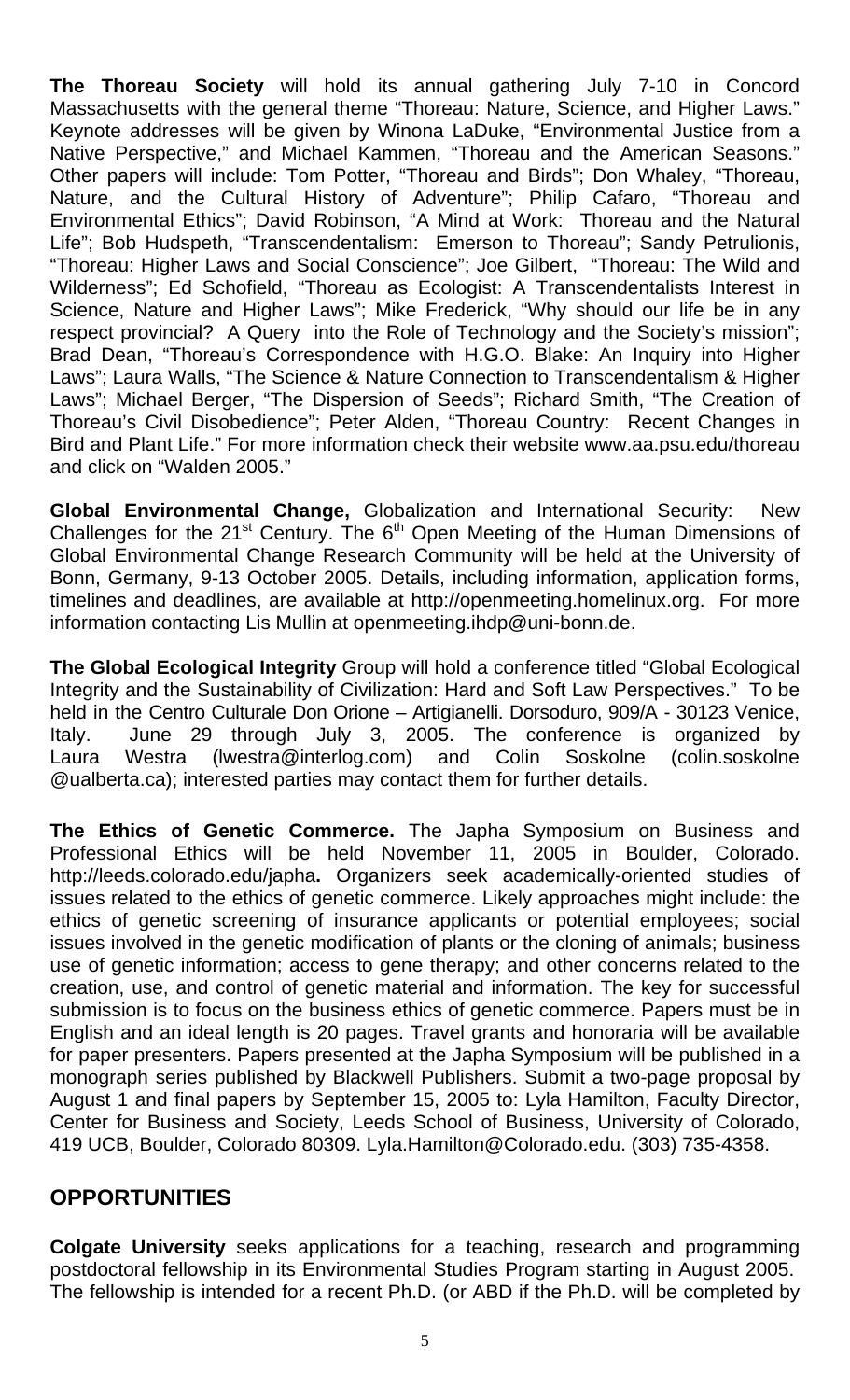September 1, 2005) in a discipline relevant to one of the following: Environmental Justice, Environmental Politics, Environmental Law, Environmental Sociology. This is a one-year position that combines teaching, research and programming at a liberal arts institution. The teaching responsibilities will be one course each semester. ENST currently programs an ongoing film series, a colloquium series, a bi-annual Newsletter, and an ENST career clearinghouse (gathering and disseminating information on professional opportunities, graduate programs and summer student research positions). The postdoctoral fellow will be responsible for programming these events and directing a student staff who will assist in these duties. Annual compensation is \$36,000 plus benefits. Candidates should submit a curriculum vitae, evidence of teaching experience, statement of teaching philosophy and three letters of recommendation to be sent to Randy Fuller, Director of Environmental Studies, Biology Department, Colgate University, 13 Oak Drive, Hamilton, NY 13346. Evaluation of applications will begin April 15th and continue until the position is filled.

#### **GOD'S EARTH IS SACRED: AN OPEN LETTER TO CHURCH AND SOCIETY IN THE U.S. FROM THE WORLD COUNCIL OF CHURCHES**

God's creation delivers unsettling news. Earth's climate is warming to dangerous levels; 90 percent of the world's fisheries have been depleted; coastal development and pollution are causing a sharp decline in ocean health; shrinking habitat threatens to extinguish thousands of species; over 95 percent of the contiguous United States forests have been lost; and almost half of the population in the United States lives in areas that do not meet national air quality standards. In recent years, the profound danger has grown, requiring us as theologians, pastors, and religious leaders to speak out and act with new urgency.

 We are obliged to relate to Earth as God's creation "in ways that sustain life on the planet, provide for the [basic] needs of all humankind, and increase justice." Over the past several decades, slowly but faithfully, the religious community in the United States has attempted to address issues of ecology and justice. Our faith groups have offered rich ecological perspectives, considered moral issues through the lens of long-standing social teaching, and passed numerous policies within our own church bodies. While we honor the efforts in our churches, we have clearly failed to communicate the full measure and magnitude of Earth's environmental crisis-religiously, morally, or politically. It is painfully clear from the verifiable testimony of the world's scientists that our response has been inadequate to the scale and pace of Earth's degradation.

To continue to walk the current path of ecological destruction is not only folly; it is sin. As voiced by Ecumenical Patriarch Bartholomew, who has taken the lead among senior religious leaders in his concern for creation: "To commit a crime against the natural world is a sin. For humans to cause species to become extinct and to destroy the biological diversity of God's creation . . . for humans to degrade the integrity of Earth by causing changes in its climate, by stripping the Earth of its natural forests, or destroying its wetlands . . . for humans to injure other humans with disease . . . for humans to contaminate the Earth's waters, its land, its air, and its life, with poisonous substances . . . these are sins." We have become un-Creators. Earth is in jeopardy at our hands.

This means that ours is a theological crisis as well. We have listened to a false gospel that we continue to live out in our daily habits-a gospel that proclaims that God cares for the salvation of humans only and that our human calling is to exploit Earth for our own ends alone. This false gospel still finds its proud preachers and continues to capture its adherents among emboldened political leaders and policy makers.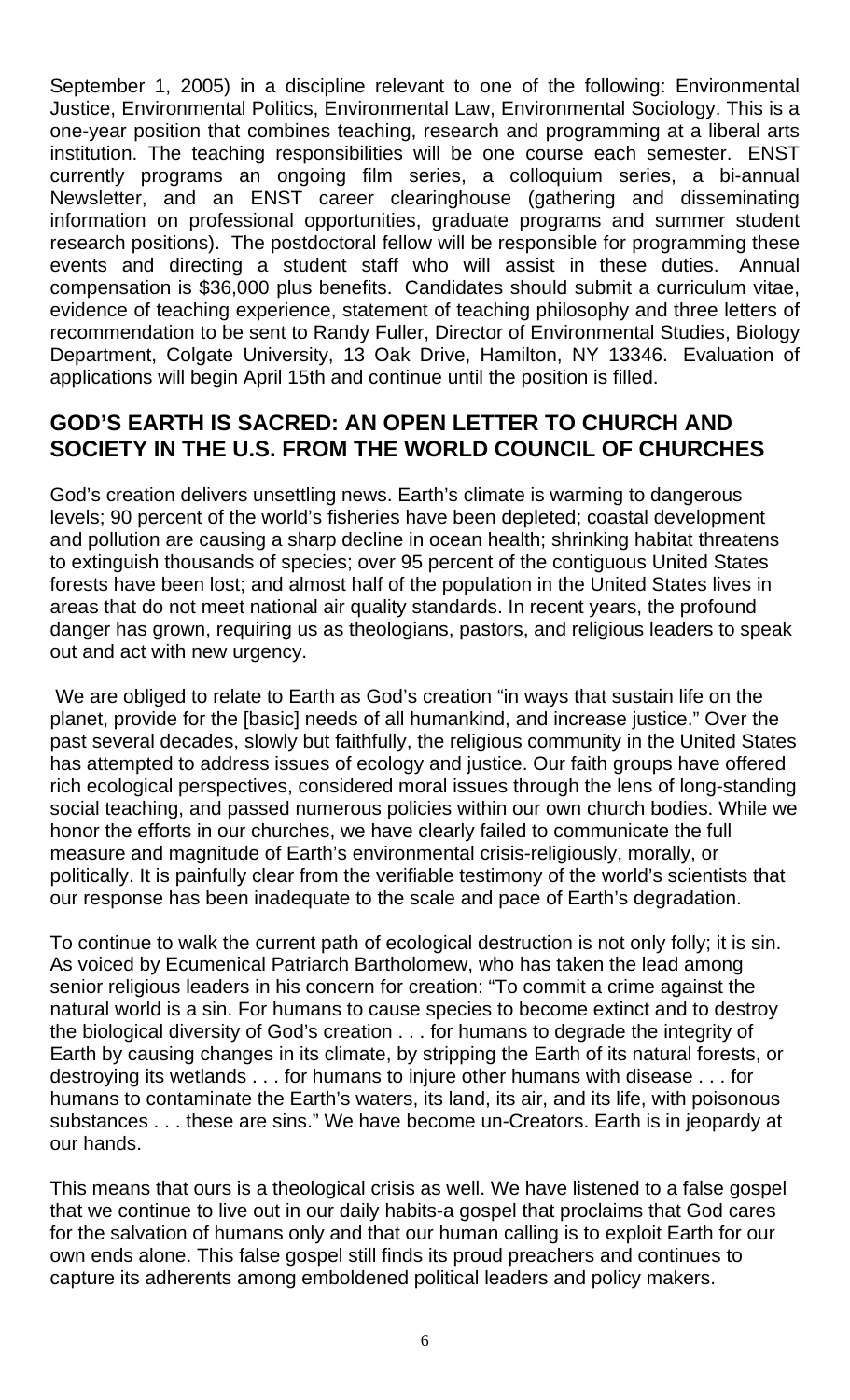The secular counterpart of this gospel rests in the conviction that humans can master the Earth. Our modern way of life assumes this mastery. However, the sobering truth is that we hardly have knowledge of, much less control over, the deep and long-term consequences of our human impacts upon the Earth. We have already sown the seeds for many of those consequences. The fruit of those seeds will be reaped by future generations of human beings, together with others in the community of life.

The imperative first step is to repent of our sins, in the presence of God and one another. This repentance of our social and ecological sins will acknowledge the special responsibility that falls to those of us who are citizens of the United States. Though only five percent of the planet's human population, we produce one-quarter of the world's carbon emissions, consume a quarter of its natural riches, and perpetuate scandalous inequities at home and abroad. We are a precious part of Earth's web of life, but we do not own the planet and we cannot transcend its requirements for regeneration on its own terms. We have not listened well to the Maker of Heaven and Earth.

The second step is to pursue a new journey together, with courage and joy. By God's grace, all things are made new. We can share in that renewal by clinging to God's trustworthy promise to restore and fulfill all that God creates and by walking, with God's help, a path different from our present course. To that end, we affirm our faith, propose a set of guiding norms, and call on our churches to rededicate themselves to this mission. We firmly believe that addressing the degradation of God's sacred Earth is the moral assignment of our time comparable to the Civil Rights struggles of the 1960s, the worldwide movement to achieve equality for women, or ongoing efforts to control weapons of mass destruction in a post-Hiroshima world.

#### **Ecological Affirmations of Faith**

We stand with awe and gratitude as members of God's bountiful and good creation. We rejoice in the splendor and mystery of countless species, our common creaturehood, and the interdependence of all that God makes. We believe that the Earth is home for all and that it has been created intrinsically good (Genesis 1).

We lament that the human species is shattering the splendid gifts of this web of life, ignoring our responsibility for the well being of all life, while destroying species and their habitats at a rate never before known in human history.

We believe that the Holy Spirit, who animates all of creation, breathes in us and can empower us to participate in working toward the flourishing of Earth's community of life. We believe that the people of God are called to forge ways of being human that enable socially just and ecologically sustainable communities to flourish for generations to come. And we believe in God's promise to fulfill all of creation, anticipating the reconciliation of all (Colossians 1:15), in accordance with God's promise (II Peter 3:13).

We lament that we have rejected this vocation, and have distorted our God-given abilities and knowledge in order to ransack and often destroy ecosystems and human communities rather than to protect, strengthen, and nourish them.

We believe that, in boundless love that hungers for justice, God in Jesus Christ acts to restore and redeem all creation (including human beings). God incarnate affirms all creation (John 1:14), which becomes a sacred window to eternity. In the cross and resurrection we know that God is drawn into life's most brutal and broken places and there brings forth healing and liberating power. That saving action restores right relationships among all members of "the whole creation" (Mark 16:15).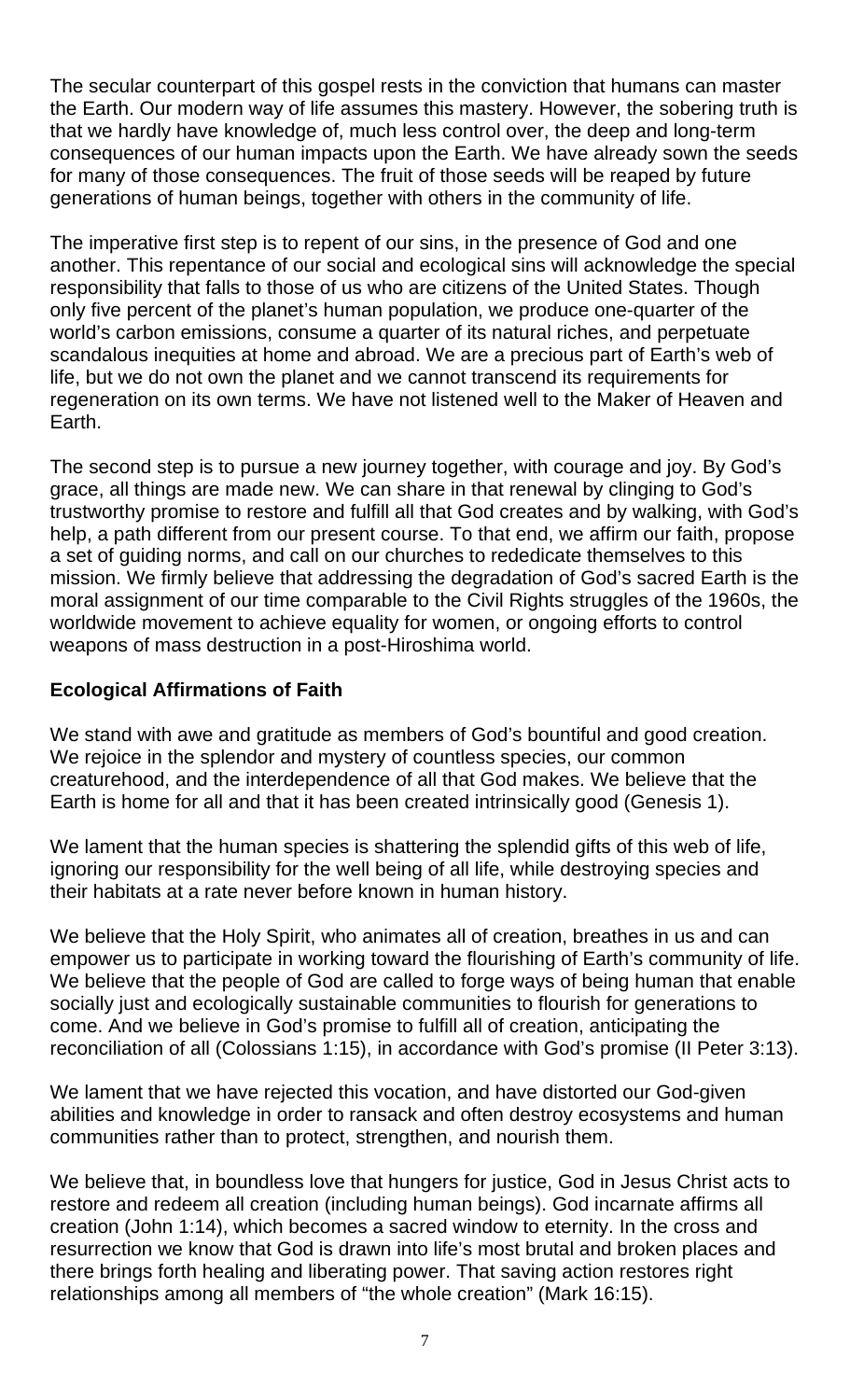We confess that instead of living and proclaiming this salvation through our very lives and worship, we have abused and exploited the Earth and people on the margins of power and privilege, altering climates, extinguishing species, and jeopardizing Earth's capacity to sustain life as we know and love it.

We believe that the created world is sacred-a revelation of God's power and gracious presence filling all things. This sacred quality of creation demands moderation and sharing, urgent antidotes for our excess in consumption and waste, reminding us that economic justice is an essential condition of ecological integrity. We cling to God's trustworthy promise to restore, renew, and fulfill all that God creates. We long for and work toward the day when churches, as embodiments of Christ on Earth, will respond to the "groaning of creation" (Romans 8:22) and to God's passionate desire to "renew the face of the Earth" (Psalm 104:30). We look forward to the day when the lamentations and groans of creation will be over, justice with peace will reign, humankind will nurture not betray the Earth, and all of creation will sing for joy.

#### **Guiding Norms for Church and Society**

These affirmations imply a challenge that is also a calling: to fulfill our vocation as moral images of God, reflections of divine love and justice charged to "serve and preserve" the Garden (Genesis 2:15).

Given this charge and the urgent problems of our age-from species extinctions and mass poverty to climate change and health-crippling pollution-how shall we respond? What shall we be and do? What are the standards and practices of moral excellence that we ought to cultivate in our personal lives, our communities of faith, our social organizations, our businesses, and our political institutions? We affirm the following norms of social and environmental responsibility:

**Justice** -- creating right relationships, both social and ecological, to ensure for all members of the Earth community the conditions required for their flourishing. Among human members, justice demands meeting the essential material needs and conditions for human dignity and social participation. In our global context, economic deprivation and ecological degradation are linked in a vicious cycle. We are compelled, therefore, to seek eco-justice, the integration of social justice and ecological integrity. The quest for eco-justice also implies the development of a set of human environmental rights, since one of the essential conditions of human well being is ecological integrity. These moral entitlements include protection of soils, air, and water from diverse pollutants; the preservation of biodiversity; and governmental actions ensuring the fair and frugal use of creation's riches.

**Sustainability** -- living within the bounds of planetary capacities indefinitely, in fairness to both present and future generations of life. God's covenant is with humanity and all other living creatures "for all future generations" (Genesis 9:8-17). The concern for sustainability forces us to be responsible for the truly long-term impacts of our lifestyles and policies.

**Bioresponsibility** -- extending the covenant of justice to include all other life forms as beloved creatures of God and as expressions of God's presence, wisdom, power, and glory. We do not determine nor declare creation's value, and other creatures should not be treated merely as instruments for our needs and wants. Other species have their own integrity. They deserve a "fair share" of Earth's bounty- a share that allows a biodiversity of life to thrive along with human communities.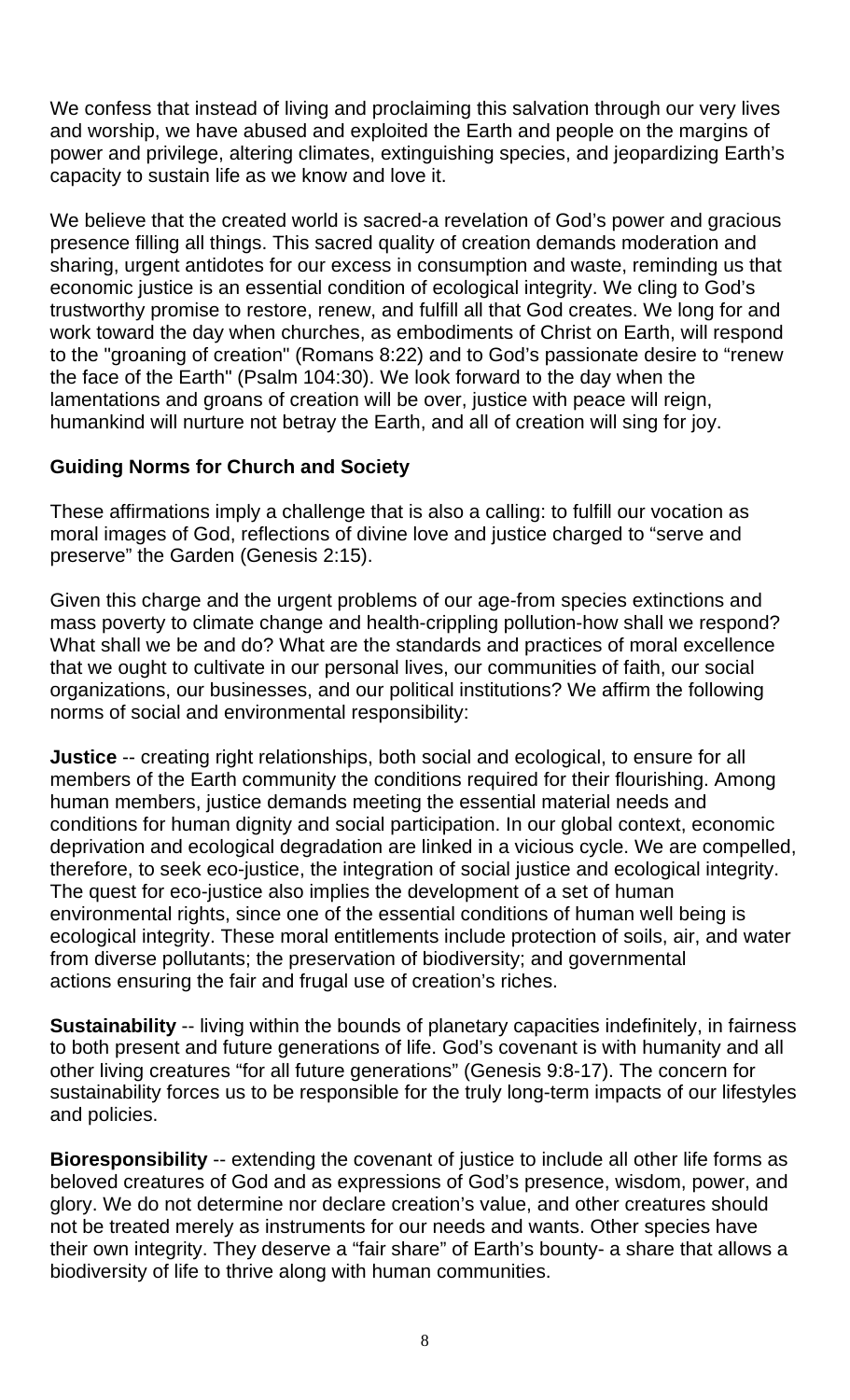**Humility** -- recognizing, as an antidote to arrogance, the limits of human knowledge, technological ingenuity, and moral character. We are not the masters of creation. Knowing human capacities for error and evil, humility keeps our own species in check for the good of the whole of Earth as God's creation.

**Generosity** -- sharing Earth's riches to promote and defend the common good in recognition of God's purposes for the whole creation and Christ's gift of abundant life. Humans are not collections of isolated individuals, but rather communities of socially and ecologically interdependent beings. A measure of a good society is not whether it privileges those who already have much, but rather whether it privileges the most vulnerable members of creation. Essentially, these tasks require good government at all levels, from local to regional to national to international.

**Frugality** -- restraining economic production and consumption for the sake of ecojustice. Living lives filled with God's Spirit liberates us from the illusion of finding wholeness in the accumulation of material things and brings us to the reality of God's just purposes. Frugality connotes moderation, sufficiency, and temperance. Many call it simplicity. It demands the careful conservation of Earth's riches, comprehensive recycling, minimal harm to other species, material efficiency and the elimination of waste, and product durability. Frugality is the corrective to a cardinal vice of the age: prodigality - excessively taking from and wasting God's creation. On a finite planet, frugality is an expression of love and an instrument for justice and sustainability: it enables all life to thrive together by sparing and sharing global goods.

**Solidarity** -- acknowledging that we are increasingly bound together as a global community in which we bear responsibility for one another's well being. The social and environmental problems of the age must be addressed with cooperative action at all levels-local, regional, national and international. Solidarity is a commitment to the global common good through international cooperation.

**Compassion** -- sharing the joys and sufferings of all Earth's members and making them our own. Members of the body of Christ see the face of Christ in the vulnerable and excluded. From compassion flows inclusive caring and careful service to meet the needs of others.

#### **A Call to Action: Healing the Earth and Providing a Just and Sustainable Society**

For too long, we, our Christian brothers and sisters, and many people of good will have relegated care and justice for the Earth to the periphery of our concerns. This is not a competing "program alternative," one "issue" among many. In this most critical moment in Earth's history, we are convinced that the central moral imperative of our time is the care for Earth as God's creation.

Churches, as communities of God's people in the world, are called to exist as representatives of the loving Creator, Sustainer, and Restorer of all creation. We are called to worship God with all our being and actions, and to treat creation as sacred. We must engage our political leaders in supporting the very future of this planet. We are called to cling to the true Gospel - for "God so loved the cosmos" (John 3:16) rejecting the false gospels of our day.

We believe that caring for creation must undergird, and be entwined with, all other dimensions of our churches' ministries. We are convinced that it is no longer acceptable to claim to be "church" while continuing to perpetuate, or even permit, the abuse of Earth as God's creation. Nor is it acceptable for our corporate and political leaders to engage in "business as usual" as if the very future of life-support systems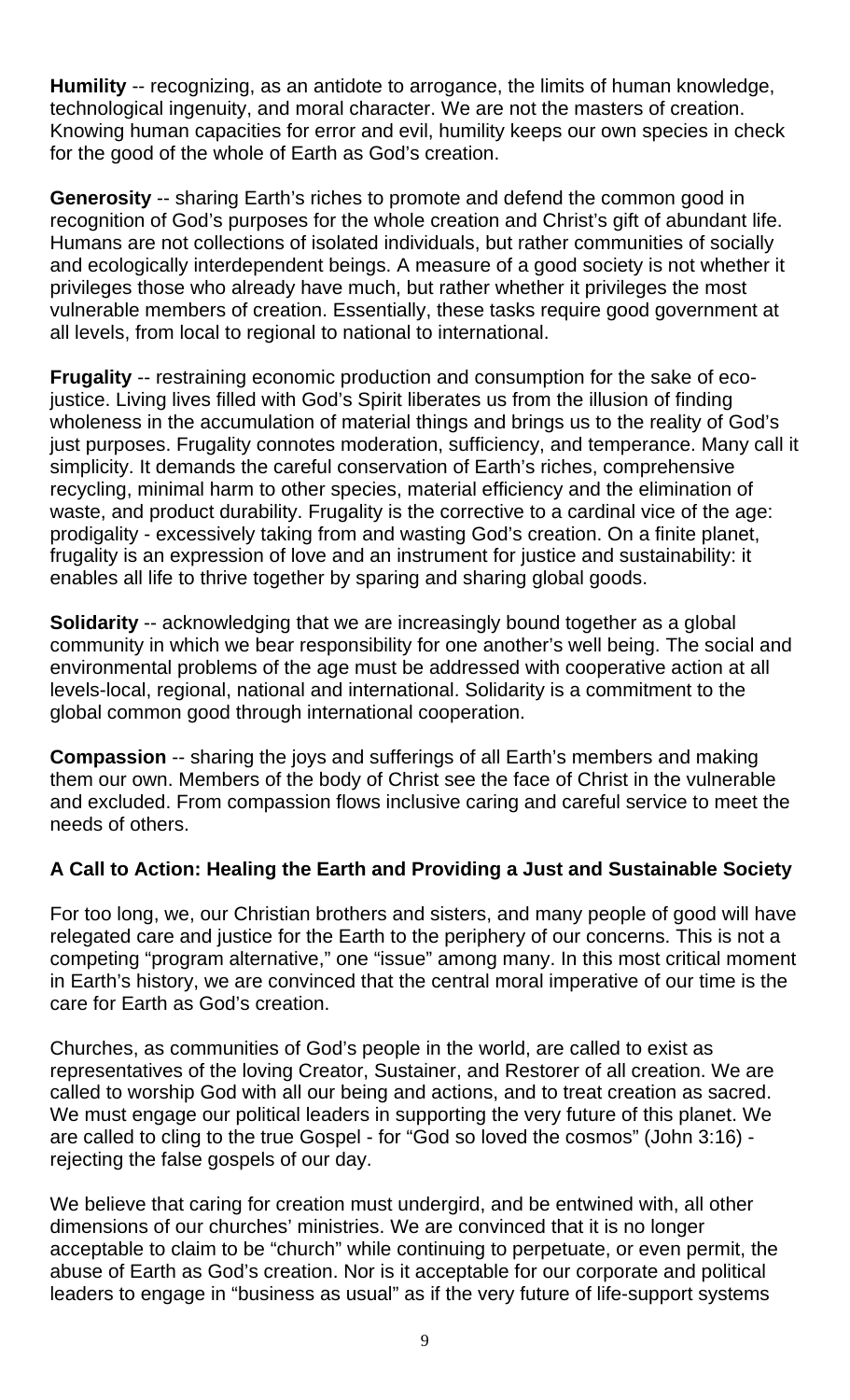were not at stake.

Therefore, we urgently call on our brothers and sisters in Christ, and all people of good will, to join us in understanding our responsibilities as those who live within the United States of America - the part of the human family that represents five percent of the world population and consumes 25 percent of Earth's riches. We believe that one of the surest ways to gain this understanding is by listening intently to the most vulnerable: those who most immediately suffer the consequences of our overconsumption, toxification, and hubris. The whole Earth is groaning, crying out for healing-let us awaken the "ears of our souls" to hear it, before it's too late.

Integrating this understanding into our core beliefs and practices surrounding what it means to be "church," to be "human," to be "children of God." Such integration will be readily apparent in: Congregational mission statements, lay and ordained ministries, the preaching of the Word, our hymns of praise, the confession of our sins, our financial stewardship and offerings to God, theological education, our evangelism, our daily work, sanctuary use, and compassionate service to all communities of life. With this integrated witness we look forward to a revitalization of our human vocation and our churches' lives that parallels the revitalization of God's thriving Earth.

Advocating boldly with all our leaders on behalf of creation's most vulnerable members (including human members). We must shed our complacency, denial, and fears and speak God's truth to power, on behalf of all who have been denied dignity and for the sake of all voiceless members of the community of life. In Christ's name and for Christ's glory, we call out with broken yet hopeful hearts: join us in restoring God's Earth-the greatest healing work and moral assignment of our time.

#### Signed,

Neddy Astudillo, Latina Eco-Theologian, Presbyterian Church USA; Father John Chryssavgis, Greek Orthodox Archdiocese of America; Dr. Dieter Hessel, Director of the Ecumenical Program on Ecology, Justice, and Faith; Bishop Thomas L. Hoyt, Jr., President, National Council of Churches and Bishop of Louisiana and Mississippi, Christian Methodist Episcopal Church; Dr. Carol Johnston, Associate Professor of Theology and Culture and Director of Lifelong Theological Education at Christian Theological Seminary; Tanya Marcova-Barnett, Earth Ministry, Program Director; Bill McKibben, author and scholar-in-residence, Middlebury College; Dr. Cynthia Moe-Lobeda, Assistant Professor of Theology and Religious Studies at Seattle University; Dr. James A. Nash, social and ecological ethicist, retired; Dr. Larry Rasmussen, Reinhold Niebuhr Professor Emeritus of Social

Ethics, Union Theological Seminary, New York City; Rev. Dr. H. Paul Santmire, Author and Teaching Theologian, Evangelical Lutheran Church in America; Dr. Karen Baker-Fletcher, Associate Professor of Theology, Perkins School of Theology, Southern Methodist University; Dr. John B. Cobb, Jr., Emeritus Professor, Claremont School of Theology and Claremont Graduate School; Dr. Jay McDaniel, Director of the Steel Center for the Study of Religion and Philosophy, Hendrix College; Dr. Sallie McFague, Carpenter Professor of Theology Emerita, Vanderbilt University Divinity School Distinguished Theologian in Residence, Vancouver School of Theology, British Columbia; Dr. Barbara R. Rossing, New Testament Professor, Lutheran School of Theology at Chicago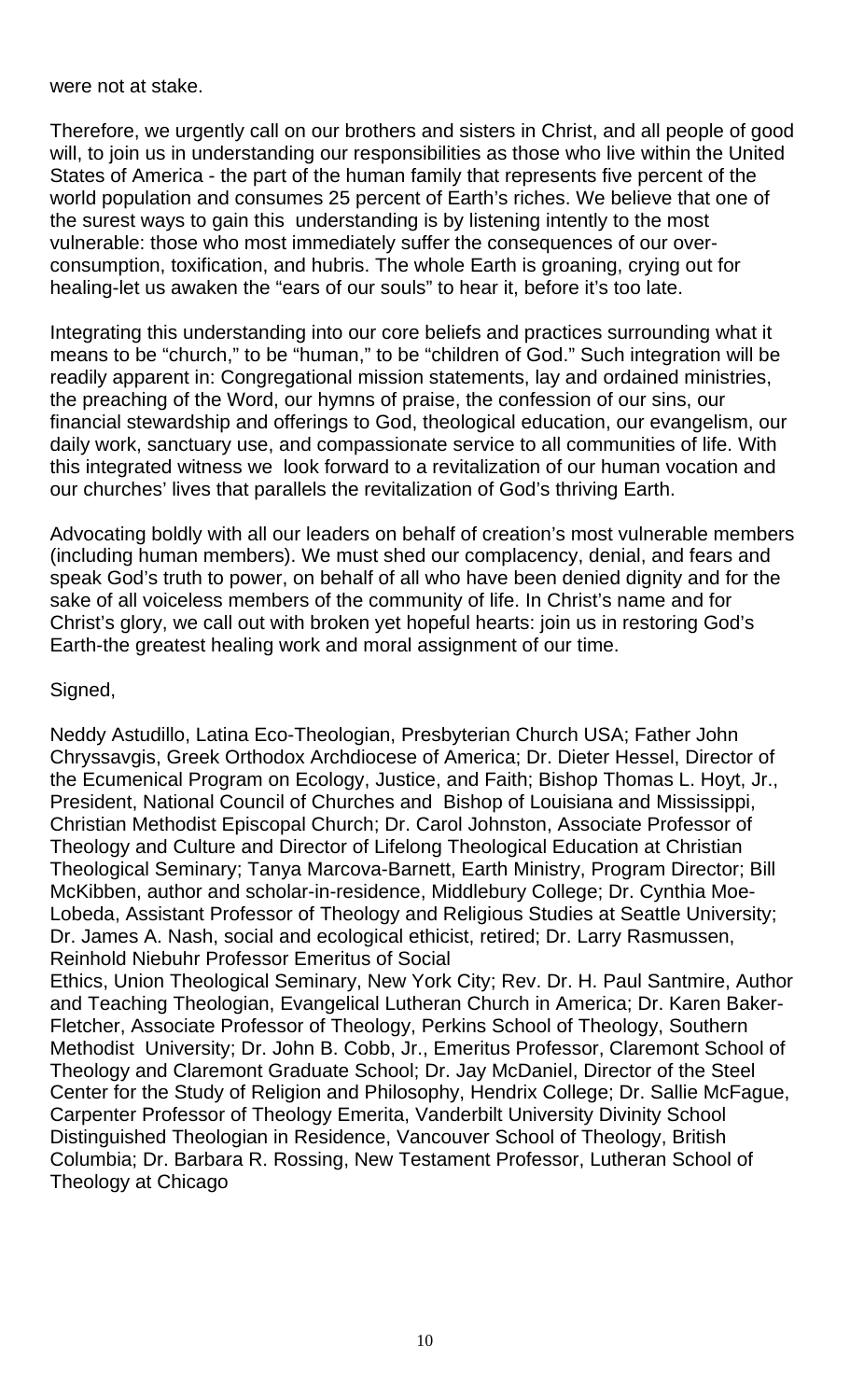## **ENVIRONMENTAL ETHICS AND POLICY GOVERNANCE IN INDIA**

by Dipankar Saha, Agriculture Research Service / Indian Council of Agricultural Research, CRIJAF, Barrackpore, Calcutta- 700 120, India. Email: dipankar@ejobs.every1.net

In the last forty years, in the aftermath of decolonization, social unrest in many countries began to get organized around political rights for minorities, the quality of life, nuclear threats and the idea of peaceful coexistence, and critiques of economic development policies that neglected issues of social justice. Such movements were frequently internal to the nation-state, and required cross-class coalitions. New social movements built on what we now know as the politics of identity. They also provided a platform for international alliances among historically marginalized groups. But it would be wrong to presume that they have made colonialism or class issues less important than environmental movements in India. India has witnessed a range of environmental movements in the last 30 years.

Arguably, the rise of these movements is associated with the rise of an international environmental consciousness and growing protest against the deleterious consequences of infrastructure projects such as large dams. They also represent an increasing awareness of conservation agendas and their troubled relationship with development. The variations in the forms of environmental protests, in the demands that social actors express in relation to the environment, and in the success of different environmental mobilizations are all important. They indicate both the diversity of environmental issues and the robustness of the public sphere and its ability to generate and sustain debate.

Over the same period there have been significant environmental policy changes in India. The most visible and contentious cases have involved forestry and national parks, but other changes have also occurred in relation to irrigation and large dams. In addition, issues related to protection of air/water quality and biodiversity have recently begun to receive significant attention Relations between civil movements and policy change can be studied through a variety of lenses, including: the nature of the resource; the pressures exerted by international obligations; lobbying of government by interest groups such as the confederation of forest-based industry; large-scale popular public activism generated against large dams such as Tehri and Narmada; and public interest litigation.

The domain of environmentalism can be defined as a field of force in which different individuals and organizations, far removed in space, collaborate and sometimes compete in forging a movement that often transcends national boundaries. The movement is usually to preserve or sustainably utilize natural heritages and resources. Four strands in environmentalist ideologies can also be recognized: romantic appreciation of nature; rationalist management of natural resources; activism for environmental justice; and concern for inter-generational equity (which is very much embedded in the ancient environmental philosophy of India).

Looking into the genesis of environmental ethics, the first wave of environmentalism can be viewed as responding to European industrialization, expansion and encounter with tropical lands. The second wave is the rise of ecology as a field of knowledge and means to awareness of the environment as a complex biophysical entity. This second wave grapples with a powerful ecological problematic grounded on the following trends:

\* world population is growing exponentially, without any counter trend in sight.

\* economic processes currently underway are increasing the pressure per individual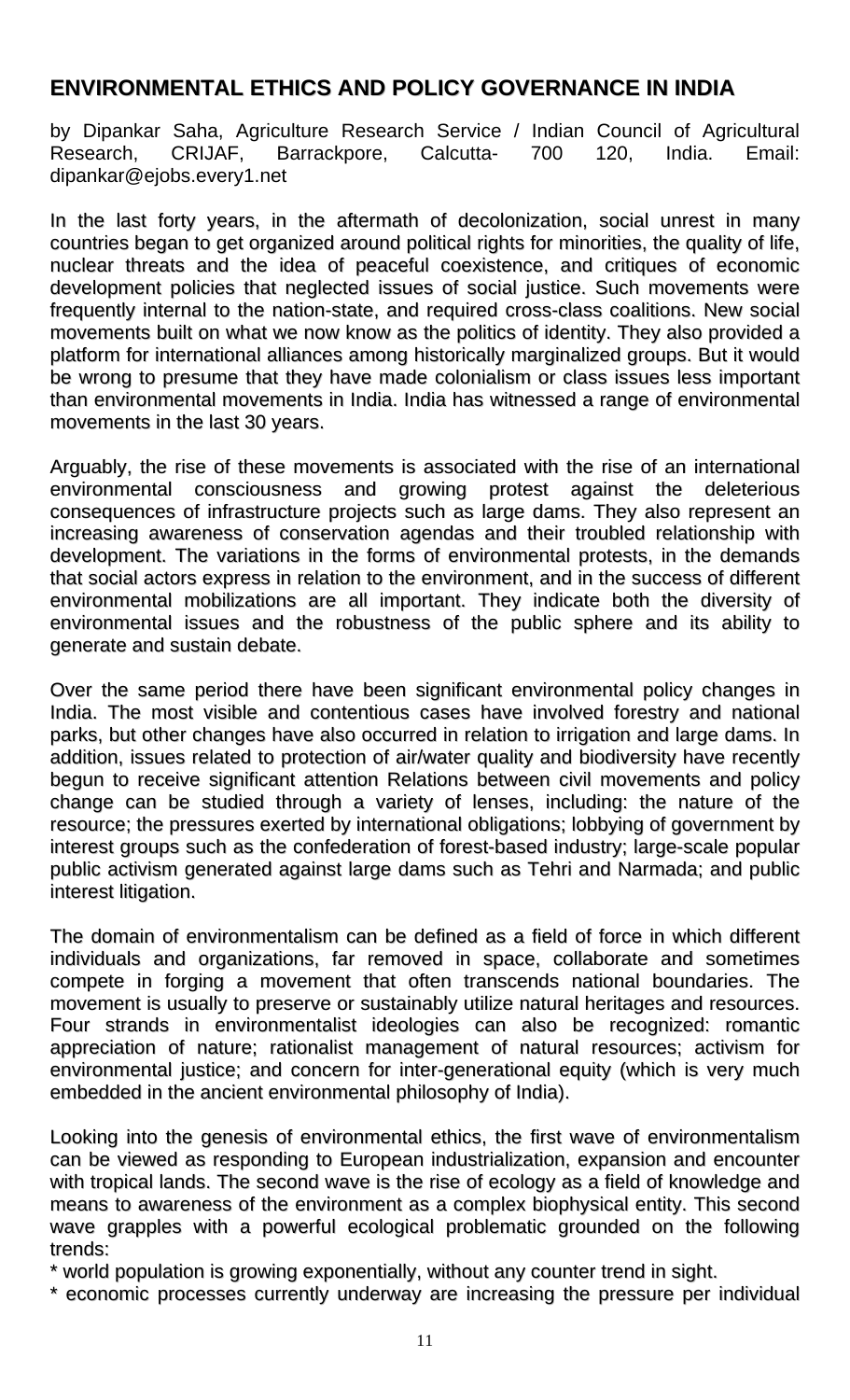upon the resource base.

\* such exponential demand is unsustainable and will ultimately cause degradation of the environment.

\* solutions require not merely new laws and taxes but a fundamental restructuring of lifestyles.

\* production, consumption, and the very definition of social values have to change.

A the third wave or "southern challenge" within environmentalism can be defined as follows:

\* a combination of concern for the environment with a concern for social justice

\* a sense of moral urgency that is based in a sense of betrayal toward those who were responsible for protecting the land and lives of the poor.

\* the gradual mobilization of popular support in the face of severe repression.

\* the occasional emergence of direct collective action like road-blocks, strikes, attacks on government facilities, courting arrest, and public protest.

\* the involvement of spiritual leaders like Gandhians in India, Buddhist monks in Thailand, and liberation theologists in Colombia or Peru.

\* the active participation and leadership provided by women.

\* new international networks and anti-globalization movements.

## **NATURE STUDY AND CHARACTER**

from the Newsletter Editor

"Dear Boys and Girls, this little booklet is being set to you with the hope that it will awaken renewed interest and a manifest determination on your part to make a careful study of all the birds in the State." So begins the introductory note from Katherine Craig, Colorado State Superintendent of Public Instruction, in a 70-page booklet titled *Bird and Arbor Day Studies for Colorado Schools*. Published in 1930, it apparently was sent out to grade school children throughout the state, along with lesson plans for teachers to encourage bird study and nature education generally. I came upon it in a dusty corner of a used book store. "Birds mean much to all of us in the way of rendering service, song, beauty and teaching us the virtues of life," Superintendent Craig continued. "Who can look at the picture of an eagle without conceiving the idea of strength, courage and lofty ideals? Who can look at the picture of the dove without thinking of peach and love? Who can listen to the song of the lark and not be inspired to flights of fancy and dreams of beauty and happiness? Study the habits and nativity of these birds," she concluded, "and awaken into new thoughts, higher ideals and greater joy."

The booklet consists in a delightful mixture of science and poetry (some wonderful, some dreadful), lists of birds to be found in different habitats, color pictures of some of the more common ones, detailed descriptions of how to build bird feeders and astute suggestions for observing bird behavior. Essays and study questions aim at developing students' powers of observation and description, and helping them organize their developing knowledge of the natural world. Aesthetic appreciation is encouraged, along with an understanding of the "economic benefits" of wildlife and the need for conservation.

Compared to our current science texts, the descriptions of birds often seem quite anthropomorphic. "The robins sing in the rain," begins a typical description. "That fact gives a clue to the sort of birds they are–hardy, bold, fearless, irrepressible. You cannot keep a robin down. He is the perfect example of the sort of person anyone would like to make his friend and keep near him, of the genial and bubbling spirit that makes the world a pleasanter place in which to live." Yet the description quickly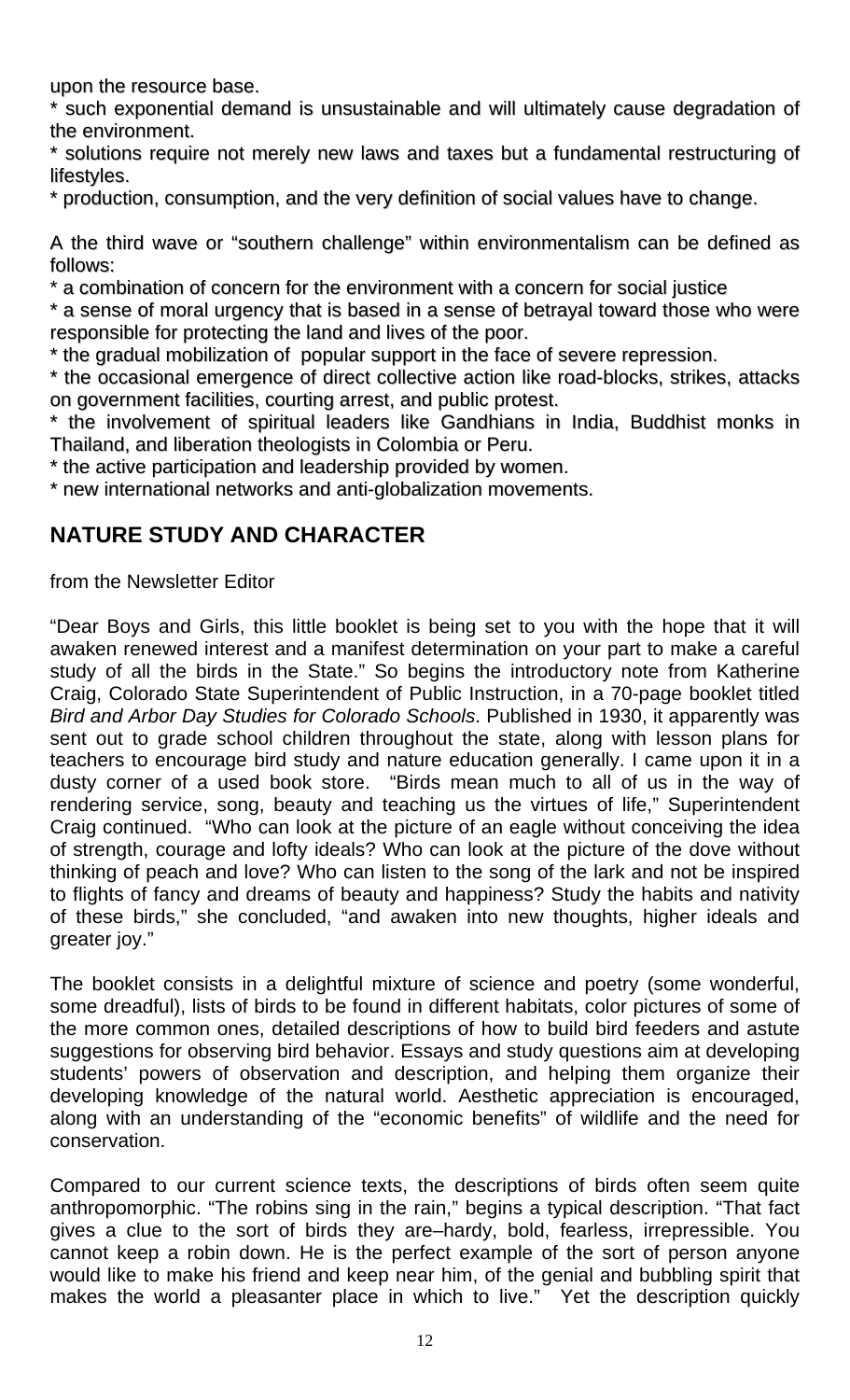segues into an accurate discussion of robin behavior, ecological relations, and comparative morphology. The study questions for the robin included the following:

\* What sort of bird character is the robin? What kind of song does he sing?

\* To what well-known group of singing birds does the American robin belong? Name some of its cousins. Is the English robin a thrush?

\* Where and of what do robins make their nests? How many eggs are laid? What fact of a bird's life is shown by the number of eggs it lays? What are some of the birds that lay fewer eggs than the robin? What birds lay more? Why?

\* Market hunters used to shoot great numbers of robins. How was this stopped? What can be said of their present numbers?

Just as poetry and science coexist happily in this study booklet, so do religion and science. Back in 1930, separation of church and state in the schools was considerably laxer than it is today, and the booklet is filled with expressions of nature as God's creation. One poem titled "The Making of Birds" begins: "God made Him birds in a pleasant humor; Tired of planets and suns was He. He said: 'I will add a glory to the summer, Gifts for my creatures banished from me!'" At the same time, deep geological time is taken for granted and questions of bird evolution are pondered.

At a time when my state, like most, is consumed with a mania for increasing standardized test scores, and when our children often know more about the creatures of the South American rainforests than those in their neighborhoods, it is refreshing to read evidence of this earlier attempt to teach children about the wildlife all around them. "No means which will contribute to the desired end should be neglected," writes Superintendent Craig, including "mounted specimens, pictures of all kinds, true stories, poems," but "field trips are of greatest value." "Field note books can be made to add to the interest of the course, but the *bird* is the thing." Spoken like a true birder!

Perhaps the most interesting aspect of this little booklet, from the perspective of an environmental philosopher, is the connection between nature study and character development that it presupposes. it states: "At a meeting of the county superintendents of the State of Colorado, held October 16<sup>th</sup>, 1929, it was decided to stress CHARACTER TRAINING and BIRD STUDY in every school in the state in such a manner as to bring about definite requirements." At the same time as state teachers were asking their students to learn 25 to 30 of their native birds and write about them, they were memorizing "character training catechisms" and writing essays on such themes as "The Aim of Life," "Choosing One's Work" and "In What Does Man's Truest Greatness Lie?" At the same time that students voted on a state bird—the lark bunting, the voice of the plains, still Colorado's state bird—the schoolchildren of each county were choosing "county slogans" (Adams County: "Character is the Diamond that Scratches Every Other Stone," Park County: "Our Aim—To Learn to Live Well Together," and my favorite, Conejos County's "A Little More Kindness and Little Less Greed").The booklet shows that these two studies were considered complementary and indeed overlapping activities.

So three cheers for Katherine Craig! Her poetry was maudlin but her educational aims were true. I have no doubt that the children of Colorado grew up to be better men and women due to her efforts and I would gladly vote her in for another term as state superintendent of education.

## **MEDIA**

**Environmental Studies Media**. Films for the Humanities and Sciences has a catalog with hundreds of titles, many--indeed almost all--of relevance to environmental ethics. P. O. Box 2053, Princeton, NJ 08543-2053. 800/257-5126. www.films.com.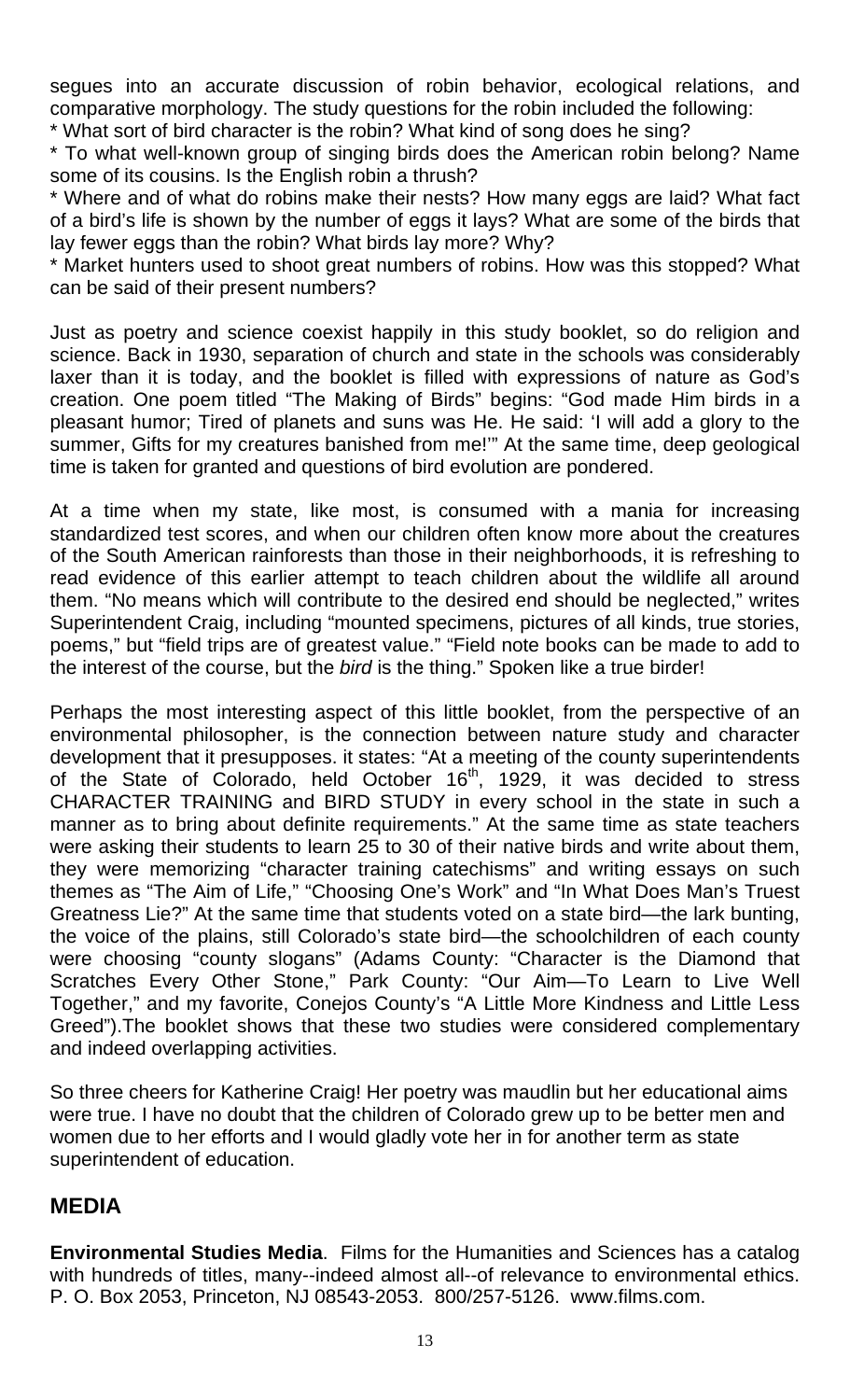# **RECENT ARTICLES AND BOOKS**

Thanks (again, as often before) to Mary Sealing, Fruita, Colorado, formerly with Colorado Division of Wildlife, for editorial help assembling the bibliography. Reminder: none of the compilers of this bibliography are omniscient, or infallible. You need to tell us about what is notable in the field, especially outside the usual periodicals and publishers. This especially includes your own publications, and especially international publications. Send to: Holmes Rolston. rolston@lamar.colostate.edu. The nearer it is to the format used here, the sooner it will be published. Items published in the Newsletter bibliography go onto the searchable website ISEE bibliography at: http://www.cep.unt.edu/bib/index.htm. Note that this website changed last October,

though the server is still at the Center for Environmental Philosophy, University of North Texas. Update your browser.

--Adeola, Francis, "Environmentalism and Risk Perception: Empirical Analysis of Black and White Differentials and Convergence", Society and Natural Resources 17(no.10, Nov-Dec 2004):911-939(29).

--Alagona, Peter S, "The Ghosts of Endangered Species Past: Recent Lessons at the Intersection of History and Biology", BioScience 54(no.11, November 2004):984-985(2).

--Alig, Ralph J; Plantinga, Andrew J, "Future Forestland Area: Impacts from Population Growth and Other Factors that Affect Land Values", Journal of Forestry 102(no.8, December 2004):19-24(6).

--Alodos, CL; Pueyo, Y; Barrantes, O; Escos, J; Giner, L; Robles, AB, "Variations in landscape patterns and vegetation cover between 1957 and 1994 in a semiarid Mediterranean ecosystem", Landscape Ecology 19(no.5, 2004):545-561(17).

--Anthony, R., and Paul B. Thompson, "Biosafety, Ethics and Regulation of Transgenic Animals," in The GMO Handbook: Genetically Modified Animals, Microbes and Plants in Biotechnology. S.R. Barekh, Ed. Totoway, NJ: 2004, Humana Press, pp. 183-206.

--Aronow, Mary Ellen; Binkley, Clark S; Washburn, Courtland L, "Explaining Timberland Values in the United States", Journal of Forestry 102(no.8, December 2004):14-18(5).

--Balbontin, Javier; Penteriani, Vincenzo; Ferrer, Miguel, "Humans act against the natural process of breeder selection: A modern sickness for animal populations?" Biodiversity and Conservation 14(no.1, January 2005):179-186(8).

--Balmford, Andrew et al (two dozen others), "The Convention on Biological Diversity's 2010 Target," Science 307(14 January 2005):212-213. Short-term, and for people in need or with power, destruction of biological diversity has a beneficial effect on personal well-being. But long-term, conserving biodiversity and the services it provides is essential to human self-interest. How can scientists present information about biodiversity in ways that are useful to making longer-term decisions? Part of the answer is establishing better and more reliable indicators that are rigorous, repeatable, widely accepted, and easily understood. In this respect economists have long had a set of common and clear indicators that track markets. Ecologists need something similar.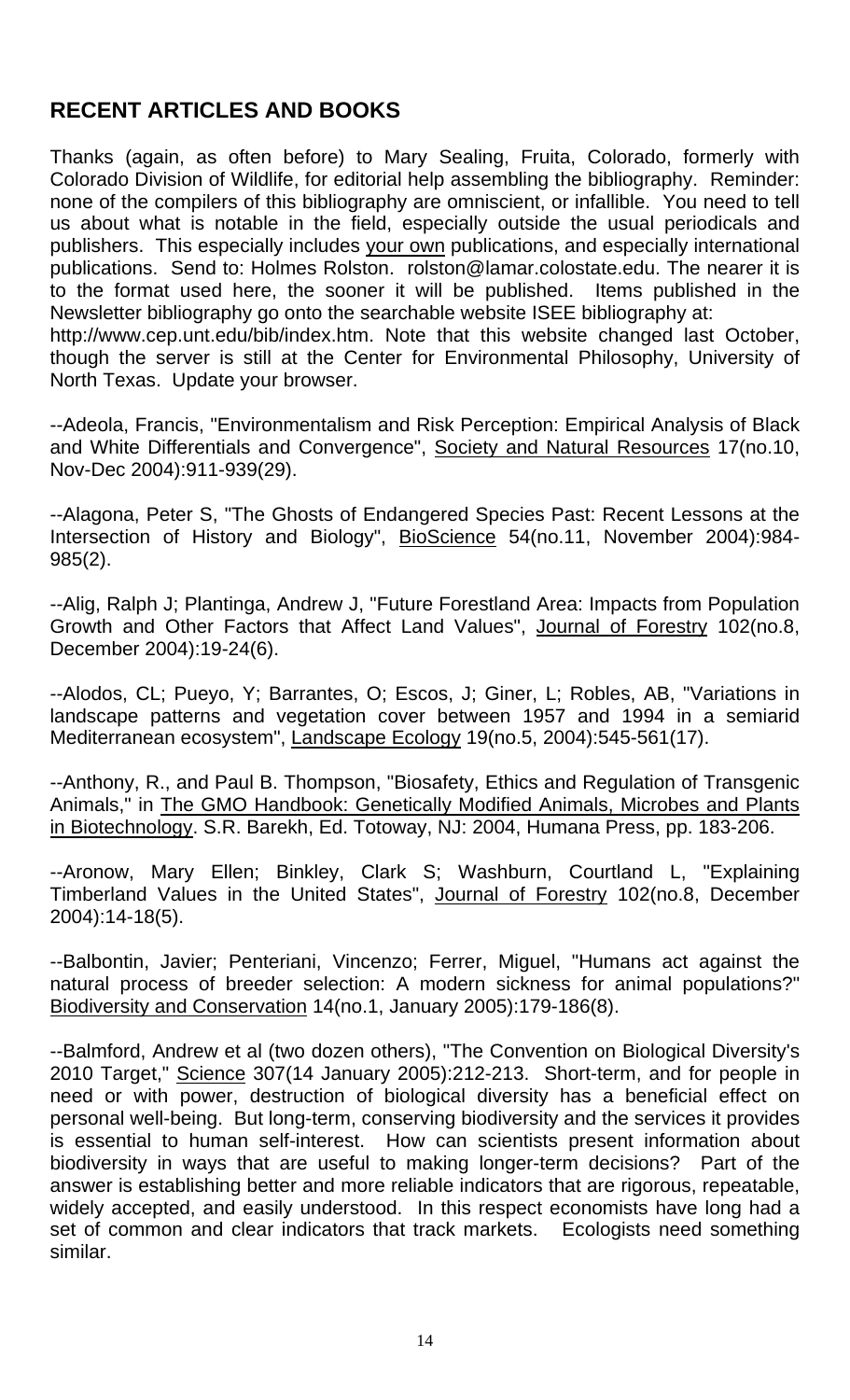--Barringer, Felicity, "U.S. Panel Recommends No Protection for Grouse," New York Times, December 3, 2004, p. A 14. Amid an intense lobbying effort by energy and ranching interests in the U.S. West, a team of Interior department biologists has recommended that the sage grouse, a bird whose sagebrush territory has been vastly reduced by farming and development is not threatened with extinction and does not for the moment need to be protected under the Endangered Species Act.

--Bebbington, Anthony, "NGOs and uneven development: geographies of development intervention", Progress in Human Geography 28(no.6, December 2004): 725-745(21).

--Berry, Alison H; Hesseln, Hayley, "The Effect of the Wildland-Urban Interface on Prescribed Burning Costs in the Pacific Northwestern United States", Journal of Forestry 102(no.6, September 2004):33-37(5).

--Besley, John; Shanahan, James, "Skepticism About Media Effects Concerning the Environment: Examining Lomborgs Hypotheses", Society and Natural Resources 17(no.10, Nov-Dec 2004):861-880(20).

--Beuter, John H; Alig, Ralph J, "Forestland Values", Journal of Forestry 102 (no.8, December 2004):4-8(5).

--Bigsby, Hugh, "Forest Valuation in New Zealand", Journal of Forestry 102(no.8, December 2004):32-38(7).

--Birkeland, Charles, "Ratcheting Down the Coral Reefs", BioScience 54(no.11, November 2004):1021-1027(7). Coral reefs are continuing to deteriorate around the world, despite millions of dollars worth of government effort per year, the commitment of more than 450 nongovernmental organizations, and a long list of successful accomplishments. Researchers and managers must become more aware of positive feedback, including the self-reinforcing ecological, technological, economic, cultural and conceptual processes that accelerate the degradation of coral reefs. Much of the research on coral reef damage has focused on its proximal causes (e. g., global warming, increased atmospheric carbon dioxide, overfishing, pollution, sedimentation, and disease) rather than its ultimate causes, the increasing human population and associated economic demands. To stop the deterioration of coral reef ecosystems, management must be proactive, terminating the self-reinforcing processes of coral reef degradation rather than perpetually restoring reefs or resource stocks. This can be accomplished only by clarifying the entire economic picture to instill more responsible behavior in the public.

--Biro, Andrew, "Towards a Denaturalized Ecological Politics," Polity 35 (no. 2, 2002):195-212. Argues for reconceptualizing ecological politics for a postmodern era, a "denaturalization" of ecological politics that avoids both the overly romanticized view of nature that is present in some environmental discourses and the radical skepticism of anti-foundationalist critiques of "nature." Postmodern, exemplified here by the social theory of Jean Baudrillard, can be shown to rely on naturalism to sustain its normative critique. Ecocentrism, on the other hand, must make some allowances for the ways in which our understanding of nature is socially constructed. A way around this apparent impasse of postmodern ecological politics. This paper results from a Ph.D. dissertation at York University, 2000. Biro is in political ecology, Acadia University, Canada.

--Blom, Allard, "An estimate of the costs of an effective system of protected areas in the Niger Delta - Congo Basin Forest Region", Biodiversity and Conservation 13(no.14, December 2004):2661-2678(18).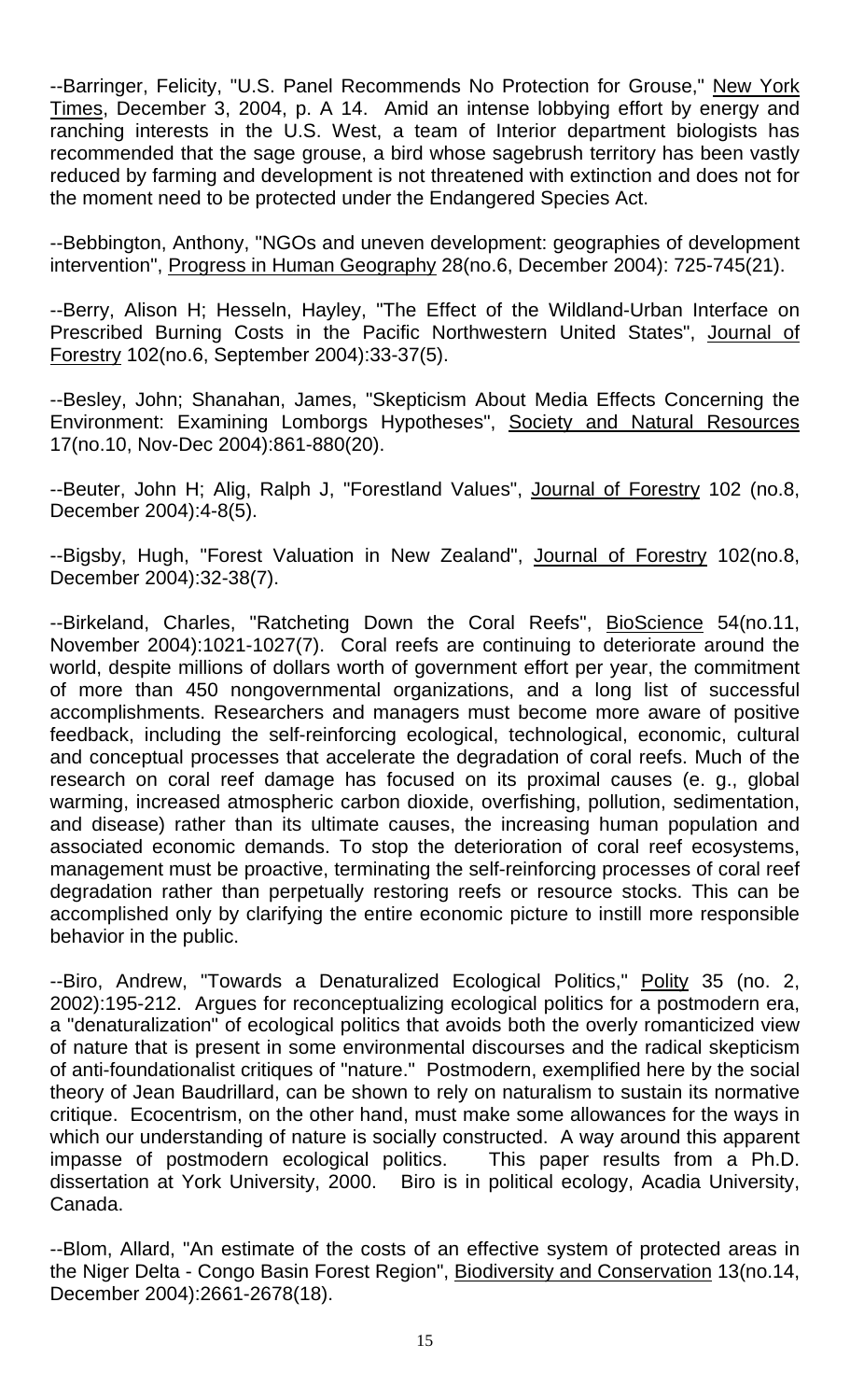--Bohn, Thomas; Amundsen Per-Arne, "Ecological Interactions and Evolution: Forgotten Parts of Biodiversity?, BioScience 54(no.9, 1 September 2004):804-805(2).

--Boody, George et al., "Multifunctional Agriculture in the United States", BioScience 55 (no.1, January 2005):27-38(12). We evaluated possible changes to current farming practices in two Minnesota watersheds to provide insight into how farm policy might affect environmental, social, and economic outcomes. Watershed residents helped develop four scenarios to evaluate alternative future trends in agricultural management and to project potential economic and environmental outcomes. We found that environmental and economic benefits can be attained through changes in agricultural land management without increasing public costs. The magnitude of these benefits depends on the magnitude of changes to agricultural practices. Environmental benefits include improved water quality, healthier fish, increased carbon sequestration, and decreased greenhouse gas emissions, while economic benefits include social capital formation, greater farm profitability, and avoided costs. Policy transitions that emphasize functions of agriculture in addition to food production are crucial for creating change. We suggest that redirecting farm payments by using alternative incentives could lead to substantial environmental changes at little or no extra cost to the taxpayer.

--Botkin, Daniel B; Cummins, Kenneth W, "Clouds among the Ecological Visions", BioScience 55(no.1, January 2005):7-9(3).

--Brito, Daniel, "Lack of Adequate Taxonomic Knowledge May Hinder Endemic Mammal Conservation in the Brazilian Atlantic Forest," Biodiversity and Conservation 13(2004):2135-2144. The Atlantic Forest in Brazil is a biodiversity hotspot, and we do not know taxonomically even the charismatic megafauna in it. New species are discovered, described and taxonomically rearranged at an astounding rate. Brito is a Brazilian ecologist, Universidade Federal de Minas Gerais.

--Brune, Martin, Brüne-Cohrs, Ute, and McGrew, William C., "Psychiatric Treatment for Great Apes," Science 306(17 December 2004):2039. A letter to the editor. Captive great apes, especially chimpanzees, suffer from psychiatric disorders homologous to human psychopathology; such conditions are in principle treatable; and our closest relatives in the animal kingdom deserve proper psychiatric treatment. Brüne is at the Center for Psychiatry, Psychotherapy, and Psychosomatics, University of Bochum, Germany.

--Burgi, Matthias; Hersperger, Anna; Schneeberger, Nina, "Driving forces of landscape change - current and new directions", Landscape Ecology 19(no.8, January 2005):857- 868(12).--Burkhardt, Jeffrey, Gary Comstock, Peter G. Hartel, and Paul B. Thompson. Agricultural Ethics, CAST Issue Paper Number 29, February 2005. Council on Agricultural Science and Technology, Ames, IA, 12 pp.

--Burnley, I. H., "Population and Environment in Australia: Issues in the Next Half Century," Australian Geographer 34(no. 3, 2003):267-280. Varying sets of environmental ethics and values considered in relation to Australia's global responsibilities and commitments. An increase in population to 26 million by 2050 will not place severe stresses on the physical environment, provided that environmental and resource management strategies are put firmly in place, and if consumption and resource use practices are significantly modified. The environmental perspective that rejects growth and diversity among humans while embracing environmental conservation is an inward-looking nationalism/environmentalism that is harmful both to Australia's moral integrity as a nation, and in local and world citizenship. Australia is in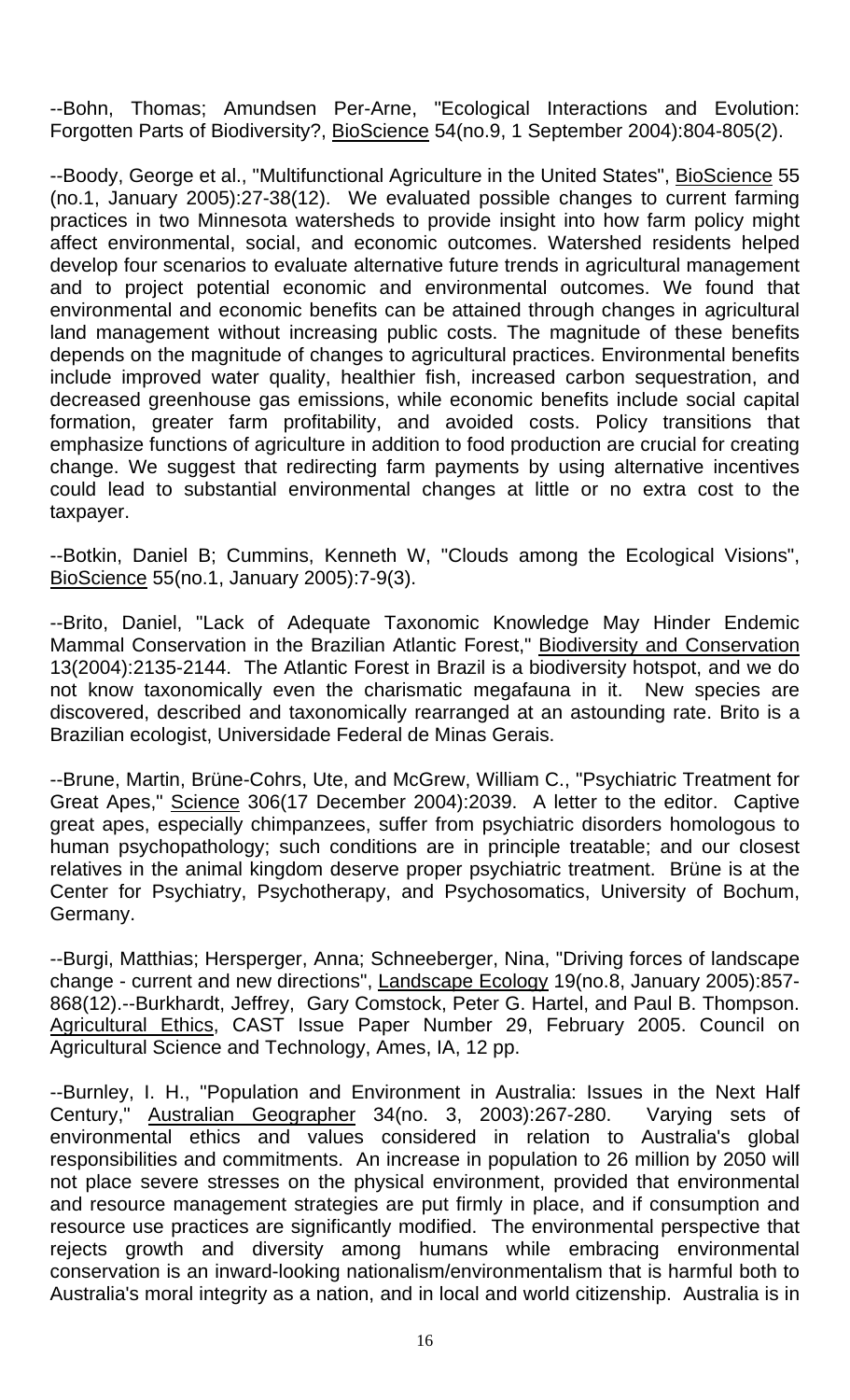a position to receive quite a number of refugees from other, degrading nations. Burnley is in geography, University of New South Wales, Sydney, Australia.

--Cafaro, Philip. "Thoreau, Leopold, and Carson: Toward an Environmental Virtue Ethics." Reprinted in Ronald Sandler and Philip Cafaro (eds.), *Environmental Virtue* Ethics (Lanham, MD: Rowman and Littlefield, 2005).

--Cafaro, Philip. "Gluttony, Arrogance, Greed, and Apathy: An Exploration of Environmental Vice." In Ronald Sandler and Philip Cafaro (eds.), Environmental Virtue Ethics (Lanham, MD: Rowman and Littlefield, 2005). Reprinted in Natur und Kultur 2004 (5/2): 3-28, in German.

--Cafaro, Philip. "Henry David Thoreau," in S. Kretch, J. McNeill and C. Merchant (eds.), Encyclopedia of World Environmental History (Routledge): 1200-1202.

--Capitini, Claudia; Tissot, Brian; Carroll, Matthew; Walsh, William; Peck, Sara, "Competing Perspectives in Resource Protection: The Case of Marine Protected Areas in West Hawai`I", Society and Natural Resources 17(no.9, October 2004): 763- 778(16).

--Chen, Jim, "Webs of Life: Biodiversity Conservation as a Species of Information Policy," Iowa Law Review 89(no. 2, 2004):495-608. Book-length article in law journal with hundreds of citations. The biosphere as an information platform. Touring the biosphere: layer by layer. Logic of conservation biology and adaptive ecosystem management, diversity and stability, restoration biology, "ecomathematics," legal mandates, "species and specimens, genes and memes," creation myths, environmental aesthetics. Touches on almost everything in biology, ecology, evolutionary natural history, environmental ethics, policy, all with the hope of finding bearings in law. Chen is in law, University of Minnesota Law School.

--Cheng, Joseph Y.S. and Zhang Mujin, "Historical Survey and the Cultivation of a New Culture Regarding the Ecology in China's Western Provinces," International Journal of Sustainable Development and World Ecology 11(2004):129-142. Extensive background analysis. China's leadership is giving priority to developing the Western Provinces, where environmental pollution and degradation are worse than in the provinces of the East. Here the blind imitation of the (World) West is striking, but there are Chinese environmentalists who seek a "new ecological culture." This plans for sustainable development and also includes respect for the environment, including intrinsic values in nature. Cheng is with the Contemporary China Research Project, University of Hong Kong. Zhang is at Tsing Hua University, Beijing.

--Clark, Eric, "The Ballad Dance of the Faeroese: Island Biocultural Geography in an Age of Globalisation," Tijdschrift voor Economische en Social Geografie 95(no. 3, 2004):284-297. In English. The Ballad Dance of the Faeroese (connected with local identity and whale slaughter) is taken as an example of cultural diversity blended with biodiversity, and the Faeroe Islands an example of a distinctive island culture encountering globalisation. What to make of boundaries, of island-ness in a global age? Historical studies of island biocultural geographies provide promising means for probing ties between biological and cultural diversity and enhancing our perceptions of co-evolution under globalisation. Clark is in the Department of Social and Economic Geography, Lund University, Lund, Sweden.

--Cockell, Charles S., "The Rights of Microbes," Interdisciplinary Science Reviews 29(2004):141-150. "A strong case can be made for microorganisms to be accorded special ethical status, as they represent the base of all food chains and of the major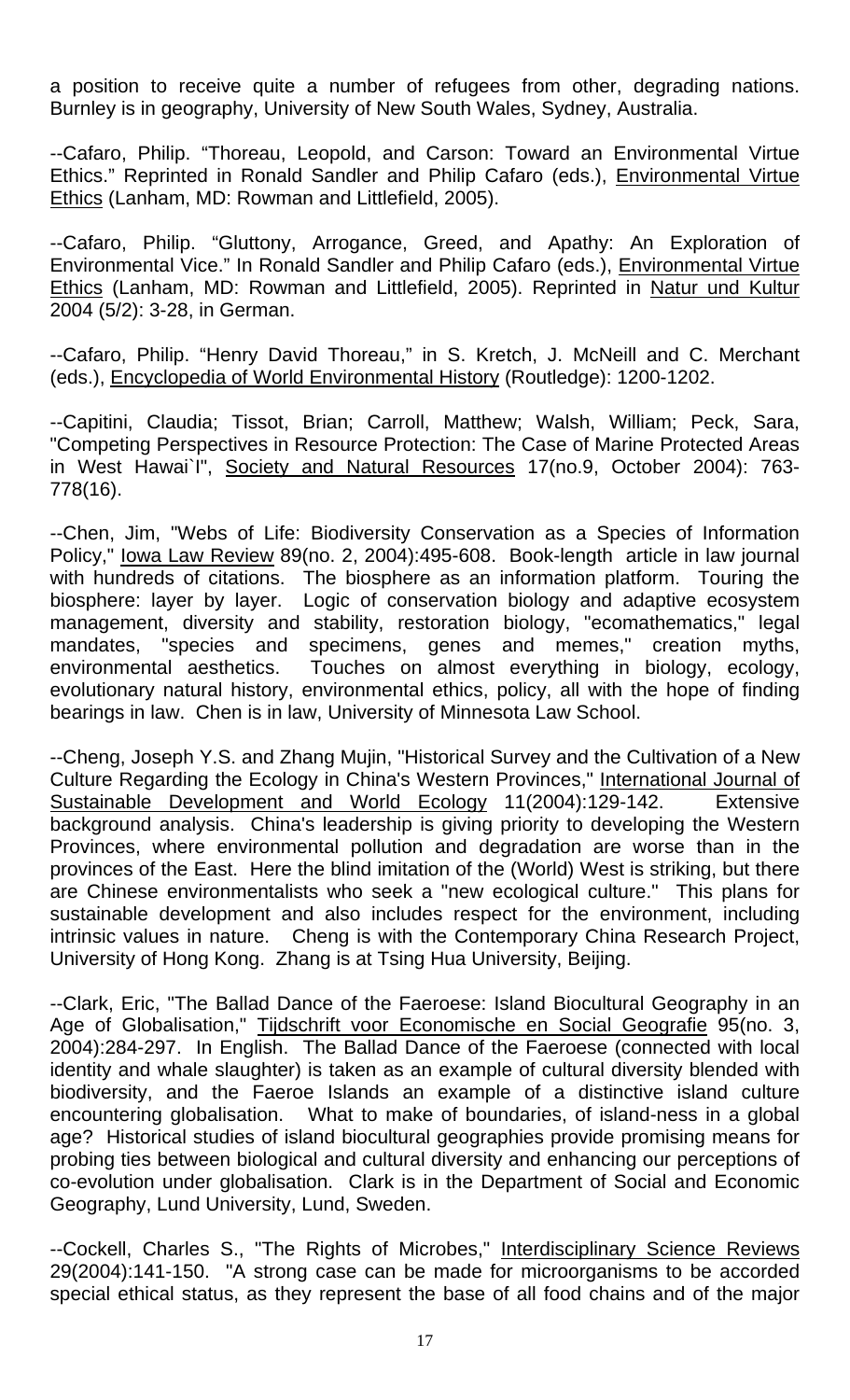biochemical cycles. Without lions there is life, but without microorganisms there can be no higher life forms. The notion of protecting individual microorganisms may be absurd, but microbial communities and ecosystems nevertheless deserve protection, and offer an example of the merits of a population based approach to environmental ethics. I argue that humankind should assume the position of a moral agent to the microbial world, by formally recognizing the intrinsic worth of microorganisms, as well as their utilitarian value to humans and to the rest of life on earth. The practical implications of such an ethic are discussed." Cockell is with the British Antarctic Survey, Cambridge, UK.

--Cohen, Michael P., "Blues in the Green: Ecocriticism under Critique," Environmental History 9(no. 1, 2004):9-36. "At bottom, ecocriticism needs to import scientific authority in order to combat two positions, 1) that culture can be a refuge from nature, and 2) that nature is merely a cultural construction." (p. 18) Cohen is well-known as an environmental author and is visiting professor of literature and environment at the University of Nevada, Reno.

--Cooke, Steven J; Cowx, Ian G, "The Role of Recreational Fishing in Global Fish Crises", BioScience 54(no.9, 1 September 2004):857-859(3). Exploitation of fishery resources has become a major conservation issue on a global scale. Commercial fisheries have been repeatedly blamed for the worldwide declines in fish populations. However, we contend that the recreational fishing sector also has the potential to negatively affect fish and fisheries. Here we present evidence to show that both recreational and commercial fishing sectors deserve consideration as contributors to the exploitation of fish in marine and inland waters. The lack of global monitoring and compiling of statistics on recreational fishing participation, harvest, and catch-and-release has retarded our ability to understand the magnitude of this fishing sector. Using data from Canada, we estimate that the potential contribution of recreational fish harvest around the world may represent approximately 12 percent of the global fish harvest. Failure to recognize the potential contribution of recreational fishing to fishery declines, environmental degradation, and ecosystem alterations places ecologically and economically important resources at risk. Elevating recreational fishing to a global conservation concern would facilitate the development of strategies to increase the sustainability of this activity.

--Cooper, David and Simon James. *Buddhism, Virtue and the Environment* (Ashgate, 2004). Buddhism, one increasingly hears, is an 'eco-friendly' religion. It is often said that this is because it promotes an 'ecological' view of things, one stressing the essential unity of human beings and the natural world. This book presents a different view. While agreeing that Buddhism is, in many important respects, in tune with environmental concerns, Cooper and James argue that what makes it 'green' is its view of human life. The true connection between the religion and environmental thought is to be found in Buddhist accounts of the virtues - those traits, such as compassion, equanimity and humility, that characterise the life of a spiritually enlightened individual. Central chapters of this book examine these virtues and their implications for environmental attitudes and practice. *Buddhism, Virtue and Environment* will be of interest not only to students and teachers of Buddhism and environmental ethics, but to those more generally engaged with moral philosophy. Written in a clear and accessible style, this book presents an original conception of Buddhist environmental thought. The authors also contribute to the wider debate on the place of ethics in Buddhist teachings and practices, and to debates within 'virtue ethics' on the relations between human well-being and environmental concern. Available from Ashgate Publishing in hardback (£50.00, ISBN:0 7546 3909 6 ) and paperback (£16.99, ISBN: 0 7546 3910 X).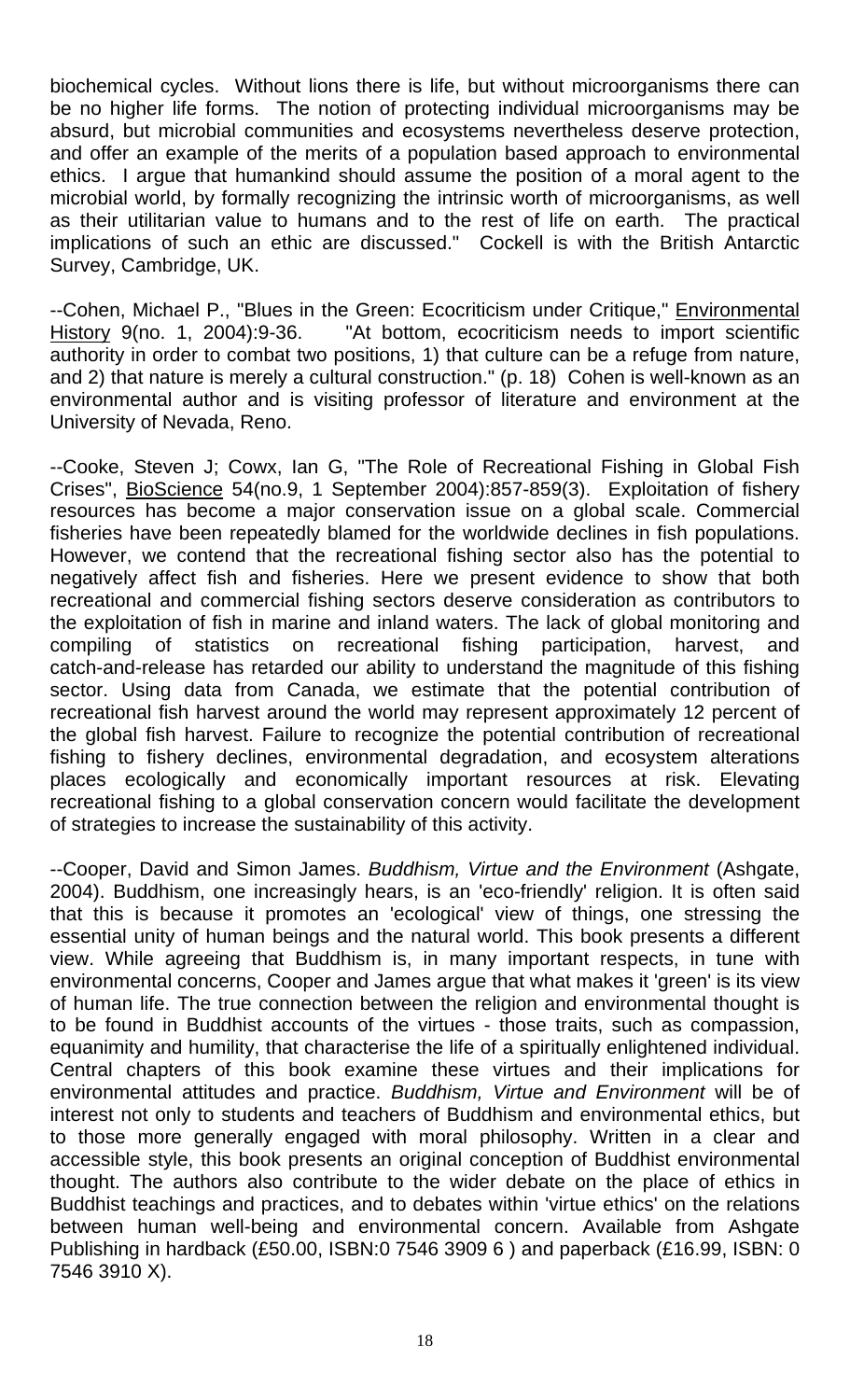--Covich, Alan P et al., "The Role of Biodiversity in the Functioning of Freshwater and Marine Benthic Ecosystems", BioScience 54 (no. 8, 1 August 2004):767-775(9). Empirical studies investigating the role of species diversity in sustaining ecosystem processes have focused primarily on terrestrial plant and soil communities. Eighteen representative studies drawn from post-1999 literature specifically examined how changes in biodiversity affect benthic ecosystem processes. Results from these small-scale, low-diversity manipulative studies indicate that the effects of changes in biodiversity (mostly synonymous with local species richness) are highly variable over space and time and frequently depend on specific biological traits or functional roles of individual species. Future studies of freshwater and marine ecosystems will require the development of new experimental designs at larger spatial and temporal scales. Furthermore, to successfully integrate field and laboratory studies, the derivation of realistic models and appropriate experiments will require approaches different from those already used in terrestrial systems.

--Czech, Brian, et al (20 others, including a study group of the Wildlife Society), "The Iron Triangle: Why The Wildlife Society Needs to Take a Position on Economic Growth," Wildlife Society Bulletin 31(no. 2, 2003):574-577. Powerful forces exist who do not want the public to think there is a conflict between economic growth and wildlife conservation. But there is, and wildlife professionals need to address that conflict. An "iron triangle" exists; one side is special interest groups, one side is supportive political factions, and the third side is professional agencies, usually in the government; the triangle locks out other views. Neoclassical economists typically argue that there is no conflict between economic growth and wildlife conservation, but ecological economists say there is. The Wildlife Society needs to speak up. Czech is a wildlife biologist with the U.S. Fish and Wildlife Service, National Wildlife Refuge System, and chair of The Wildlife Society's Working Group for the Steady State Economy.

--Dallmeyer, Dorinda G., ed., Values at Sea: Ethics for the Marine Environment. Athens: University of Georgia Press, 2003. Relatively little attention has been given to environmental ethics at sea, but the sea is largely unregulated by law; therefore at sea ethical conviction could be more important than on land. Fifteen papers by an interdisciplinary group of scholars. Marine life; indigenous peoples' knowledge and stewardship, endemic and exotic species, aquaculture, oil spills, species protection. Dallmeyer is in law, University of Georgia.

--Deckers, Jan, "Christianity and Ecological Ethics: The Significance of Process Thought and a Panexperientialist Critique of Strong Anthropocentrism," Ecotheology 9(no. 3, 2004):359-387. In recent years, Christian theologians have reconsidered our duties towards nonhuman entities by rethinking the God-humanity relationship. The way in which nonhuman nature is conceived has largely remained unchanged. The key to the development of an adequate ecological ethic lies in the casting aside of materialist and dualist conceptions of matter, and the adoption of panexperientialism. Weak speciesism is the required ethic. It places humans first, yet assigns great significance to other animals. It commits many humans to quasi-veganism. Deckers is Lecturer in Health Care Ethics, School of Population and Health Sciences, The Medical School, University of Newcastle, UK.

--Delwiche, Charles F, "The Genomic Palimpsest: Genomics in Evolution and Ecology", BioScience 54(no.11, November 2004):991-1001(11). Genomics is the discipline that has grown up around the sequencing and analysis of complete genomes. It has typically emphasized questions that involve the biological function of individual organisms, and has been somewhat isolated from the fields of evolutionary biology and ecology. However, genomic approaches also provide powerful tools for studying populations, interactions among organisms, and evolutionary history.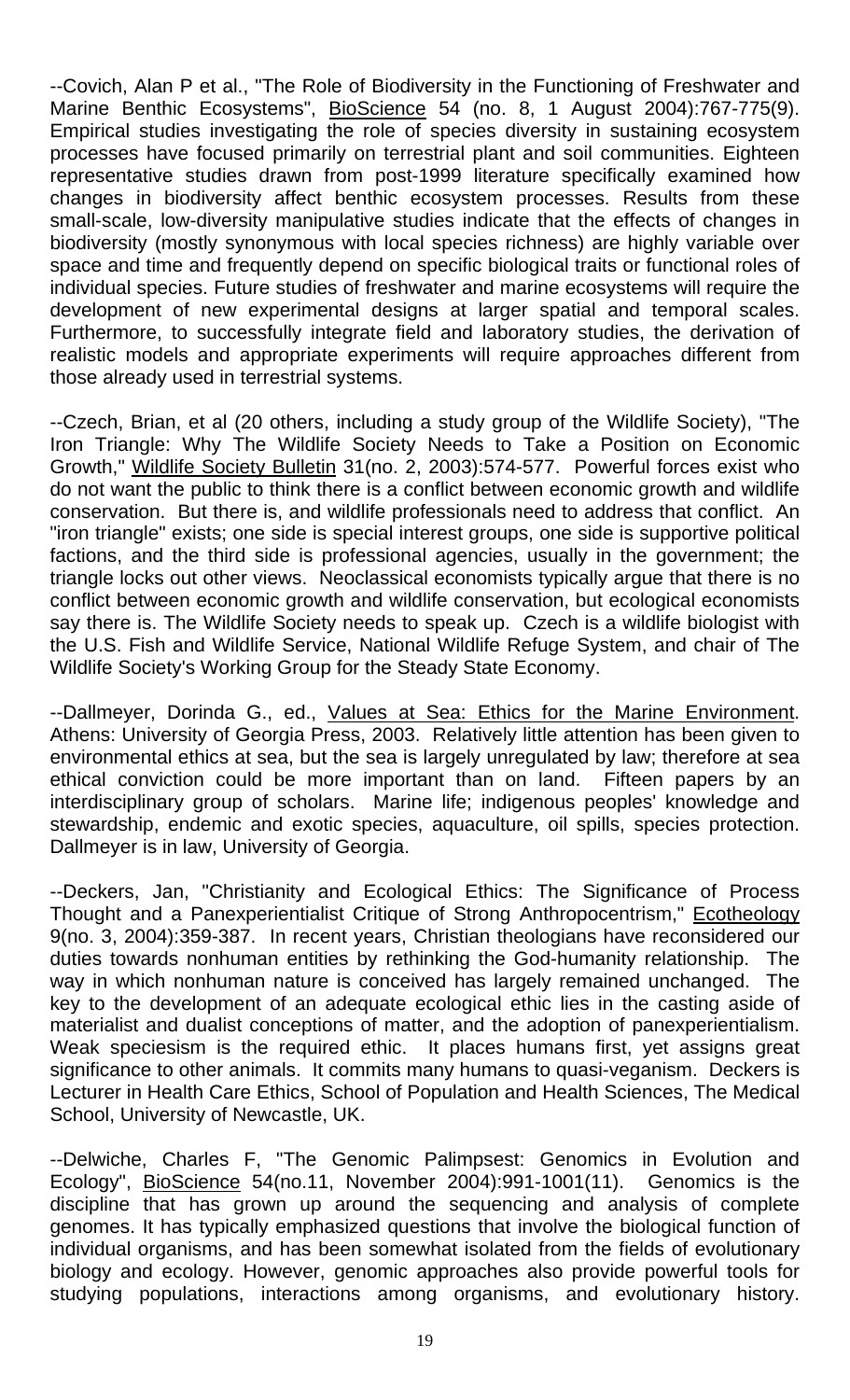Because of the large number of microbial genomes available, the first widespread use of genomic methods in evolution and ecology was in the study of bacteria and archaea, but similar approaches are being applied to eukaryotes. Genomic approaches have revolutionized the study of in situ microbial populations and facilitated the reconstruction of early events in the evolution of photosynthetic eukaryotes. Fields that have been largely unaffected by genomics will feel its influence in the near future, and greater interaction will benefit all of these historically distinct fields of study.

--Desta, Solomon; Coppock D. Layne, "Pastoralism Under Pressure: Tracking System Change in Southern Ethiopia", Human Ecology 32(no.4, August 2004):465-486(22).

--Drake, John M; Bossenbroek, Jonathan M, "The Potential Distribution of Zebra Mussels in the United States", BioScience 54(no.10, 1 October 2004):931-941(11). The range expansion of zebra mussels (Dreissena polymorpha) in North America has been rapid and costly in both economic and ecological terms. Joint social, political, and scientific ventures such as the 100th Meridian Initiative aim to reduce the spread of zebra mussels by eliminating the unintended transport of the species and preventing its westward expansion. Here we forecast the potential distribution of zebra mussels in the United States by applying a machine-learning algorithm for nonparametric prediction of species distributions (genetic algorithm for rule-set production, or GARP) to data about the current distribution of zebra mussels in the United States and 11 environmental and geological covariates. Our results suggest that much of the American West will be uninhabitable for zebra mussels. Nonetheless, some catchments along the West Coast and in the southeastern United States exhibit considerable risk of invasion and should be monitored carefully. Possible propagule dispersal to these places should be managed proactively.

--Drake, John M; Keller, Reuben P, "Environmental Justice Alert: Do Developing Nations Bear the Burden of Risk for Invasive Species?" BioScience 54 (no. 8, 1 August 2004):718-719(2).

--Driscoll, Cathy, and Mark Starik, "The Primordial Stakeholder: Advancing the Conceptual Consideration of Stakeholder Status for the Natural Environment," Journal of Business Ethics 49(# 1, 2004):55-73. Stakeholder analysis in managerial decisionmaking typically includes only humans but it ought to include the natural environment as well. Analysis of who and what can count as a stakeholder; detailed survey of the literature. In addition to considerations of power, legitimacy, and urgency, a fourth dimension is proximity. By a comprehensive account the natural environment is the primary and primordial stakeholder of the firm. Driscoll is in management, Sobey School of Business, Saint Mary's University, Halifax, Nova Scotia. Starik is in strategic management and public policy, George Washington University School of Business and Public Management, Washington.

--Dudley, Joseph P, "Global Zoonotic Disease Surveillance: An Emerging Public Health and Biosecurity Imperative", BioScience 54(no.11, November 2004):982-983(2).

--Eggleston, J. E., S. S. Rixecker, and G. J. Hickling, "The Role of Ethics in the Management of New Zealand's Wild Mammals," New Zealand Journal of Zoology 30(2003):361-376. New Zealand's wild mammals are introduced species. Wildlife researchers and managers in New Zealand find animal welfare guidelines developed for captive and domestic animals unsuitable for this new context. The recommendation that New Zealand adopt an ecocentric ethic is also incomplete for this situation. The authors here propose a more comprehensive framework for considering ethical responsibility to New Zealands's introduced ungulates, and also for pest species. Under this framework some contemporary assumptions must be questioned,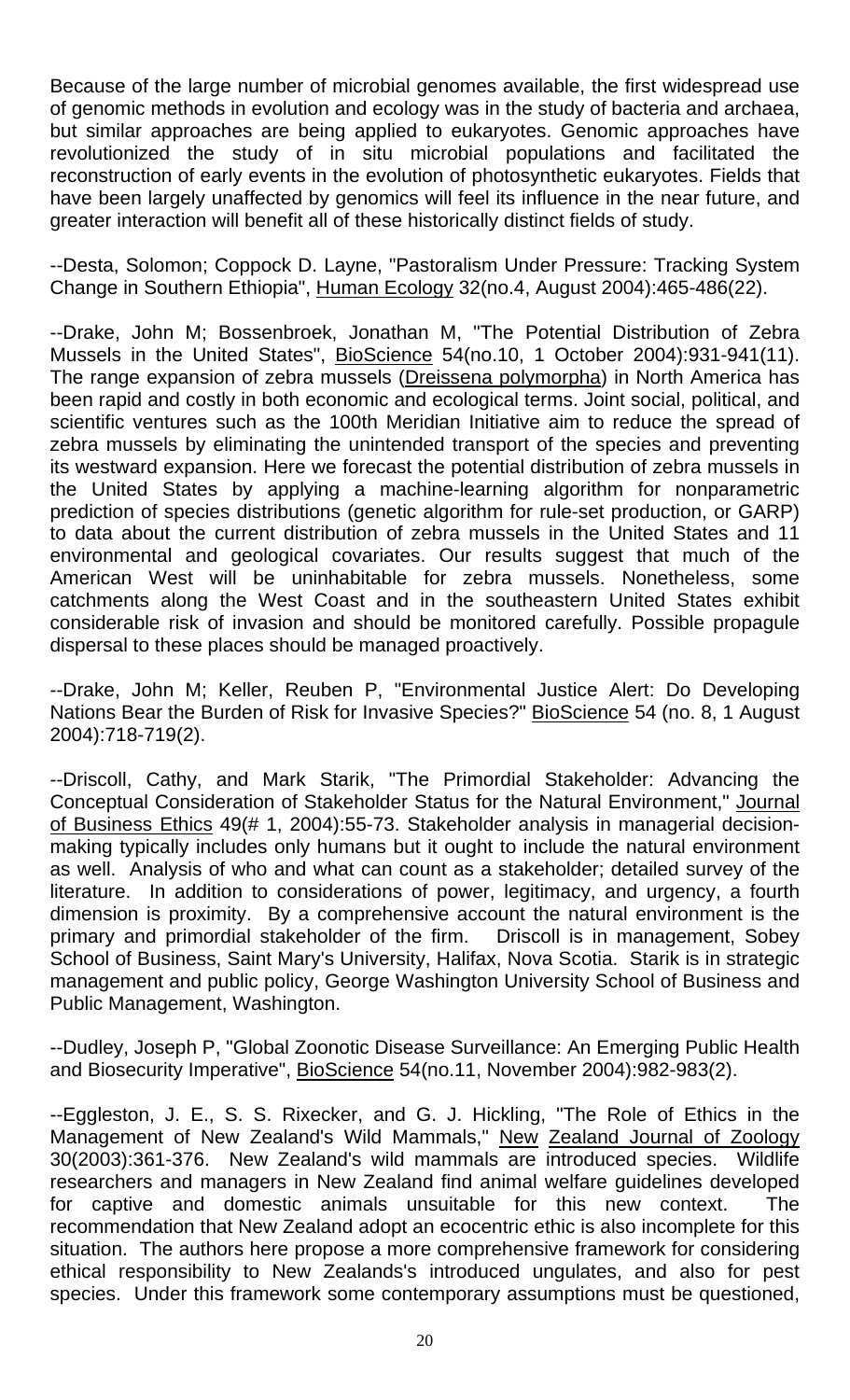such as justifying recreational hunting through the provision of an ecologically therapeutic role. The authors present a comprehensive process of ethical consideration in management decision-making for other introduced wild mammal species. Eggleston is in Philosophy and Religious Studies, University of Canterbury, Christchurch, New Zealand. Rixecker is in Environment, Society and Design Division, Lincoln University, Christchurch, NZ. Hickling is in Fisheries and Wildlife, Michigan State University, East Lansing.

--Ehrlich, Paul, "Human Natures, Nature Conservation, and Environmental Ethics," BioScience 52(no. 1, 2002):31-43. "There is general agreement among scientists that the accelerating loss of biodiversity should be a matter of great concern. They have concluded that nature must be conserved not just for its own sake but also for the sake of Homo sapiens, to which it supplies an indispensable array of ecosystem services. And for most of these scientists, and large numbers of environmentalists, conservation is a major ethical issue. ... But the seriousness of the human predicament is still unknown to the vast majority of the general public and decisionmakers worldwide. ... As a result the cutting edge of the environmental sciences is now moving from the ecological and physical sciences toward the behavioral sciences, which seem to have the potential to develop ways to improve that response." Ehrlich is in biology, Stanford University.

--Ehrlich, Paul R., "Bioethics: Are Our Priorities Right?" BioScience 53(no. 12, 2003):1207-1216. Neither biologists nor nonbiologists are paying adequate attention to the escalating ethical issues raised by the human predicament, and the expertise of biologists seems to demand they make additional contributions to environmental ethics, broadly defined. Massive environmental destruction and the development of biological and nuclear weapons have changed the world; cultural evolution of ethics has not kept pace. "Bioethics" must be expanded from its focus on medical issues to consider such things as the ethics of preserving natural capital for future generations and those of dealing with overconsumption. Bioethics should examine issues as diverse as the ethics of invading Iraq to increase the role of the rich in generating climate change and the ethics of the Lomborg affair. Achieving a sustainable global society will require developing an agreed-upon ethical basis for the necessary political discourse, and the time to start is now. Ehrlich is in biology, Stanford University.

--Elmendorf, Christopher S., "Ideas, Incentives, Gifts, and Governance: Toward Conservation Stewardship of Private Land, in Cultural and Psychological Perspective," University of Illinois Law Review 2003, no. 2, 423-505. Conserving ecological resources on private lands requires both supportive landowners and regulatory coercion, notwithstanding that rural landowners comprise the most consistently antienvironmental demographic group in America. Neither policymakers nor legal scholars have come up with satisfying responses to this predicament. One needs incentives, gifts, governance, and, above all, more ideas. Long law article with many citations. Elmendorf is Law Clerk, U.S. Court of Appeals for the Second Circuit, and University of California, Davis, School of Law.

--Farber, Daniel A., "From Here to Eternity: Environmental Law and Future Generations," University of Illinois Law Review 2003, no. 2, pages 289-335. An analysis of exponential discounting, placing a present day value on future harms, which may often have the effect of minimizing catastrophic events far in the future. Some form of discounting is appropriate, given that society cannot allocate finite resources equally over an infinite number of time periods. Farber is in law, University of California at Berkeley, also in law, University of Minnesota.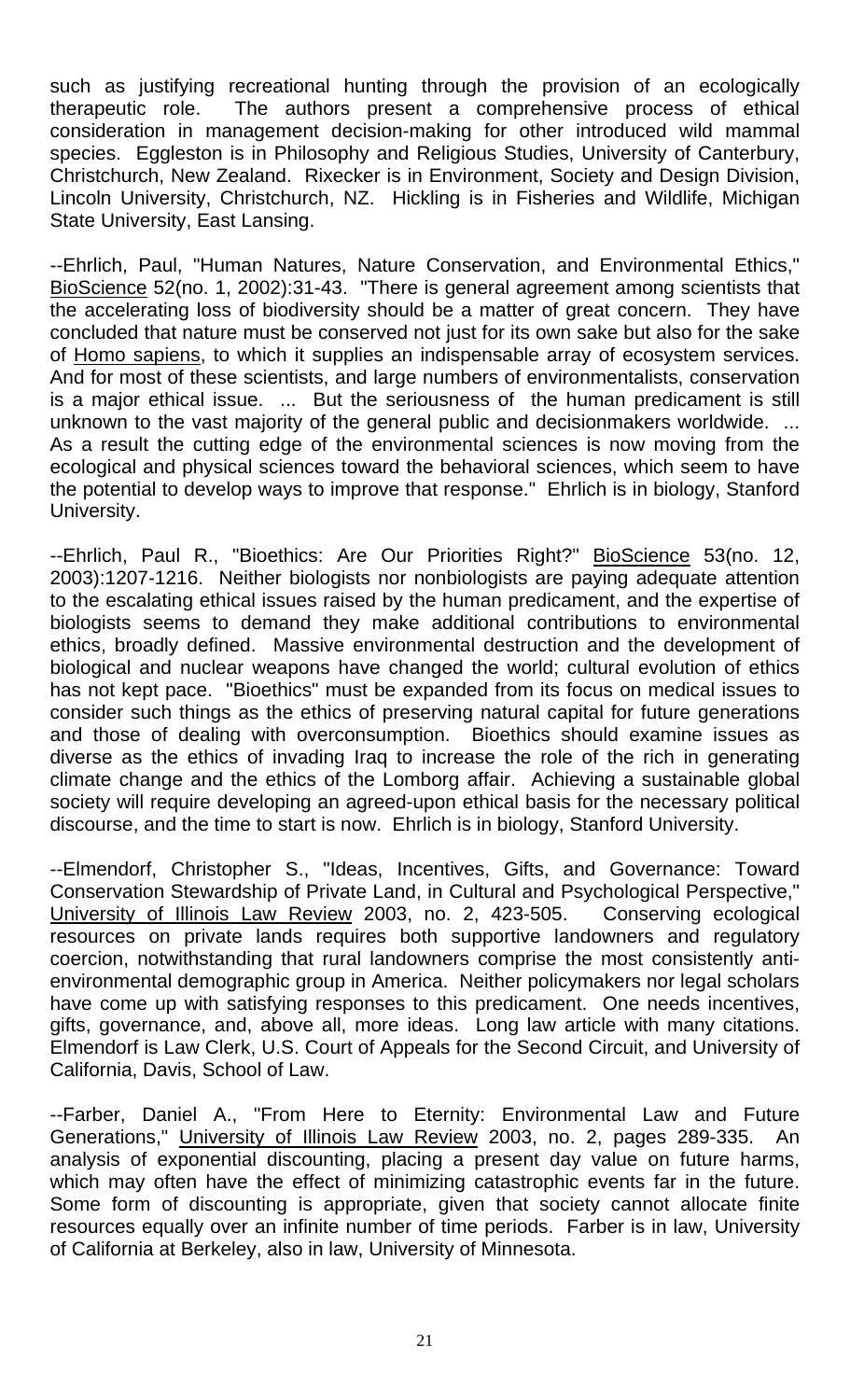--Fenchel, Tom; Finlay, Bland J, "The Ubiquity of Small Species: Patterns of Local and Global Diversity", BioScience 54 (no. 8, 1 August 2004):777-784(8). Small organisms (less than 1 millimeter in length) tend to have a cosmopolitan distribution. This is a consequence of huge absolute population sizes rather than any inherent properties of particular taxonomic groups. At the local scale, the diversity of small species exceeds that of larger organisms, but at the global scale this relation is reversed, because endemism is largely responsible for the species richness of large organisms. For small organisms, the relationship between species and area is flat, and a latitudinal diversity gradient is absent or weak. These patterns are explained by some of the assumptions underlying the unified neutral community model.

--Fitzhugh, Thomas W; Richter, Brian D, "Quenching Urban Thirst: Growing Cities and Their Impacts on Freshwater", BioScience 54 (no. 8, 1 August 2004):741-7154(14). The development of water resources to satisfy urban water needs has had serious impacts on freshwater ecosystem integrity and on valuable ecosystem services, but positive trends are emerging that point the way toward a solution. We demonstrate this through case studies of water resource development in and around five large urban areas: Los Angeles, Phoenix, New York, San Antonio, and Atlanta. Providing freshwater ecosystems with the water flows necessary to sustain their health, while meeting the other challenges of urban water management, will require greatly increased water productivity in conjunction with improvements in the degree to which planning and management take ecosystem needs into account. There is great potential for improvement in both these areas, but ultimately water planners will also need to set limits on human alterations to river flows in many basins in order to spur greater water productivity and protect ecosystem water allocations before water supplies become overtaxed.

--Frasz, Geoffrey. "Benevolence as an Environmental Virtue." In Ronald Sandler and Philip Cafaro (eds.), Environmental Virtue Ethics (Lanham, MD: Rowman and Littlefield, 2005).

--Gamborg, Christian; Rune, Flemming, "Economic and Ecological Approaches to Assessing Forest Value in Managed Forests: Ethical Perspectives", Society and Natural Resources 17(no.9, October 2004): 799-815(17).

--Geist, Helmut J; Lambin, Eric F, "Dynamic Causal Patterns of Desertification", BioScience 54(no.9, 1 September 2004):817-829(13). Using a meta-analytical research design, we analyzed subnational case studies (n 3D 132) on the causes of dryland degradation, also referred to as desertification, to determine whether the proximate causes and underlying driving forces fall into any pattern and to identify mediating factors, feedback mechanisms, cross-scalar dynamics, and typical pathways of dryland ecosystem change. Our results show that desertification is driven by a limited suite of recurrent core variables, of which the most prominent at the underlying level are climatic factors, economic factors, institutions, national policies, population growth, and remote influences. At the proximate level, these factors drive cropland expansion, overgrazing, and infrastructure extension. Identifiable regional patterns of synergies among causal factors, in combination with feedback mechanisms and regional land-use and environmental histories, make up specific pathways of land change for each region and time period. Understanding these pathways is crucial for appropriate policy interventions, which have to be fine-tuned to the region-specific dynamic patterns associated with desertification.

--Gerber, Leah R., et al., "Do the Largest Protected Areas Conserve Whales or Whalers?" Science 307(28 January 2005):525-526. There are huge ocean areas in southern oceans that are protected areas but a main problem is that whales migrate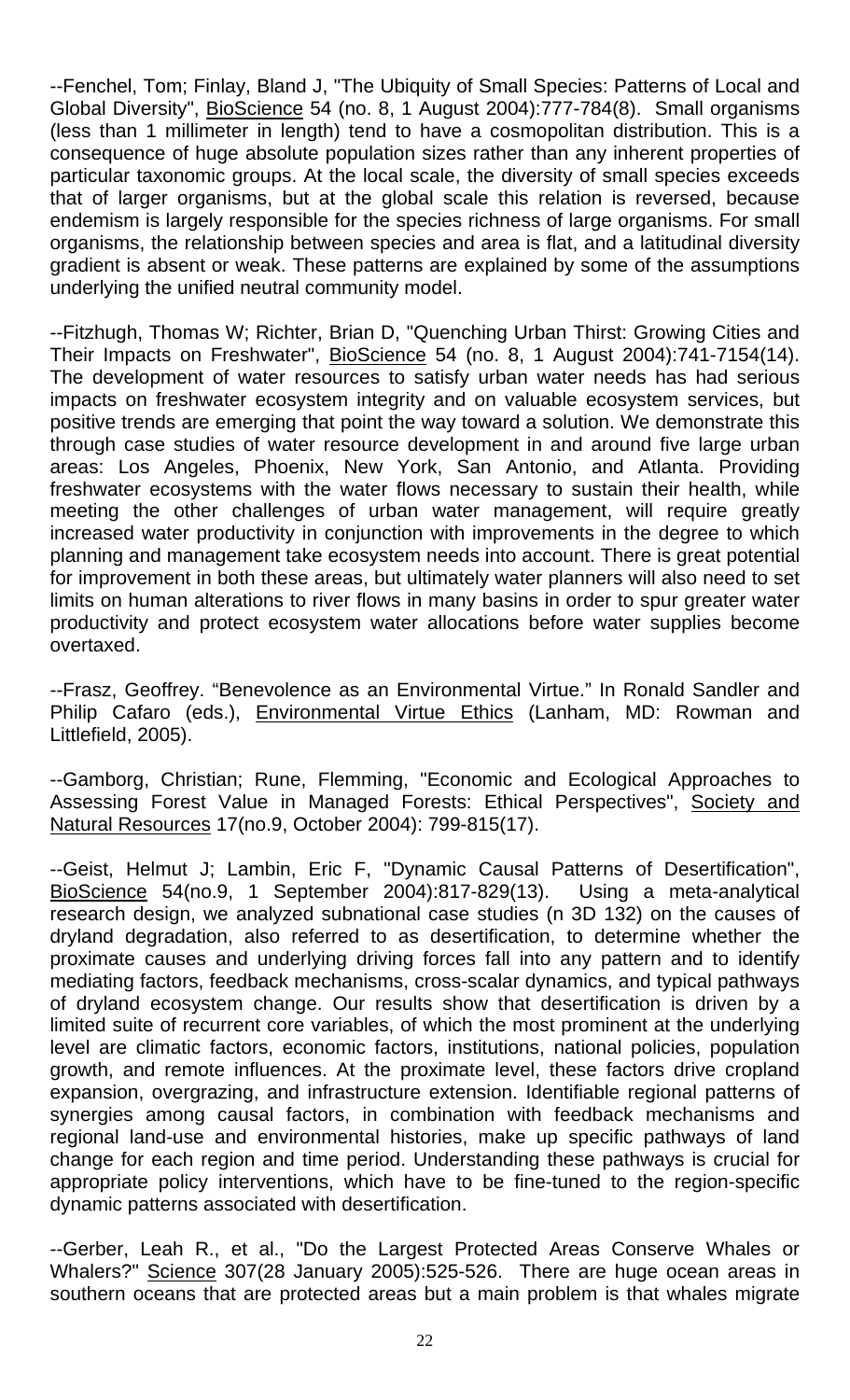out of these areas. New proposals from an International Whaling Commission study group. Gerber is in ecology, Arizona State University.

--Gezelius, Stig, "Food, Money, and Morals: Compliance Among Natural Resource Harvesters", Human Ecology 32(no.5, October 2004):615-634(20).

--Guichard, Frederic; Levin, Simon A; Hastings, Alan; Siegel, David, "Toward a Dynamic Metacommunity Approach to Marine Reserve Theory", BioScience 54(no.11, November 2004):1003-1011(9). Coastal habitats have recently received much attention from policymakers, but marine reserve theory still needs to integrate across scales, from local dynamics of communities to biogeographic patterns of species distribution, recognizing coastal ecosystems as complex adaptive systems in which local processes and anthropogenic disturbances can result in large-scale biological changes. We present a theoretical framework that provides a new perspective on the science underlying the design of marine reserve networks. Coastal marine systems may be usefully considered as metacommunities in which propagules are exchanged among components, and in which the persistence of one species depends on that of others. Our results suggest that the large-scale distribution of marine species can be dynamic and can result from local ecological processes. We discuss the potential implications of these findings for marine reserve design and the need for long-term monitoring programs to validate predictions from metacommunity models. Only through an integrated and dynamic global perspective can scientists and managers achieve the underlying goals of marine conservation.

--Hakansson, N, "The Human Ecology of World Systems in East Africa: The Impact of the Ivory Trade", Human Ecology 32(no.5, October 2004):561-591(31).

--Hamilton, KG Andrew, "Bugs Reveal an Extensive, Long-Lost Northern Tallgrass Prairie", BioScience 55 (no.1, January 2005):49-59(11). Only tiny remnants of unplowed natural meadows remain in the eastern part of the state of North Dakota, and in Canada from eastern Saskatchewan to Manitoba. Those west of Lake Manitoba and the Red River Valley are characterized by their distinctive fauna of insects, principally leafhoppers and planthoppers (Homoptera: Auchenorrhyncha). These true bugs include hundreds of species invariably associated with North American grasslands. The distributions of those with the most limited dispersal abilities reflect long-term patterns of dominance and contiguity of native grass stands in prairies. These bug distributions indicate that bluestem-dominated grasslands in Canada, which usually are under 0.5 meter (20 inches) in height, are equivalent to tallgrass prairie from Illinois. This prairie once extended as much as 400 kilometers (250 miles) northwest of its previously known distribution. These bugs help differentiate tallgrass prairie from sites in southwestern Manitoba and adjacent North Dakota, which are more arid, and from sites east of Lake Manitoba and southward in the Red River Valley, which were formerly oak savanna.

--Hargrove, Eugene. "Environmental or Ecological Citizenship through Culture-Specific Environmental Value Education." Environmental Philosophy (Official Journal of the Korean Society for the Study of Environmental Philosophy) 3 (2004): 111-27. In English.

--Harmon, David, Biodiversity and the Sacred: Some Insights for Preserving Cultural Diversity and Heritage," Museum International 55(no. 218, 2003):63-69. Nature has been sacred since the dawn of human consciousness, and there is today a broadening range of spirituality, often interfused with the secular, that cannot easily be characterized as "faith," but regards nature as sacred. The sacred is a bridge between nature and culture. Scientists are often offering responses to why save nature that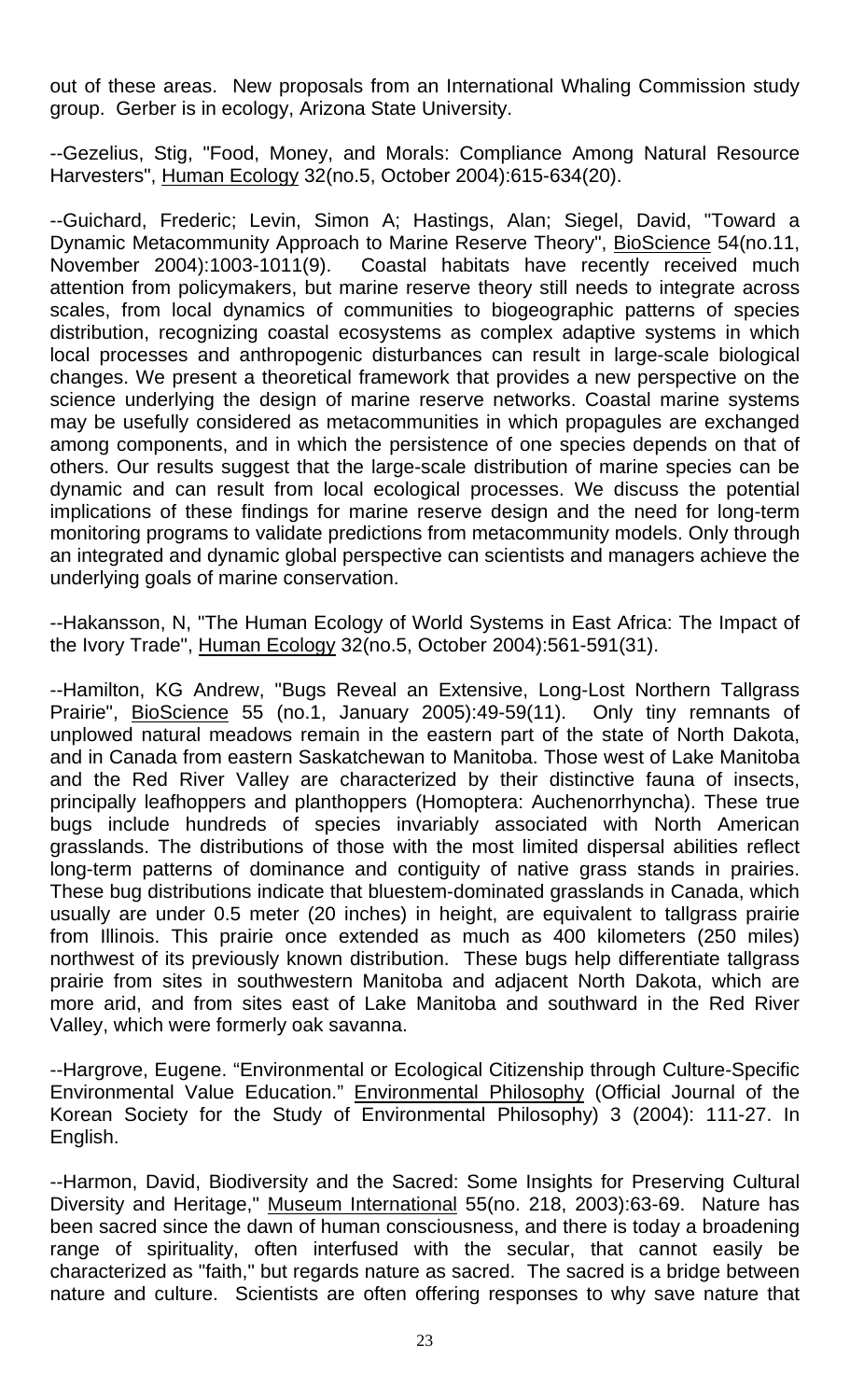make recourse to the idea of the sacred. Biologists call the creative process speciation, while theologians call it genesis, and they have very different explanations for it, but both have agreed that it is eminently valuable. Harmon is Executive Director, George Wright Society, an international professional association advancing the scientific and cultural values of protected natural areas and cultural sites.

--Harrington, Winston, Richard D. Morgenstein, and Thomas Stern, eds., Choosing Environmental Policy: Comparing Instruments in the United States and Europe. Washington, DC:RFF Press (Resources for the Future), 2004. Who has the best way to shape environmental policy? The United States, or Europe? The U.S. likes carrots on sticks, voluntary compliance, while Europeans lean toward more punitive governmental regulation. These contrasting strategies can lead to similar outcomes; both can have a place in the regulatory arsenal, depending on circumstances, and, depending on cultures in the U.S. and Europe. [Nevertheless, there is widespread judgment that the European Union has taken the lead in environmental responsibility, leaving the U.S. considerably behind, and even retrogressing under the Bush administration.]

--Hart, John, "Salmon and Social Ethics: Relational Consciousness in the Web of Life," Journal of the Society of Christian Ethics 22(2002):67-93. The extinction of salmon species provides bioregional stimuli for reflection on whether nonhuman species have intrinsic value or solely instrumental value, and the extent to which species preservation should have equitable status with, or take precedence over, human wants and needs. If societal needs and species conservation, and the common good of all creatures, are to be integrated for the good of the commons then a relational consciousness must replace "dominion" and "stewardship" attitudes toward creation. With discussion of whether this involves a concept of "rights" for salmon. Hart is in theology at Carroll College, Helena, Montana.

--Hatcher, Tim, "Environmental Ethics as an Alternative for Evaluation Theory in For-Profit Business Contexts," Evaluation and Program Planning 27(2004):357-363. The predominant context for evaluation in for-profit organizations is economics coupled with a distinctly anthropocentric worldview. Environmental ethics is a more sustainable theoretical foundation for evaluation in for-profit firms. This would help evaluators better establish professional integrity and create a deeper sense of solidarity with community, a more comprehensive view of the stakeholders in ethical decisionmaking. Hatcher is in Adult and Community College Education, North Carolina State University, Raleigh.

--Hill, Thomas Jr. "Ideals of Human Excellence and Preserving Natural Environments" Reprinted in Ronald Sandler and Philip Cafaro (eds.), Environmental Virtue Ethics (Lanham, MD: Rowman and Littlefield, 2005).

--Holdsworth, Deryck W, "Historical geography: the octopus in the garden and in the fields", Progress in Human Geography 28(no.4, 1 August 2004):528-535(8).

--Holeck, Kristen T et al., "Bridging Troubled Waters: Biological Invasions, Transoceanic Shipping and the Laurentian Great Lakes", BioScience 54(no.10, 1 October 2004):919-9129(11). Release of contaminated ballast water by transoceanic ships has been implicated in more than 70 of faunal nonindigenous species (NIS) introductions to the Great Lakes since the opening of the St. Lawrence Seaway in 1959. Contrary to expectation, the apparent invasion rate increased after the initiation of voluntary guidelines in 1989 and mandatory regulations in 1993 for open-ocean ballast water exchange by ships declaring ballast on board (BOB). However, more than 90 of vessels that entered during the 1990s declared no ballast on board (NOBOB)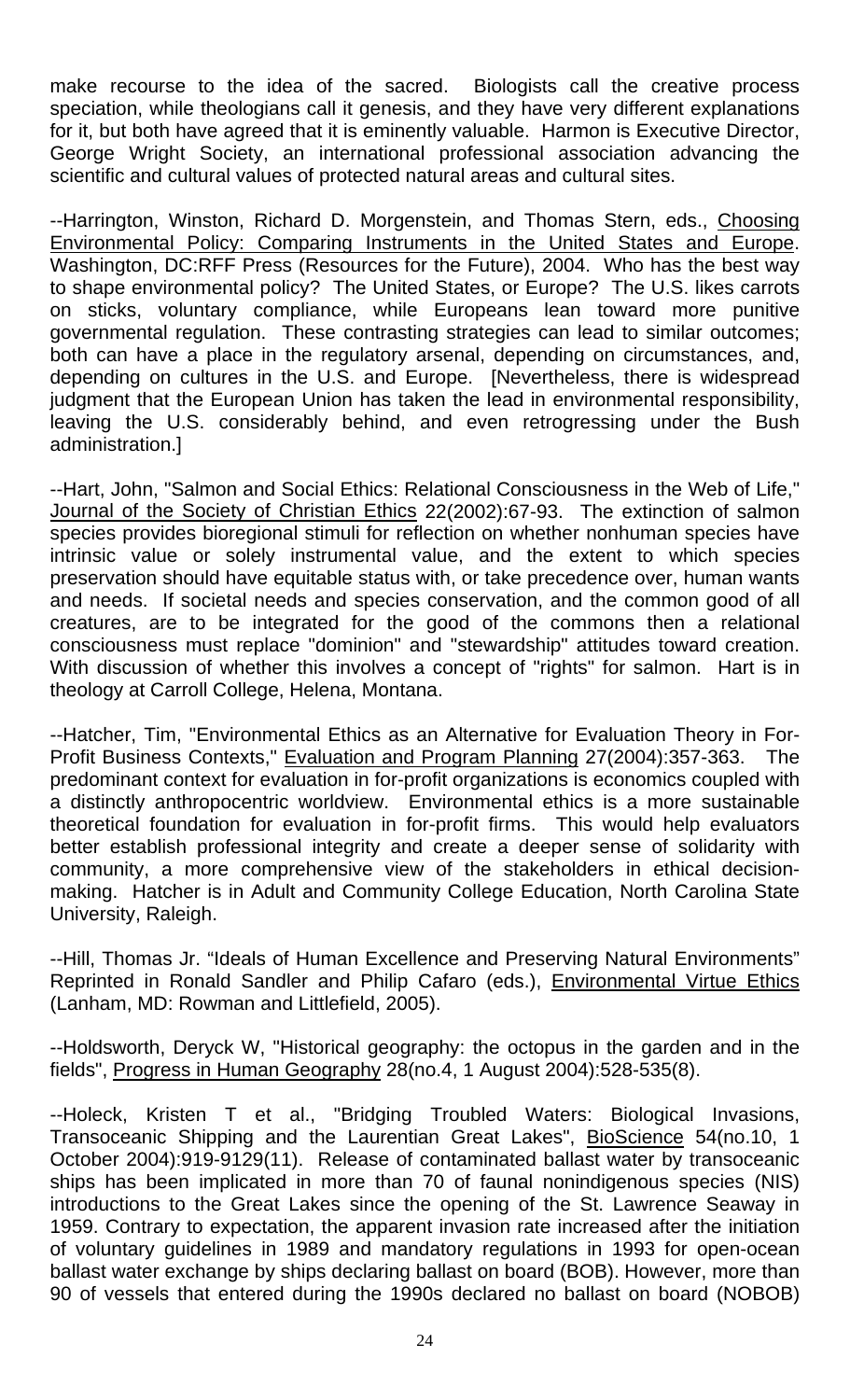and were not required to exchange ballast, although their tanks contained residual sediments and water that would be discharged in the Great Lakes. Lake Superior receives a disproportionate number of discharges by both BOB and NOBOB ships, yet it has sustained surprisingly few initial invasions. Conversely, the waters connecting Lakes Huron and Erie are an invasion hotspot despite receiving disproportionately few ballast discharges. Other vectors, including canals and accidental release, have contributed NIS to the Great Lakes and may increase in relative importance in the future. Based on our knowledge of NIS previously established in the basin, we have developed a vector assignment protocol to systematically

ascertain vectors by which invaders enter the Great Lakes.

--Houlahan, Jeff E; Findlay, C. Scott, "Estimating the `critical' distance at which adjacent land-use degrades wetland water and sediment quality", Landscape Ecology 19(no.6, August 2004):677-690(14).

--Hudson, Ray, "Conceptualizing economies and their geographies: spaces, flows and circuits", Progress in Human Geography 28(no.4, 1 August 2004):447-471(25).

--Ice, George G; Neary, Daniel G; Adams, Paul W, "Effects of Wildfire on Soils and Watershed Processes", Journal of Forestry 102(no.6, September 2004):16-20(5).

--Jax, Kurt and Ricardo Rozzi, "Ecological Theory and Values in the Determination of Conservation Goals: Examples from Temperate Regions of Germany, United States of America, and Chile," Revista Chilena de Historia Natural 77(2004):349-366. In English. An analysis of various kinds of conservation goals (biodiversity, ecotourism, cultural heritage, indigenous peoples). This analysis seeks that "nature and humans are brought together as much in the goals as in the processes of conservation," since" it is impossible to completely `isolate' protected areas from direct or indirect human influence." This often requires active management. Applied to conservation areas in Germany, the U.S. (Yellowstone) and Chile. Jax is with the UFZ Centre for Environmental Research Leipzig-Halle, Department of Conservation Biology, Leipzig, Germany. Rozzi is with the Omoro Ethnobotanical Park, Universidad de Magallanes, Puerto Williams, Chile, also in philosophy, University of North Texas.

--Jensen, Mari N, "Climate Warming Shakes up Species", BioScience 54 (no. 8, 1 August 2004):722-729(8). Every spring robins come bob, bob, bobbin along to Gothic, the former Colorado mining community thats now the site of the Rocky Mountain Biological Laboratory. This year they didn't even wait for spring-the first robin showed up on 13 March, more than a week before the spring equinox.

--Jepson, Jr., Edward J., "The Conceptual Integration of Planning and Sustainability: An Investigation of Planners in the United States," Environment and Planning C: Government and Policy 21(no. 3, 2003):389-410. A survey of over five hundred local planners to measure the extent to which an ecological definition of sustainable development is present in the planner's views and opinions. Much depends on their academic backgrounds and the state public policy context in which they work. There is much consistency in their views, but there is conflict particularly in relation to agriculture and natural areas open space, also in regard to private market forces that affect the use of the land. Jepson is in Urban and Regional Planning, Univ. of TN.

--Johnson, Cassandra Y., J. M. Bowker, John C. Bergstrom, and H. Ken Hull, "Wilderness Values in America: Does Immigrant Status or Ethnicity Matter?" Society and Natural Resources 17(2004):611-628. If wilderness is a social construction, then perhaps wilderness is valued by U.S. born whites, and not by immigrants and minorities. Surveys show that immigrants are less likely to value on-site wilderness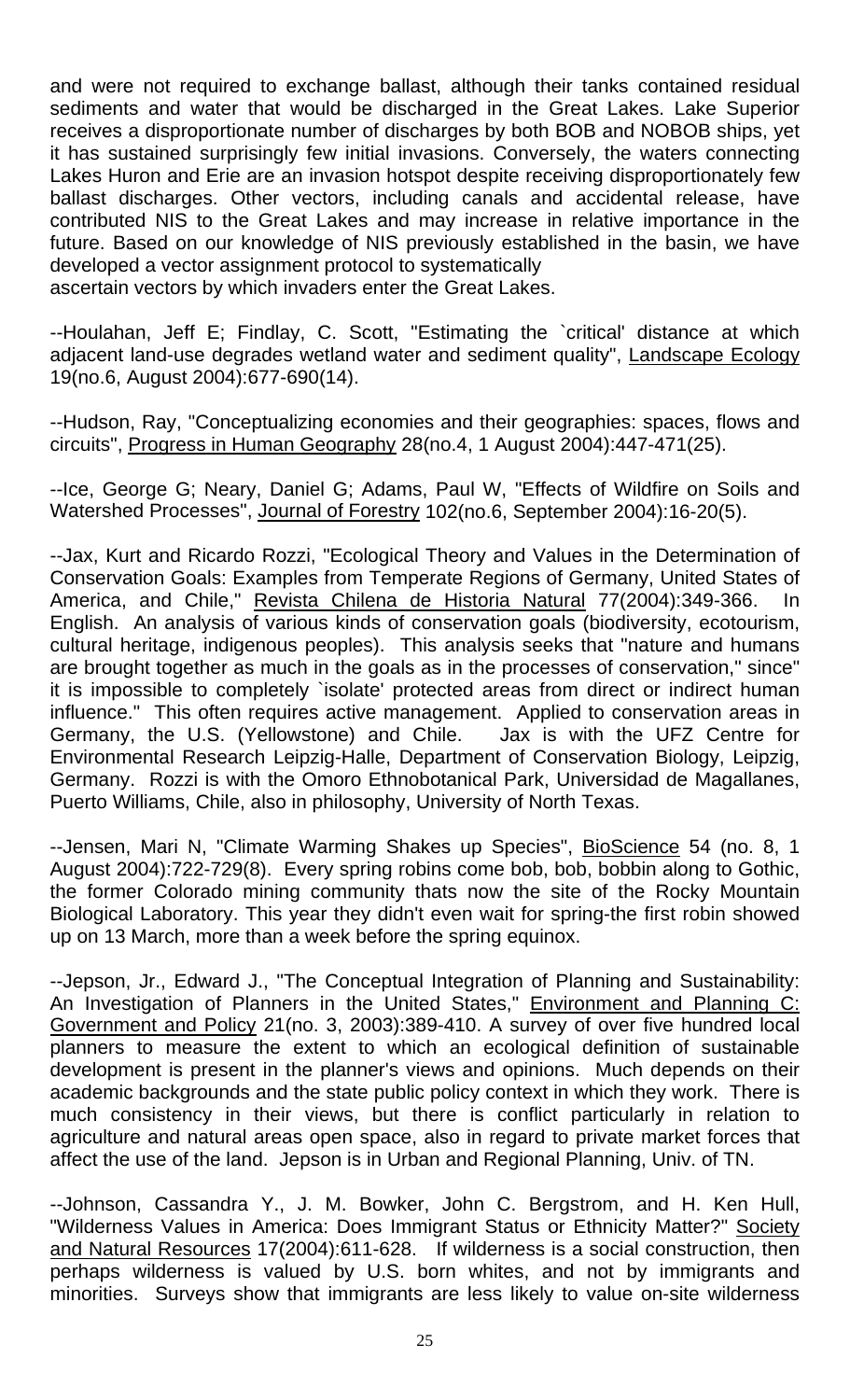use. Blacks are also less likely to value on-site use, but are as likely as whites to value the continued existence of wilderness. Asians and Latinos are also less likely than whites to value on-site use. But there are some surprises. "U.-S. born Asians and women were more likely to indicate they believed the flora and fauna protected by wilderness had intrinsic value. ... The odds of an Asian respondent agreeing with this statement are about 3 times higher than for a White respondent, while a female is 1.63 times as likely to agree as a male" (p. 623).

 Many differences are not statistically significant, beyond the fact that immigrant and minority groups expect to visit wilderness less, which may mostly be explained by the fact that they live in large cities and wilderness is not easy for them to visit. "For most of the value items, we cannot conclude that immigrants and natives perceive or construct wilderness in culturally different terms" (p. 624). On the basis of this study, the authors predict that "political support for wilderness may not diminish appreciably in the future as American becomes more diverse" (p. 625). Johnson, Bowker, and Hull are at the Southern Research Station, USDA Forest Service, Athens, GA; Bergstrom is in Agricultural and Applied Economics, University of Georgia.

--Journal of Philosophy of Education (The Journal of the Philosophy of Education Society of Great Britain), volume 37, no. 4, 2003, is devoted to environmental education. Michael Bonnett, editor, writes in the introduction: "At this state in history it is difficult to identify an issue of greater importance for humankind than its relationship with the environment, nor one that is more fraught. It must be a unique phenomenon- on Earth at least--for a species to be contemplating the possibility of its self-extinction. Yet as evidence mounts daily to confirm that human action is affecting the environment in ways that are both unprecedented and unsustainable, the issues raised appear ever more complex and the way ahead far from straightforward. Given that the consequences of this situation are having to be faced in increasingly acute forms by the citizens of the early twenty-first century, clearly it would be irresponsible for education somehow to attempt to remain aloof from the issues that this state of affairs throws up."

--Kant, Sashi and Susan Lee, "A Social Choice Approach to Sustainable Forest Management: An Analysis of Multiple Forest Values in Northwestern Ontario," Forest Policy and Economics 6(2004):215-227. Market value techniques for valuing forests are limited. Multiple forest values are closer to the concept of "social states" than market price or monetary value. A multiple values account tested in Northwestern Ontario. A need for developing context-specific social welfare maximizing inter-group preferences aggregation rules is highlighted. Kant and Lee are at the Faculty of Forestry, University of Toronto.

--Kargel, Jeffrey S., "Proof for Water, Hints of Life?" Science 306(3 December 2004):1689-1690. Recent Mars probes have established there was water, but whether there was (or is) life remains uncertain. Nevertheless, "given what we now know about Mars, planetary protection considerations require the assumption that martian life exists, until we learn otherwise. All possible care must be taken to avoid crosscontamination between Earth and Mars. ... The possible future discovery of life (or fossil life) beyond Earth, anticipated for millennia, would complete the Galilean revolution that removed Earth and its life from the center of the universe. Alternatively, if we search martian aqueous deposits and find them barren, then Earth might be seen as the only land of the living for light-years around. Methane and salts may then provide humans with raw materials for building a new civilization on Mars and with an increased respect for life on our own planet." Kargel is with the U.S. Geological Survey, Flagstaff, AZ.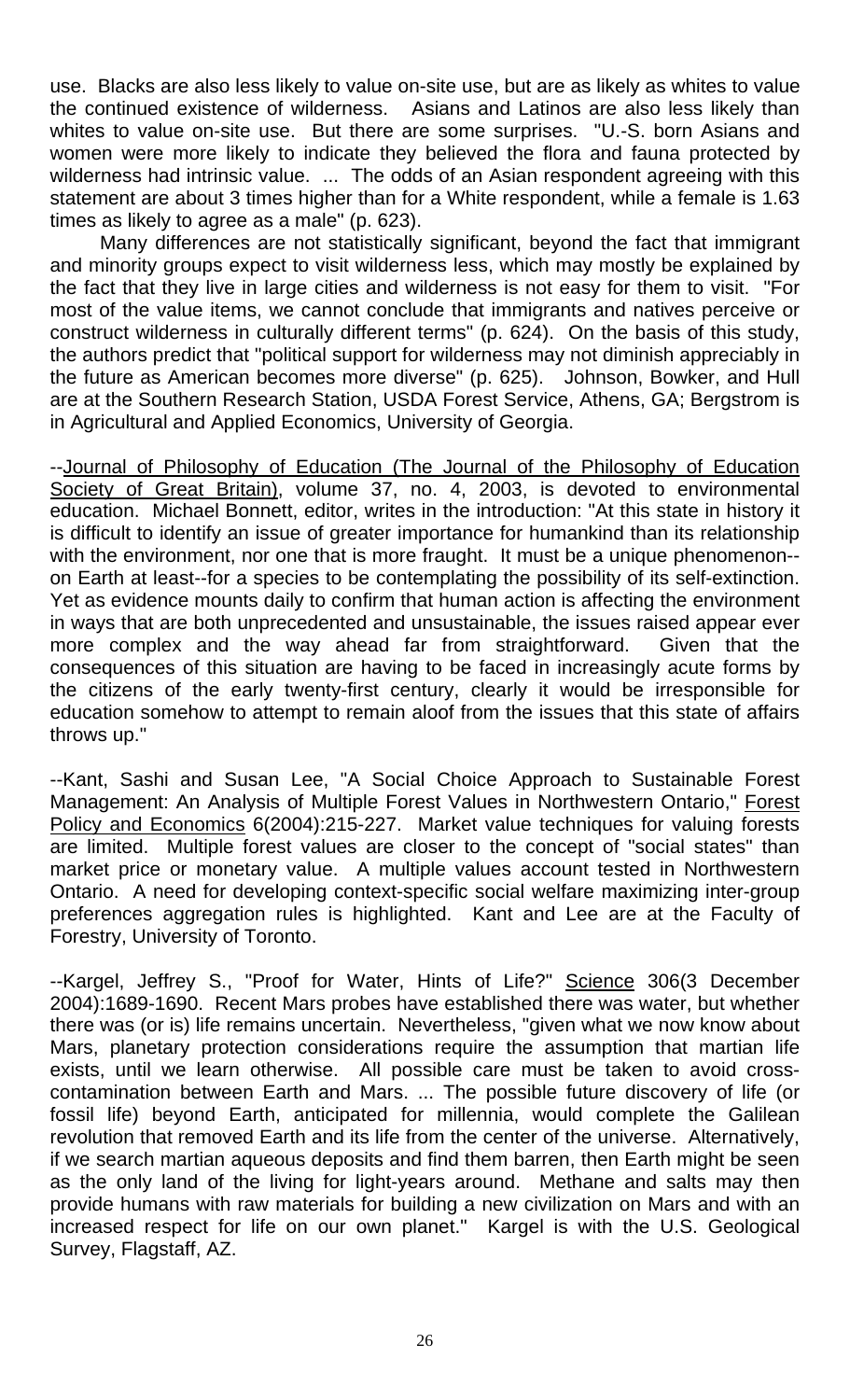--Karr et al., James R., "The Effects of Postfire Salvage Logging on Aquatic Ecosystems in the American West," BioScience 54(no. 11, 2004):1029-1033. Recent changes in the forest policies, regulations, and laws affecting public lands encourage postfire salvage logging, an activity that all too often delays or prevents recovery. In contrast, the ten recommendations proposed here can improve the condition of watersheds and aquatic ecosystems.

--Keltner, Dacher and Jonathan Haidt, "Approaching Awe, a Moral, Spritual, and Aesthetic Emotion," Cognition and Emotion 17 (no. 2, 2003):297-314. Two elements are central: (1) vastness, and (2) a need for accomodation, resulting from an inability to assimilate an experience into current mental structures. Variations involve threat, beauty, exceptional ability, virtue, and the supernatural. Analysis of what has been written in religion, philosophy, sociology, and psychology. Fleeting and rare, experiences of awe can change the course of a life in profound and permanent ways. With attention to awe in encounter with nature. Keltner is at University of California, Berkeley; Haidt is at the University of Virginia, Charlottesville.

--Kennedy, James J., and Niels Elers Koch, "Viewing and Managing Natural Resources as Human-Ecosystem Relationships," Forest Policy and Economics 6(2004):497-504. The increasing diversity, complexity and dynamics of ecosystem values and uses over the last 50 years requires new ways for natural resource managers (foresters, wildlife biologists, etc) to understand and relate to their professional roles and responsibilities. Three stages in Western-world natural resources management are identified: (1) Traditional stage, natural resources, first, foremost and forever, to (2) Transitional stage, natural resource management, for better or worse, involves people, to (3) Relationship stage: managing natural resources for valued people and ecosystem relationships. Kennedy is in Environmental Science, Wageningen University, Netherlands and Utah State University. Koch is at the Danish Forest and Landscape Research Institute, Hoersholm, Denmark.

--Kim, Sung-Jin. "Environmental History and the Origin of Ecological Crisis." Environmental Philosophy (Official Journal of the Korean Society for the Study of Environmental Philosophy) 3 (2004): 89-109. In English.

--Kim, Sung-Jin. "The Philosophy Department of the Colorado State University and Prof. Holmes Rolston." Environmental Philosophy (Official Journal of the Korean Society for the Study of Environmental Philosophy) 3 (2004) 127-52. In Korean.

--Kline, Jeffrey D; Alig, Ralph J; Garber-Yonts, Brian, "Forestland Social Values and Open Space Preservation", Journal of Forestry 102(no.8, December 2004):39-45(7).

--Kumagai, Yoshitaka; Carroll, Matthew S; Cohn, Patricia, "Coping with Interface Wildfire as a Human Event: Lessons from the Disaster/Hazards Literature", Journal of Forestry 102(no.6, September 2004):28-32(5).

--Lafferty, Mike, "Bugsicles," Polar Times, January 2005, p. 9. The tiny Antarctic midge, Belgica antarctica, spends 22 of its 24 month life cycle encased in ice and with most of its own interior frozen. And when the ice melts, it dries out and looks dead, black and wrinkled, something like a quarter inch raisin. Yet this is the continent's largest land animal. (Biologists count the penguin as a marine animal.) Small in size, this is a super-bug, because it can take almost anything that nature throws at it, supercold, super-dry, super-salty water, or fresh water, and super acidic to super alkaline conditions. The midge exemplifies life in extremes. Story first appeared in the Columbus Dispatch, September 21, 2004.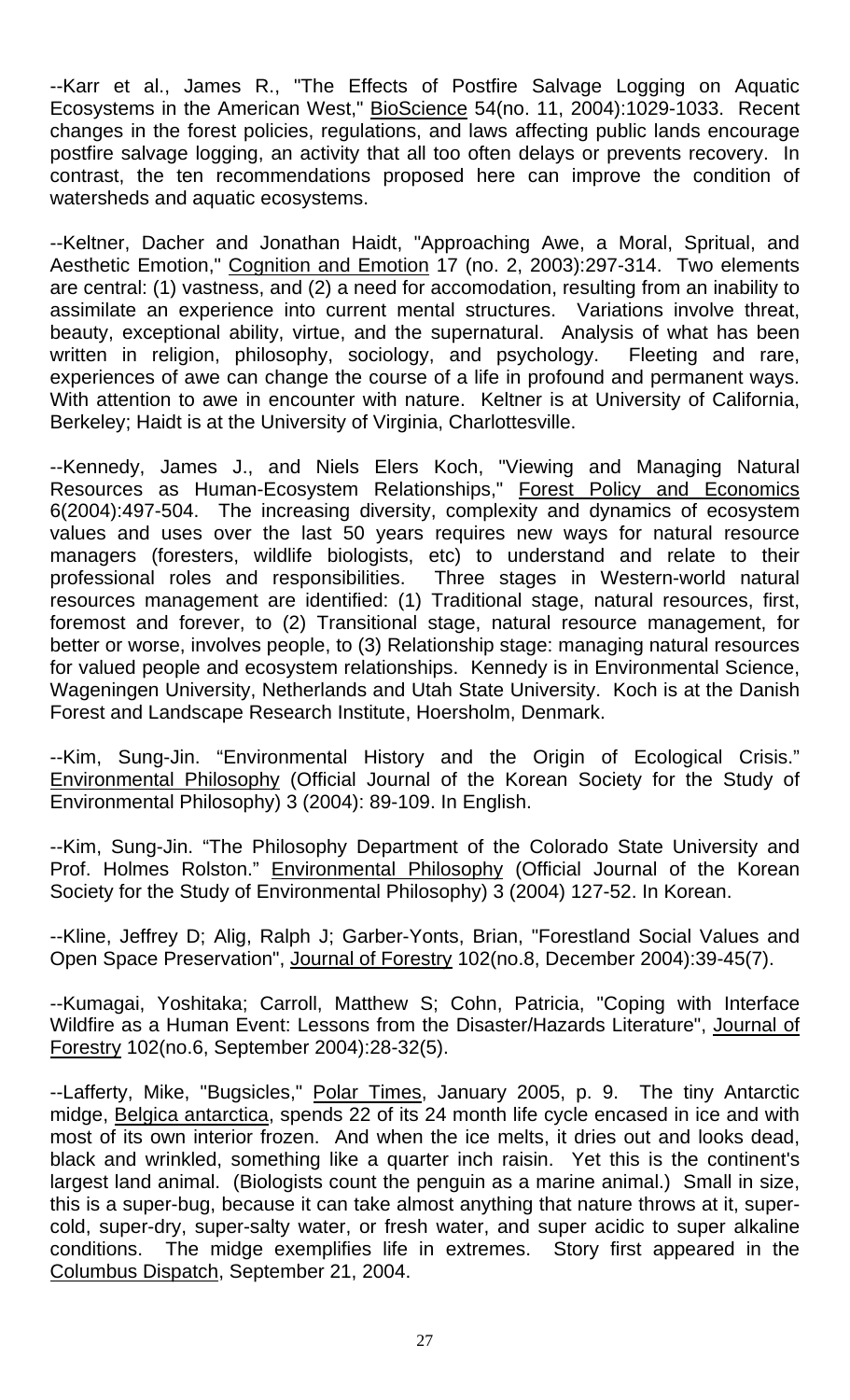--Lang, Erin R., "Applying Ethics to Engineering," Journal of Professional Issues in Engineering Education and Practice 129(no. 3, 2003):134-136. Features environmental ethics in civil engineering. "This theory of treating animals and the environment with moral consideration was one of the great evolutions impacting the civil engineering profession over the past decades." The American Society of Civil Engineers sponsors an annual student essay contest. In 2003 the theme was ethics in engineering over the past 150 years. This was one of five prize winning student essays. Lang is a student in civil engineering at the University of Pittsburgh at Johnstown.

--Loomis, John, "How Bison and Elk Populations Impact Park Visitation: A Comparison of Results From a Survey and a Historic Visitation Regression Model", Society and Natural Resources 17(no.10, Nov-Dec 2004):941-949(9).

--Luo, Yigi et al., "Progressive Nitrogen Limitation of Ecosystem Responses to Rising Atmospheric Carbon Dioxide", BioScience 54 (no. 8, 1 August 2004):731-739(9). A highly controversial issue in global biogeochemistry is the regulation of terrestrial carbon (C) sequestration by soil nitrogen (N) availability. This controversy translates into great uncertainty in predicting future global terrestrial C sequestration. We propose a new framework that centers on the concept of progressive N limitation (PNL) for studying the interactions between C and N in terrestrial ecosystems. In PNL, available soil N becomes increasingly limiting as C and N are sequestered in long-lived plant biomass and soil organic matter. Our analysis focuses on the role of PNL in regulating ecosystem responses to rising atmospheric carbon dioxide concentration, but the concept applies to any perturbation that initially causes C and N to accumulate in organic forms. This article examines conditions under which PNL may or may not constrain net primary production and C sequestration in terrestrial ecosystems. While the PNL-centered framework has the potential to explain diverse experimental results and to help researchers integrate models and data, direct tests of the PNL hypothesis remain a great challenge to the research community.

--Lynch, Dennis L, "What Do Forest Fires Really Cost?", Journal of Forestry 102(no.6, September 2004):42-49(8).

--Maloof, Joan, Teaching the Trees: Lessons from the Forest. Athens: University of Georgia Press, 2005. We can never learn enough from the trees. Trees have a spiritual dimension that cannot be quantified. Parables to live by offered by a storyteller biologist. Maloof teaches biology and environmental studies at Salisbury University, Salisbury, Maryland.

--McNeil, Jr., Donald G., "Kosher Authority Seeks Change in Steer Killings," New York Times, December 3, 2004, p. A 17. In the wake of accusations of cruelty from People for the Protection of Animals (PETA), the world's largest kosher certification authority has asked a major kosher slaughterhouse in Iowa (AgriProcessors Inc.) to change the way it kills animals. The plant is the U.S. largest producer of meat that is glatt kosher, the highest standard of cleanliness. It is also the only American plant allowed to export to Israel. Israel's chief rabbinate has also said that it will no longer accept meat from the plant, unless practices are changed. PETA managed clandestine videotaping of killings in the plant showing workers cutting the throats out of living steers and then dumping the animals on the floor where they thrashed and bellowed while bleeding to death.

--Minckley, W. L. et al., "A Conservation Plan for Native Fishes of the Lower Colorado River," BioScience 53 (no. 3, 2003):219-234. Native fish fauna of the Lower Colorado River, including four "big-river" fishes that are federally listed as endangered species, are inadequately protected. The authors propose a more realistic plan.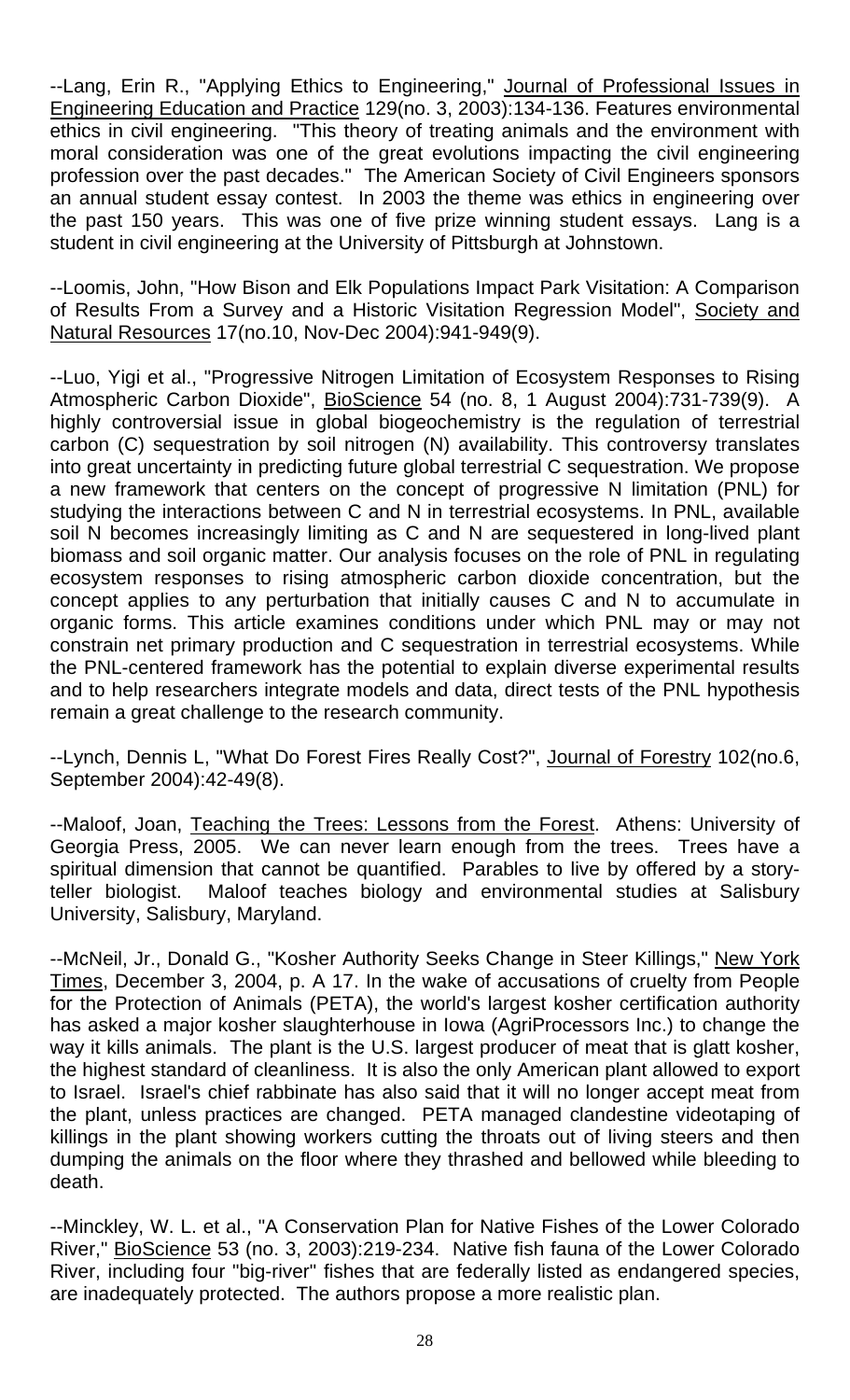--Mitchell, Katharyne, "Geographies of identity: multiculturalism unplugged", Progress in Human Geography 28(no.5, 1 October 2004):641-651(11).

--Myers, Jeffrey, Converging Stories: Race, Ecology, and Environmental Justice in American Literature. Athens: University of Georgia Press, 2004. Racism and environmental destruction as convergent literary themes. Myers is in English, Manhattan College, Riverdale, NY.

--Normile, Dennis and Charles C. Mann, "Asia Jockeys for Stem Cell Lead," Science 307(4 February 2005):660-664. A major reason why Asian scientists are advancing in stem cell research is that "Asian countries are less encumbered by the ethical dilemmas that have hamstrung research in the West."

--Oksanen, Markku, and Juhani Pietarinen, eds., Philosophy and Biodiversity. Cambridge: Cambridge University Press, 2004. The nature and importance of biodiversity. What is worthy of protection or restoration and what is the acceptable level of costs? Is it permissible to kill sentient animals to promote native populations? Can species be reintroduced if they have disappeared a long time ago? How should the responsibilities for biodiversity be shared. Contributors: Markku Oksanen, Julia Koricheva, Helena Siipi, Yrjö Haila, Juhani Pietarinen, Kim Cuddington, Michael Ruse, Gregory M. Mikkelson, Finn Arler, Keekok Lee, Peter R. Hobson, Jed Bultitude, Kate Rawles, Christian Gamborg, Peter Sandoe, Robin Attfield.

--Olds, Kris; Hudson, Ray; Dicken, Peter, "Review of: Dicken, P. 1986: Global shift: industrial change in a turbulent world", Progress in Human Geography 28(no.4, 1 August 2004):507-515(9).

--Opdam, Paul, "Book Review of: Drafting a conservation blueprint. A Practitioner's Guide to Planning for Biodiversity Craig R. Groves. Island Press, Washington, DC, 2003", Biodiversity and Conservation 13 (no. 12, November 2004):2587-2588(2).

--Oreskes, Naomi, "The Scientific Consensus on Climate Change," Science 306(3 December 2004):1686. "Policy-makers and the media, particularly in the United States, frequently assert that climate science is highly uncertain. Some have used this as an argument against adopting strong measures to reduce greenhouse gas emissions. ... Such statements suggest that there might be substantive disagreement in the scientific community about the reality of anthropogenic climate change. This is not the case." All the major study groups concur that the present warming trends are human-caused. In a review of 928 papers, 75% either explicitly or implicitly endorsed the consensus view, 25% took no position. Not one paper disagreed with the consensus position. Oreskes is in the Department of History and Science Studies Program, University of California, San Diego.

--Oughton, Deborah, "Protection of the Environment from Ionising Radiation: Ethical Issues," Journal of Environmental Radioactivity 66(2003):3-18. Some main ethical issues concerning the protection of the environment from radiation. Issues of harm and monetary valuation. Difficulties with scientific uncertainty and applications of the precautionary principle. Issues concerned with the distribution of risk and its relevance for participation in decision-making. There are strong ethical grounds to provide for the protection of the environment and, all other things being equal, there is no reason to treat ionising radiation differently from other environmental stressors. Well-grounded in ethical theory. Oughton is in chemistry and biotechnology, Agricultural University of Norway, Aas.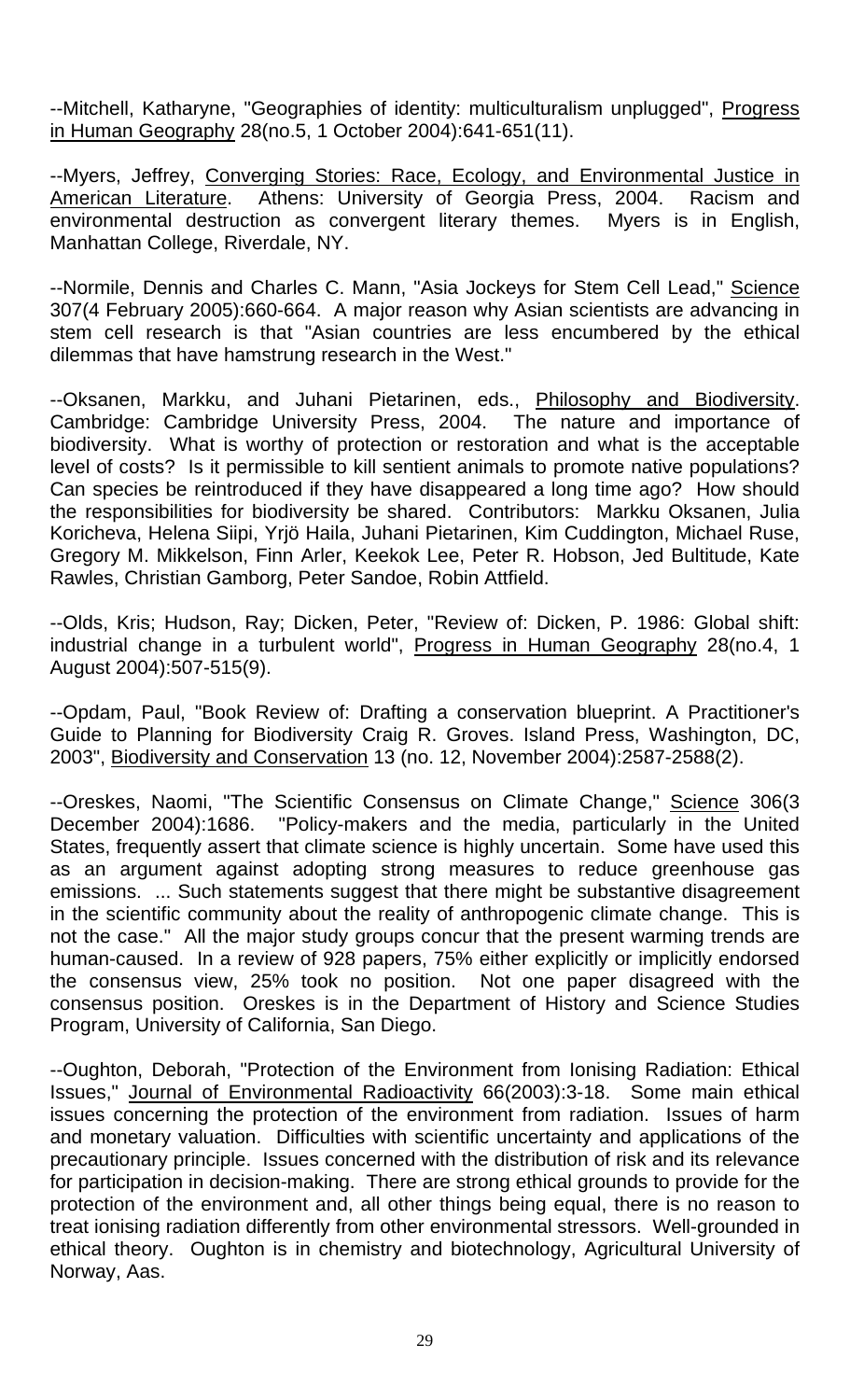--Paasi, Anssi, "Place and region: looking through the prism of scale", Progress in Human Geography 28(no.4, 1 August 2004):536-546(11).

--Peverelli, Roberto, "Un'etica della terra. La riflessione filosofica di Holmes Rolston, III [The Land Ethic: Philosophical Reflections of Holmes Rolston, III], Aut Aut: rivista di folosofia e di cultura, Issue 316-317, July-October, 2003, pages 116-138. In Italian. This issue also contains "Il fiume di vita: passato, presente e futuro," pages 139-144. a translation of Rolston's "The River of Life: Past, Present, and Future," [originally in Ernest Partridge, ed., Responsibilities to Future Generations (Buffalo, NY: Prometheus Books, 1981), pp. 123-132].

--Pimentel, David et al., "Water Resources: Agricultural and Environmental Issues", BioScience 54(no.10, 1 October 2004):909-918(10). The increasing demands placed on the global water supply threaten biodiversity and the supply of water for food production and other vital human needs. Water shortages already exist in many regions, with more than one billion people without adequate drinking water. In addition, 90 of the infectious diseases in developing countries are transmitted from polluted water. Agriculture consumes about 70 of fresh water worldwide; for example, approximately 1000 liters (L) of water are required to produce 1 kilogram (kg) of cereal grain, and 43,000 L to produce 1 kg of beef. New water supplies are likely to result from conservation, recycling, and improved water-use efficiency rather than from large development projects.

--Pimentel, David S., and Peter H. Raven, "Bt Corn Pollen Impacts on Nontarget Lepidoptera: Assessment of Effects in Nature," Proceedings of the National Academy of Sciences 97(no. 15, July 18, 2000):8198-8199. The effect of Bt corn on butterfly populations appears to be relatively insignificant, compared with other considerations. Bt corn permits reduced use of pesticides and the use of pesticides required with non Bt corn (especially to kill the corn rootworm) has worse environmental effects. Some 35% of food sold in U.S. supermarkets has detectable pesticide residues, an undesirable effect. Pesticides cause the death of 70 million birds a year and kill billions of insects, beneficial as well as harmful, each year. The beneficial insects are vital to fruit and vegetable pollination, useful biological control agents, and many others. Such environmental losses, due to pesticide killing of beneficial insects, are estimated at \$1 billion a year. Pimentel is in entomology, Cornell University. Raven is at the Missouri Botanical Garden, St. Louis.

--Radcliffe, Sarah A, "Geography of development: development, civil society and inequality - social capital is (almost) dead?", Progress in Human Geography 28(no.4, 1 August 2004):517-527(11).

--Remington, David L, "Ecology, Evolution, and the Genome: A "Whole-Elephant" Readers Guide", BioScience 54(no.10, 1 October 2004):950-965(16).

--Ripple, William J; Beschta, Robert L, "Wolves and the Ecology of Fear: Can Predation Risk Structure Ecosystems?" BioScience 54 (no. 8, 1 August 2004):755-766(12). We investigated how large carnivores, herbivores, and plants may be linked to the maintenance of native species biodiversity through trophic cascades. The extirpation of wolves (Canis lupus) from Yellowstone National Park in the mid-1920s and their reintroduction in 1995 provided the opportunity to examine the cascading effects of carnivore-herbivore interactions on woody browse species, as well as ecological responses involving riparian functions, beaver (Castor canadensis) populations, and general food webs. Our results indicate that predation risk may have profound effects on the structure of ecosystems and is an important constituent of native biodiversity. Our conclusions are based on theory involving trophic cascades,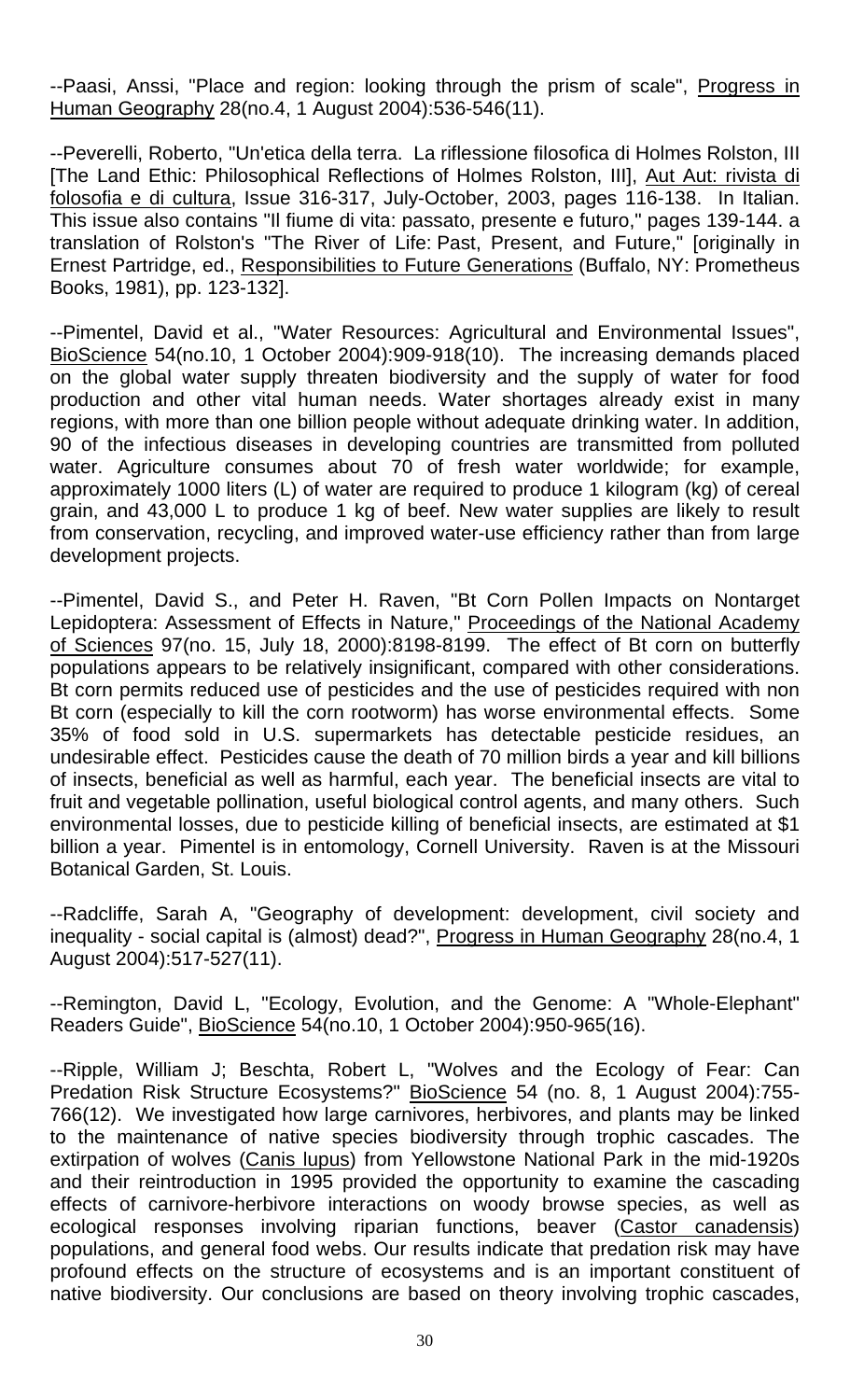predation risk, and optimal foraging; on the research literature; and on our own recent studies in Yellowstone National Park. Additional research is needed to understand how the lethal effects of predation interact with its nonlethal effects to structure ecosystems.

--Rivera, Jorge, "Institutional Pressures and Voluntary Environmental Behavior in Developing Countries: Evidence From the Costa Rican Hotel Industry", Society and Natural Resources 17(no.9, October 2004): 779-797(19).

--Rivera-Monroy, Victor H et al., "A Conceptual Framework to Develop Long-Term Ecological Research and Management Objectives in the Wider Caribbean Region", BioScience 54(no.9, 1 September 2004):843-856(14). The Caribbean Sea and its watersheds show signs of environmental degradation. These fragile coastal ecosystems are susceptible to environmental impacts, in part because of their oligotrophic conditions and their critical support of economic development. Tourism is one of the major sources of income in the Caribbean, making the region one of the most ecotourism dependent in the world. Yet there are few explicit, long-term, comprehensive studies describing the structure and function of Caribbean ecosystems. We propose a conceptual framework using the environmental signature hypothesis of tropical coastal settings to develop a series of research questions for the reef-sea-grass-wetland seascape. We applied this approach across 13 sites throughout the region, including ecosystems in a variety of coastal settings with different vulnerabilities to environmental impacts. This approach follows the strategy developed by the Long Term Ecological Research program of the National Science Foundation to establish ecological research questions best studied over decades and large spatial areas.

--Rolim, Samir G; Chiarello, Adriano G, "Slow death of Atlantic forest trees in cocoa agroforestry in southeastern Brazil", Biodiversity and Conservation 13(no.14, December 2004):2679-2694(16).

--Rolston, Holmes III. "Environmental Virtue Ethics: Half the Truth but Dangerous as a Whole." Reprinted in Ronald Sandler and Philip Cafaro (eds.), Environmental Virtue Ethics (Lanham, MD: Rowman and Littlefield, 2005).

--Ruse, Michael, "Stewardship for the Earth: A Review of Some Recent Books on Biology and Values," BioScience 53(no. 9, 2003):876-879. Ruse generally comments on the increasing concern with values in biology, particularly as this relates to conservation and to intrinsic values in nature. He does this in the course of reviewing Holmes Rolston, III, Genes, Genesis and God; Edward O. Wilson, The Future of Life; Stephen Jay Gould, The Structure of Evolutionary Theory; Bryan Norton, ed., Searching for Sustainability; and Nicholas Agar, Life's Intrinsic Value: Science, Ethics, and Nature. There is also passing reference to other works, and he recommends Rolston's "Environmental Ethics" in the Bunnin and Tsui-James **Blackwell Companion** to Philosophy, 2nd ed. Ruse is in philosophy, Florida State University.

--Saha,D; Sen, H.S. and Saha, A. 2004. Integral and Differential Mapping of Human Idea: Structural and Functional Aspects of Altruism and Agroecology in Decision Theory . Eubios Journal of Asian and International Bioethics, Japan & New Zealand. 14(1): 81-85. One of the base papers for the Global Mental Mapping Programme, Japan.

--Saha, D., Sen, H.S., Sinha, M.K. 2004. Bioethics in Intricate Consonance with Biosafety, IPR and Biotechnology : Abstarcting Towards mental Mapping. Proceedings of Fifth International Conference on Plant Tissue Culture and Biotechnology, Kluwer Academic Publishers.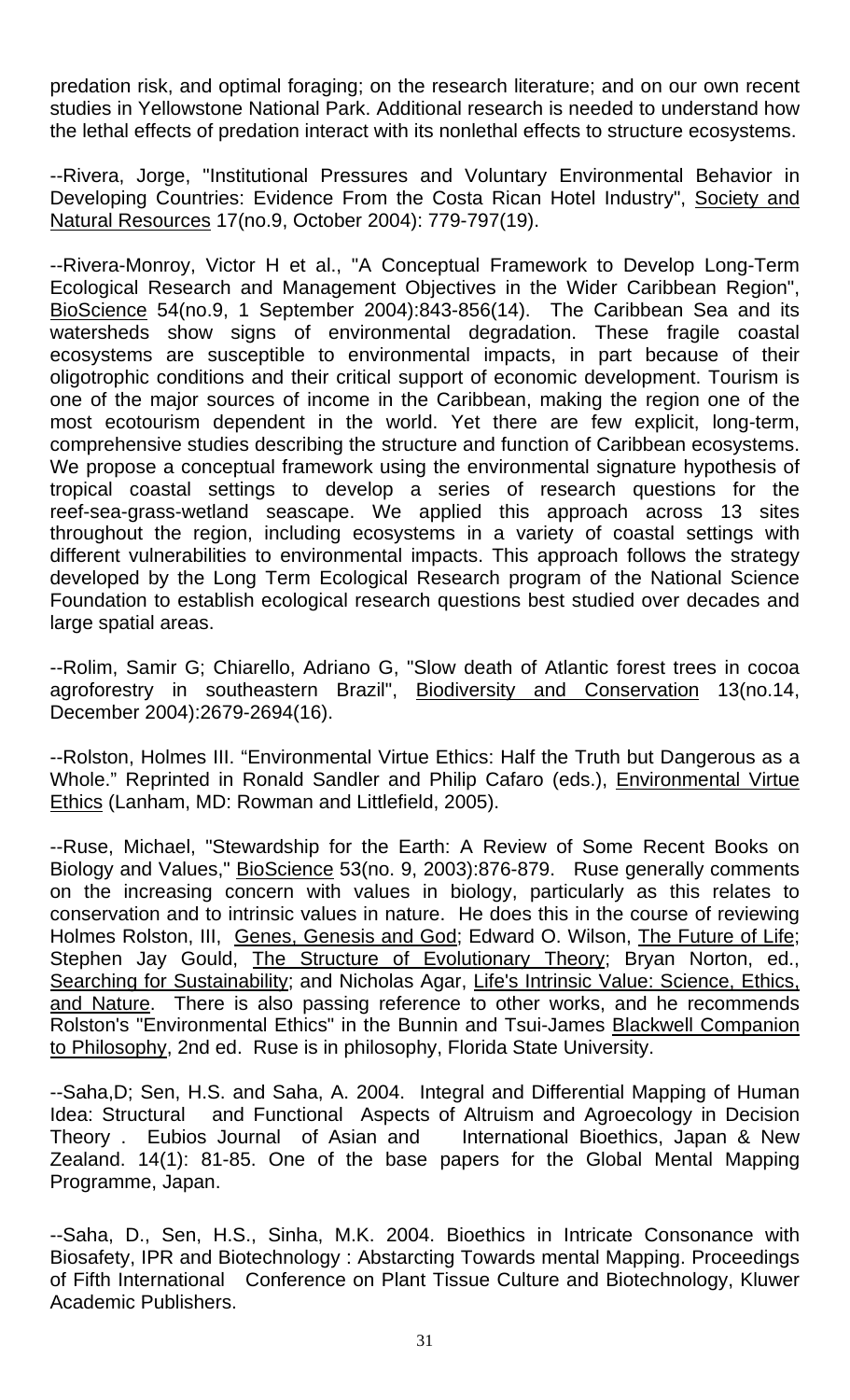--Saha, D., Sen, H.S., Saha, A. 2004. Integral and Differential Analysis of Bioethics in Understanding Agro-environmental Altruism. In Challenges of Bioethics in Asia (Ed. Darryl Macer) Eubios Ethics Institute, Japan, pp 450-456

--Saha, D., Sen, H.S., Saha, A., 2003. Integrative Human Idea Mapping should include Food, Agriculture and Environment. Eubios Journal of Asian and International Bioethics, Japan & New Zealand. 13(2): 43-44. One of the Base Paper for the Global Mental Mapping Programme, Japan.

--Saha,D, Hazra, C.R and Macer, Darryl 2000. Bioethics and Ecosustainability. Eubios Journal of Asian and International Bioethics, Japan & New Zealand. 10(6):181-183.

--Sagoff, Mark, Price, Principle, and the Environment. Cambridge: Cambridge University Press, 2004. Economics is helpful in designing institutions and processes through which people can settle environmental disputes. However, economic analysis fails completely when it attempts to attach value to environmental goods. Environmental policy responds to principles best identified and applied through political processes. Sagoff is with the Institute for Philosophy and Public Policy, University of Maryland.

--Satterfield, Terre, "Emotional Agency and Contentious Practice: Activist Disputes in Old-Growth Forests," Ethos (American Anthropological Association) 32 (no. 2, 2004):233-256. Drawing on theories of identity and agency, emotions, and environmental ethics, this article demonstrates the culturally productive dimensions of emotional agency as it played out in disputes over old-growth logging. This reveals a "hot spot" where new imaginations of the future are creatively generated and explored. The morally persuasive use of emotional language and bodily practice (chaining oneself to a bulldozer) are thrown into relief as changing-inducing discourse that promotes new moral practices. Satterfield is at the Institute for Resources and Environmental Sustainability, University of British Columbia, Vancouver.

--Sandler, Ronald and Philip Cafaro (eds.). Environmental Virtue Ethics. Lanham, MD: Rowman and Littlefield, 2005. A collection of ten original and four reprinted essays discussing environmental virtue ethics—the first anthology on this topic. Essays discuss the role that virtue and character have traditionally played in environmental discourse and reflect upon the role that it should play in the future. With sections on environmental virtue ethics theory, particular environmental virtues and vices, and applying environmental virtue ethics to particular environmental issues. Contributors include: Philip Cafaro, Geoffrey Frasz, Thomas Hill Jr., Holmes Rolston III, Ronald Sandler, David Schmidtz, Bill Shaw, Charles Taliaferro, Louke van Wensveen, Peter Wenz, Laura Westra and Matt Zwolinski.

--Sandler, Ronald. "Introduction: Environmental Virtue Ethics." In Ronald Sandler and Philip Cafaro (eds.), Environmental Virtue Ethics (Lanham, MD: Rowman and Littlefield, 2005).

--Sandler, Ronald. "A Virtue Ethics Perspective on Genetically Modified Crops." In Ronald Sandler and Philip Cafaro (eds.), Environmental Virtue Ethics (Lanham, MD: Rowman and Littlefield, 2005).

--Schmidtz, David and Matt Zwolinski. "Virtue Ethics and Repugnant Conclusions." In Ronald Sandler and Philip Cafaro (eds.), Environmental Virtue Ethics (Lanham, MD: Rowman and Littlefield, 2005).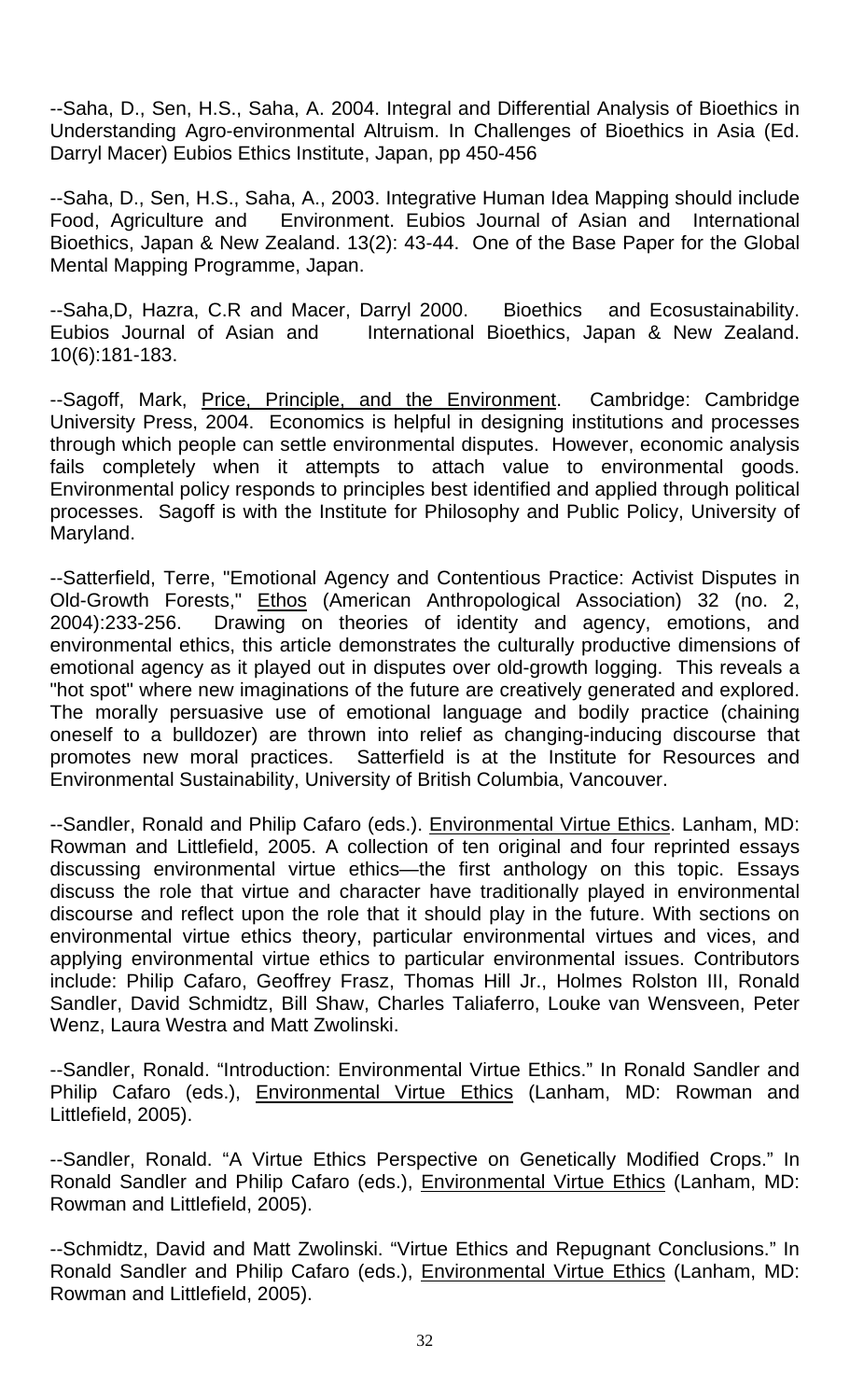--Shafer, Craig L., "A Geography of Hope: Pursuing the Voluntary Preservation of America's National Heritage," Landscape and Urban Planning 66(no. 3, 2004):127-171. A review of the National Natural Landmarks program, administered by the National Park Service, and designed to encourage the voluntary preservation of nationally significant examples of various ecological and geological features. There are today 587 such areas on lands of every ownership category. But the program has suffered from being perceived as a threat to private landowner rights. To provide for significant increase in the program's effectiveness, private landowners should be offered substantial economic incentives for protecting their property's natural values. Shafer is with the George Wright Society, Hancock, MI.

--Shaw, Bill. "A Virtue Ethics Approach to Aldo Leopold's Land Ethic." Reprinted in Ronald Sandler and Philip Cafaro (eds.), Environmental Virtue Ethics (Lanham, MD: Rowman and Littlefield, 2005).

--Shrivastava, P., "The Role of Corporations in Achieving Ecological Sustainability," Academy of Management Review 20(no. 4, 1995):936-960.

--Silori, Chandra Shekhar, "Socio-economic and ecological consequences of the ban on adventure tourism in Nanda Devi Biosphere Reserve, western Himalaya", Biodiversity and Conservation 13(no.12,November 2004):2237-2252(16).

--Silvey, Rachel, "Power, difference and mobility: feminist advances in migration studies", Progress in Human Geography 28(no.4, 1 August 2004):490-506(17).

--Sinha, Rajiv K., Margaret Greenway, Green Technologies for Environmental Management and Sustainable Development. New Delhi, Akhil Books, 2004. Website: www.akhilbooks.com E-mail: info@akhilbooks.com. Technologies of the 20th century promoted rapid socio-economic development and improved the quality of life of the people. But it was not without a price. All the basic life-support systems on earth-air, water and food-started getting poisoned in the wake of material development threatening our sustainability and survival. This called for a change in the strategy of development and the technologies applied. Sustainable human society on earth with "good quality of life for all" can be achieved either by persuading people to change their behaviour and attitude to life and give up the culture of consumerism or by promoting sustainable development programmes with appropriate environmental technologies. Rajiv K. Sinha is teaching environmental science/technology at the School of Environmental Engineering, Griffith University, Brisbane, Australia. He was formerly teaching similarly in India. Margaret Greenway is Associate Professor and an Ecological Engineer, School of Environmental Engineering at Griffith University, Australia.

--Soderholm (Söderholm), Patrick, and Thomas Sundqvist, "Pricing Environmental Externalities in the Power Sector: Ethical Limits and Implications for Social Choice," Ecological Economics 46(no. 3, 2003):333-350. The ethical limits of the economic valuation of environmental impact of various power generation sources. The economic valuation can only partly model moral values, although these values are essential in the preferences that people make. The challenge lies not in discovering what private preferences are, but in promoting a public discourse in which such values are formed and registered. Such economic valuation needs to be set in a more comprehensive non-market valuation framework. The authors are in economics, University of Luleà, Sweden.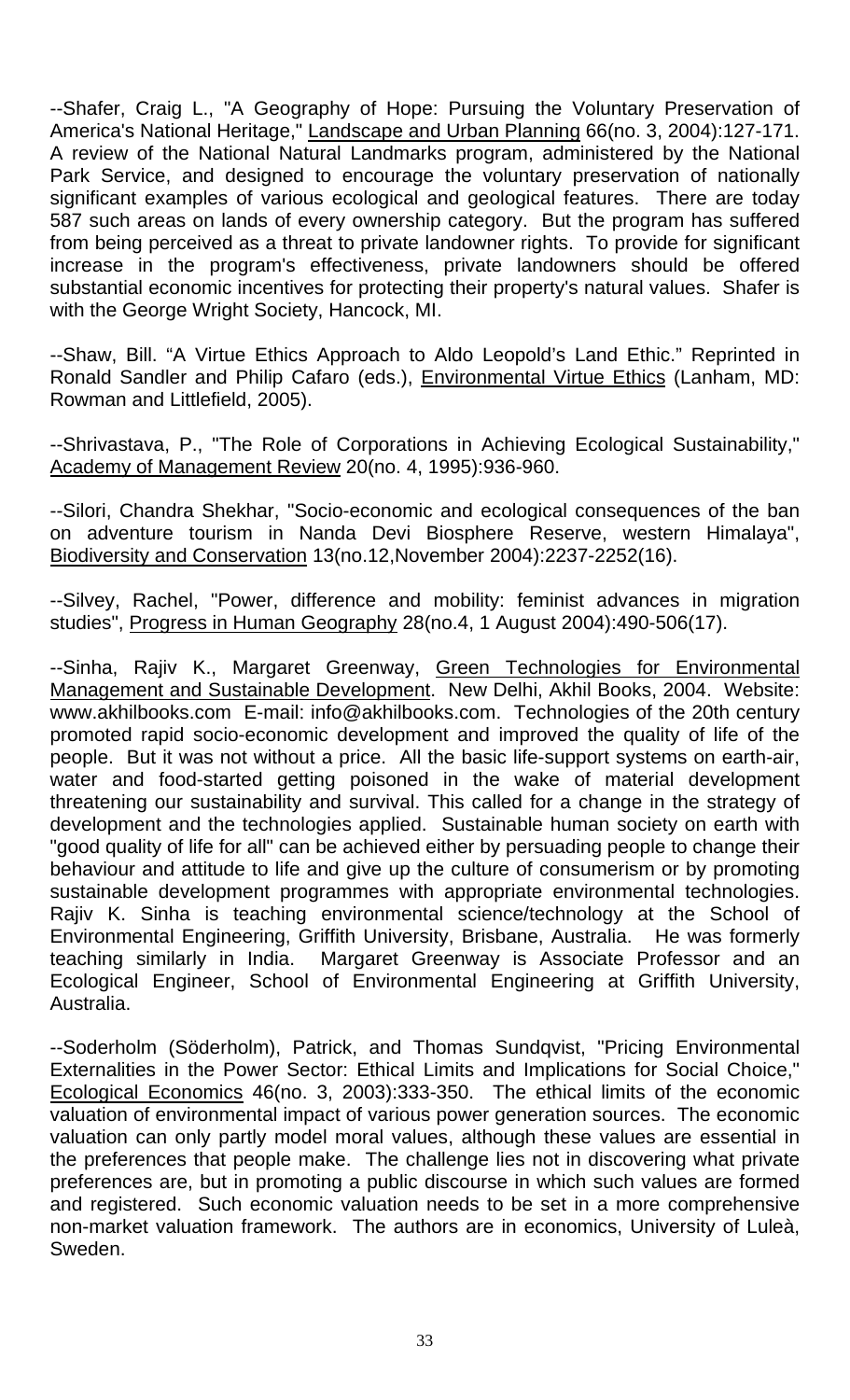--Sorrensen, Cynthia, "Contributions of Fire Use Study to Land Use Cover Change Frameworks: Understanding Landscape Change in Agricultural Frontiers", Human Ecology 32(no.4, August 2004):395-420(26).

--Sponberg, Adrienne Froelich, "Environmental Science Sacrificed in Latest US Budget", BioScience 55(no.1, January 2005):16-16(1).

--Starik, Mark, and G. P. Rands, "Weaving an Integrated Web: Multilevel and Multisystem Perspectives of Ecologically Sustainable Organizations," Academy of Management Review 20(no., 4, 2000):313-329.

--Starik, Mark, "Should Trees Have Managerial Standing? Toward Stakeholder Status for Non-human Nature," Journal of Business Ethics 13(no. 3, 1995):207-217.

--Stead, J. G. and W. E. Stead, "Ecoenterprise Strategy: Standing for Sustainability," Journal of Business Ethics 24(no. 4, 2000):313-329.

--Stokstad, Erik, "Debate Continues Over Safety of Water Spiked with Rocket Fuel," Science 307(28 January 2005):507. Drinking water in a hundred or more locations around the United States is contaminated with perchlorate, used in rocket fuel and explosives. With enough dose, damage to the thyroid gland and to the developing brain results. But what is a safe dose, one part per billion or 220 parts per billion. The Environmental Protection Agency and a study group of the National Academy of Sciences disagree, by orders of magnitude. A recent NAS panel takes a conservative view but industry says precaution is trumping science. Precautionary principle?

--Stuart, Simon N., et al (6 others), "Status and Trends of Amphibian Declines and Extinctions Worldwide," Science 306(3 December 2004):1783-1786. A global census shows that most of the 5,743 known amphibian species are in decline and one-third are currently endangered. Amphibians are more threatened and are declining more rapidly than either birds or mammals. Although many declines are due to habitat loss, other, unidentified processes are driving species quite quickly to extinction. The lead author (and several of others) are with the IUCN Species Survival Commission/Conservation International Center for Applied Biodiversity Science, Biodiversity Assessment Unit, Washington, DC.

--Sturm, Matthew et al., "Winter Biological Processes Could Help Convert Arctic Tundra to Shrubland", BioScience 55(no.1, January 2005):17-26(10). In arctic Alaska, air temperatures have warmed 0.5 degrees Celsius (C) per decade for the past 30 years, with most of the warming coming in winter. Over the same period, shrub abundance has increased, perhaps a harbinger of a conversion of tundra to shrubland. Evidence suggests that winter biological processes are contributing to this conversion through a positive feedback that involves the snow-holding capacity of shrubs, the insulating properties of snow, a soil layer that has a high water content because it overlies nearly impermeable permafrost, and hardy microbes that can maintain metabolic activity at temperatures of -6C or lower. Increasing shrub abundance leads to deeper snow, which promotes higher winter soil temperatures, greater microbial activity, and more plant-available nitrogen. High levels of soil nitrogen favor shrub growth the following summer. With climate models predicting continued warming, large areas of tundra could become converted to shrubland, with winter processes like those described here possibly playing a critical role.

--Taliaferro, Charles. "Vices and Virtues in Religious Environmental Ethics." In Ronald Sandler and Philip Cafaro (eds.), Environmental Virtue Ethics (Lanham, MD: Rowman and Littlefield, 2005).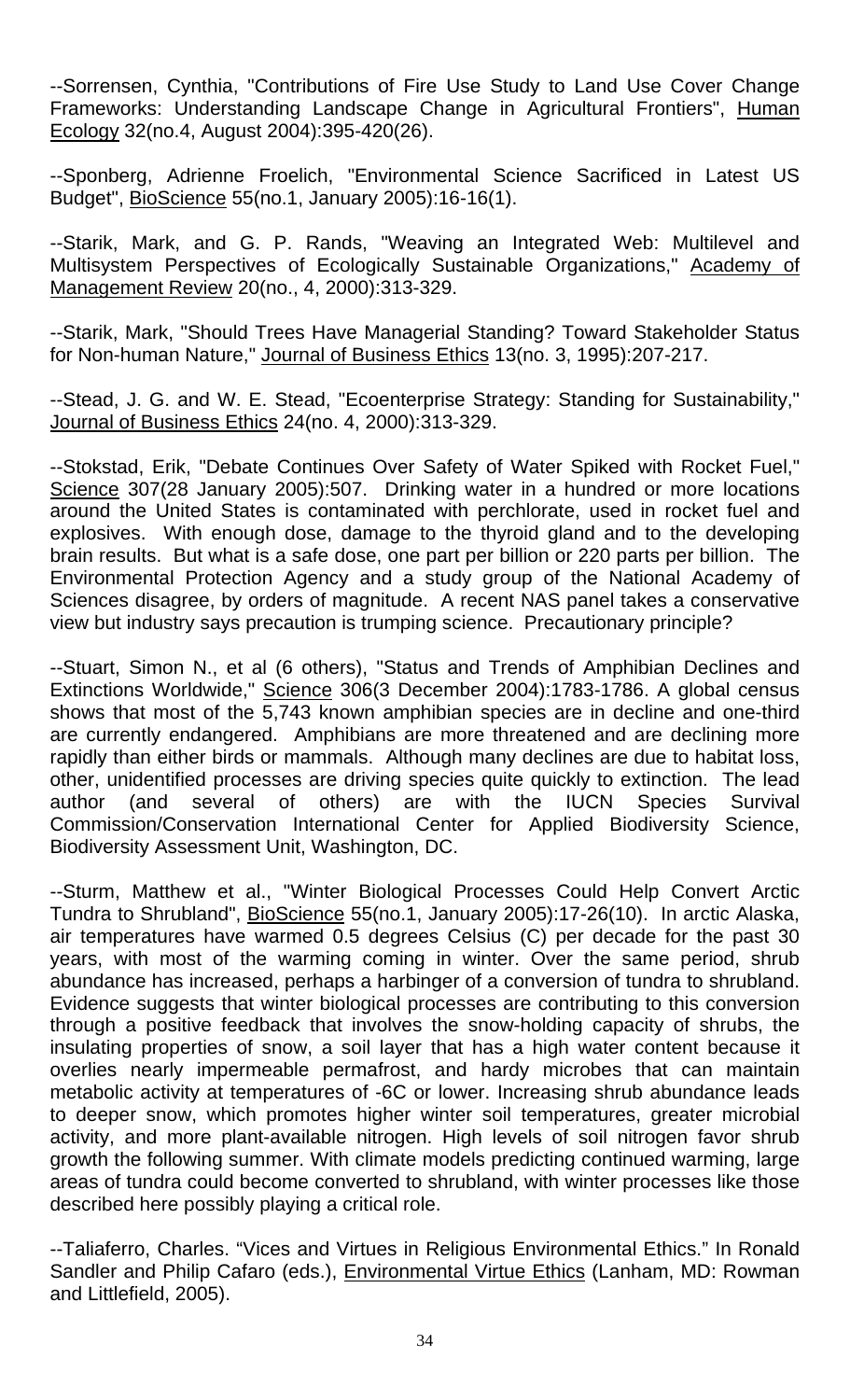--Tanner, Adrian, "Book Review of: People and Forests. Communities, Institutions and Governance. Edited by Clark C. Gibson, Margaret A. McKean, and Elinor Ostrom. MIT Press, Cambridge and London, 2000", Human Ecology 32(no.4, August 2004):525- 529(5).

--Tarrant, Michael A., H. Ken Cordell, and Gary T. Green, "PVF: A Scale to Measure Public Values of Forests," Journal of Forestry 101(no, 6, 2003):24-30. A 12-point scale for measuring the relative importance of national forest resources, both economic and nonecomomic, to the American public. There are three latent factors: protection, amenity, and outputs. In surveys, protection values are significantly higher for women, urban residents, and younger respondents. Decisions that fail to include economic nonuse values in benefit-cost analyses may underestimate the total value of forest protection. Over the past 40 years, there has been a paradigm shift toward a more inclusive orientation that recognizes both economic and noneconomic values. Tarrant is in forest resources, University of Georgia, Athens. Cordell and Green are with the USDA Forest Service, Southern Research Station, Athens, GA.

--Thomas, Frank, "Book Review of: Human Ecology and Community. Edited by Robert J. Gregory. (2003). Kamla-Raj Enterprises, Delhi, India, 2003", Human Ecology 32(no.5, October 2004):647-648 (2).

--Thompson, Paul B., "Animal Rights, Animal Wefare and Animal Well-being: How to Communicate with the Outside World," in Local and Global Considerations in Animal Agriculture: The Big Picture, R. Reynnells, Ed. Washington, DC: 2004, USDA/CSREES/PAS, pp. 22-31.

--Thompson, Paul D., Book Review: Scott L. Pratt, Native Pragmatism: Rethinking the Roots of American Philosophy (2002), Newsletter of the Society for the Advancement of American Philosophy #98, June 2004, pp. 73-76.

--Thompson, Paul B., "Sustainable Agriculture: Philosophical Framework," in Encyclopedia of Plant and Crop Science. R. M. Goodman, Ed. New York: 2004, Marcel Dekker, pp. 1198-2000. Online at www.dekker.com. Thompson is in philosophy, Michigan State University.

--Tisdell, Clem; Wilson, Clevo, "The publics knowledge of and support for conservation of Australias tree-kangaroos and other animals", Biodiversity and Conservation 13(no.12,November 2004):2339-2359(21).

--Tovey, Hilary, "Theorising Nature and Society in Sociology: The Invisibility of Animals," Sociologia Ruralis (European Society for Rural Sociology) 43(no. 3, 2003):196-215. Despite an increasing intellectual and social interest in the animals question in recent decades, animal remain largely invisible in social science texts. Even in environmental sociology texts, animals figure largely as biodiversity or wild species. Sociology tends to absorb animals into wild nature with virtually nothing to say about the huge numbers of domestic, service, or function animals; and it tends to recognize animals only in the form of generic types, without individual character or experience. In rural life, animals, especially domestic animals, are central to human society in a range of ways. Relations between farms and their animals are important for the formation of farmer identity and local farming culture. Animals are a key element in rural-urban relationships. Rural sociology needs to start developing its own approach to including animals in theorising society. Tovey is in sociology, Trinity College, Dublin.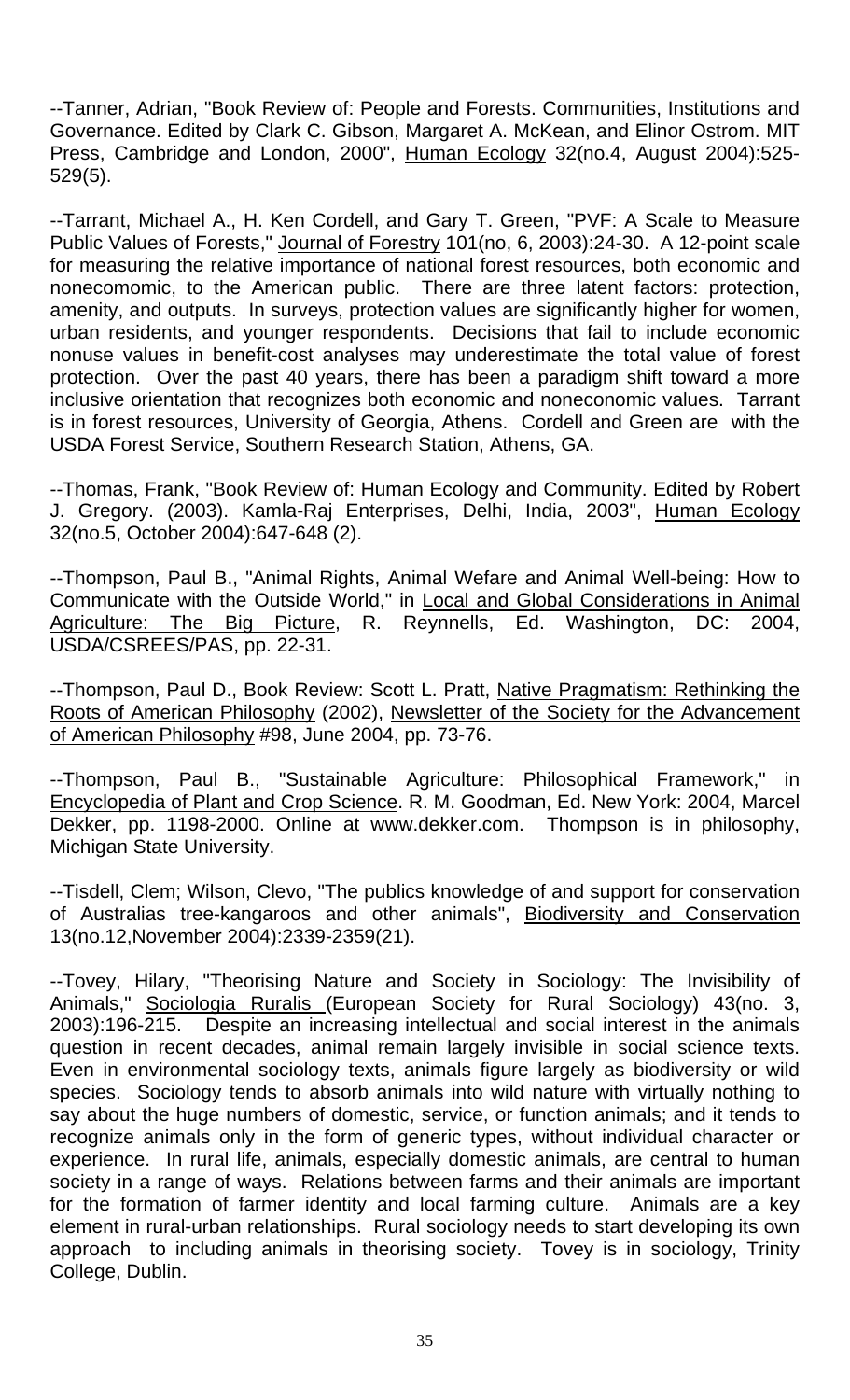--van Bogaert, Louis-Jacques, "Sentience and Moral Standing," South African Journal of Philosophy 23(no. 3, 2004):292-301. Sentience is often used in the advocacy of animal rights and welfare, but sentience is not a simple but a complex phenomenon and requires closer analysis. Sentience is more than feeling pleasure and pain and pain is an inborn protection required to fit into the world rather than the substance of evil. Various accounts of the nature of sentience. Sentience is often altered or reduced by advocates to fit the argument. Sentience comes across a spectrum and in degrees. The emphasis on pain in sentience leads to misunderstanding. The paper also addresses issues in abortion. van Bogaert is in philosophy, University of Stellenbosch, South Africa.

--Wang, Seng, "One Hundred Faces of Sustainable Forest Management," Forest Policy and Economics 6(2004):205-213. Sustainable forest management is complex and includes much more than economics; different accounts are underlain by important philosophical differences on human relationships to nature. An adaptive, contextualized knowledge approach is desirable for operationalizing sustainable forest management. Wang is at the Pacific Forestry Centre, Canadian Forest Service, National Resources Canada, Victoria, BC.

--Warner, Sara, Down to the Waterline: Boundaries, Nature, and the Law in Florida. Athens: University of Georgia Press, 2005. Do our rights end--or begin--at the water's edge? Analysis of the boundary separating public waters from private uplands. How advances in science and environmental attitudes have led to a more complex encounter with this ancient boundary. Public access and private ownership limits on some of Florida's most valuable land in economic terms, waterfront real estate, and, in ecological terms, marshes and wetlands.

--Watanabe, Myrna E., "Origins of HIV: The Interrelationship between Nonhuman Primates and the Virus", BioScience 54(no.9, 1 September 2004):810-814(5).

--Wensveen, Louke van. "Cardinal Environmental Virtues: A Neurobiological Perspective." In Ronald Sandler and Philip Cafaro (eds.), **Environmental Virtue Ethics** (Lanham, MD: Rowman and Littlefield, 2005).

--Wenz, Peter. "Synergistic Environmental Virtues: Consumerism and Human Flourishing." In Ronald Sandler and Philip Cafaro (eds.), Environmental Virtue Ethics (Lanham, MD: Rowman and Littlefield, 2005).

--Wensveen, Louke van. "The Emergence of Ecological Virtue Language." Reprinted in Ronald Sandler and Philip Cafaro (eds.), Environmental Virtue Ethics (Lanham, MD: Rowman and Littlefield, 2005).

--Westra, Laura. "Virtue Ethics as Foundational for a Global Ethic." In Ronald Sandler and Philip Cafaro (eds.), Environmental Virtue Ethics (Lanham, MD: Rowman and Littlefield, 2005).

--Willott, Elizabeth, "Restoring Nature, Without Mosquitoes?" Restoration Ecology 12(no. 2, 2004):147-153. Wetlands have many benefits, but have often been drained to help control malaria and other diseases. Mosquitoes pose practical and theoretical problems in restoring wetlands. Abundant mosquitoes is a primary and foreseeable effect of creating habitat suitable for them. But restoration biology often fails properly to address this downside. Willott is in Entomology, University of Arizona, Tucson.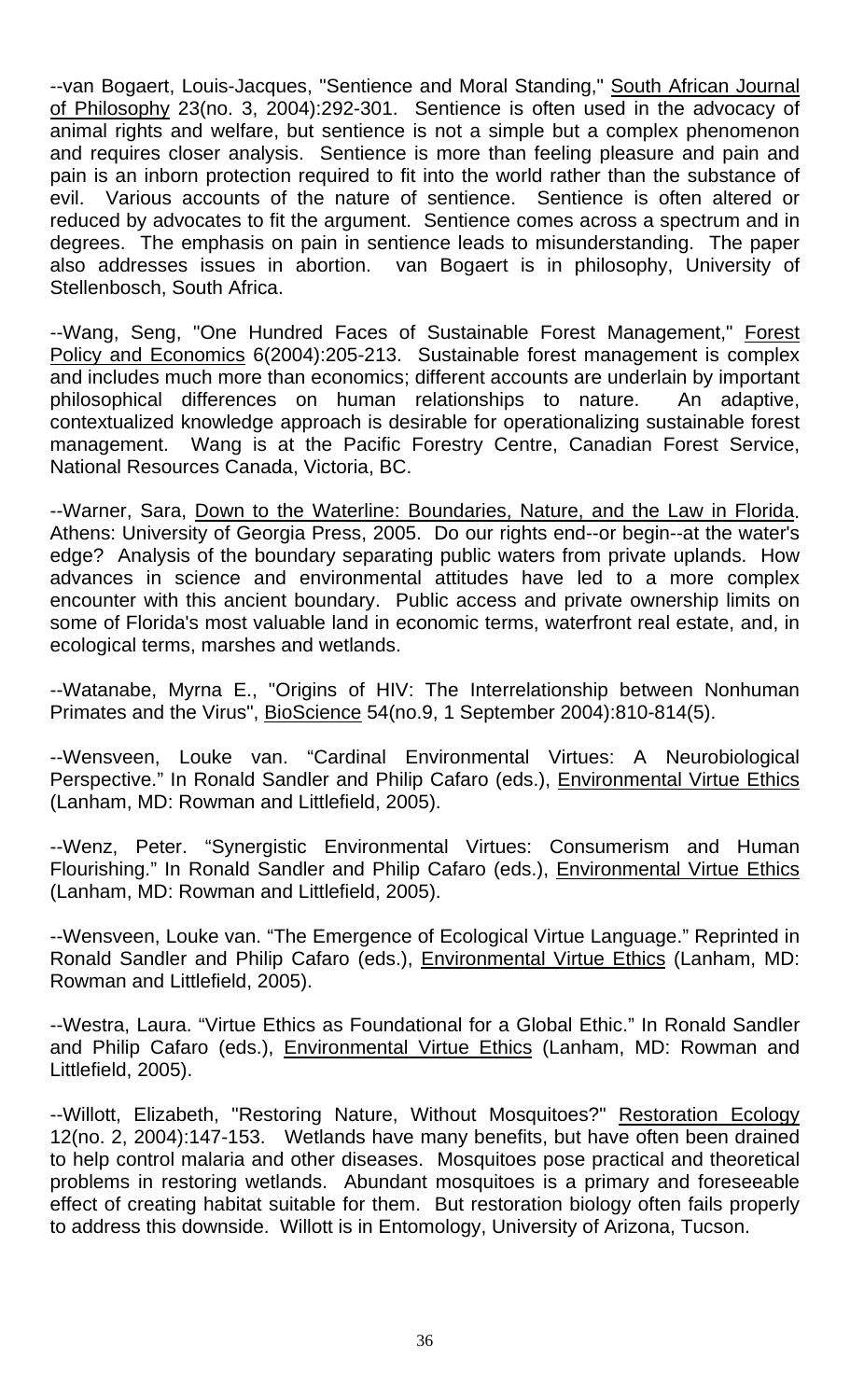--Wimberly, Michael C; Ohmann, Janet L, "A multi-scale assessment of human and environmental constraints on forest land cover change on the Oregon (USA) coast range", Landscape Ecology 19(no.6, August 2004):631-646(16).

--Winter, Greg; Vogt, Christine A; McCaffrey, Sarah, "Examining Social Trust in Fuels Management Strategies", Journal of Forestry 102(no.6, September 2004):8-15(8).

--Winter, Michael, "Geographies of food: agro-food geographies - farming, food and politics", Progress in Human Geography 28(no.5, 1 October 2004):664-670(7).

--Xu Huiying, "Humankind Takes Up Environmental Ethics," Chinese Education and Society 37(no. 4, 2004):16-23. Translation from Xu Huiying, "Renli zouxiang hyanjing lunli," Huanjing jiaoyu (Environmental Education) no. 6 (2001), pp. 16-18. Introductory article on environmental ethics, and how it differs from classical ethics. Origins of environmental ethics, the call to shed anthropocentrism, and some moral principles and norms of environmental ethics. Xu is at the Environmental Education Center, Beijing Normal University.

--Yoder, Jonathan; Blatner, Keith, "Incentives and Timing of Prescribed Fire for Wildfire Risk Management", Journal of Forestry 102(no.6, September 2004):38-41(4).

--Young, David, Our Islands, Our Selves: A History of Conservation in New Zealand. Dunedin, NZ: University of Otago Press, 2004. From pre-human times, to the Maoris, to the European settlers, with over one-third of the book devoted to the period since World War II. How perceptions and actions have changed, how often New Zealand got it wrong, and what might still be done to protect New Zealand's natural environment. The author is a freelance journalist in New Zealand.

--Zaikowski, Lori A; Garrett, Jinnie M, "A Three-Tiered Approach to Enhance Undergraduate Education in Bioethics", BioScience 54(no.10, 1 October 2004):942- 949(8). The systematic integration of ethics into undergraduate programs is a key component to improving the understanding of ethical issues in science for a broad audience. We propose a three-tiered approach to integrating ethics and social issues that can be readily adapted to particular curricular needs. A concerted incorporation of ethics strategically targeted to each level of undergraduate education will improve the preparation of prospective research scientists, enhance K-12 teacher training, increase the scientific and ethical literacy of the general public, and improve the awareness of health professionals regarding ethics in medicine. After examining textbooks, programs, and faculty perspectives, we suggest areas in which changes can be made to incorporate ethics into undergraduate education.

--Zimmerer, Karl S, "Cultural ecology: placing households in human-environment studies - the cases of tropical forest transitions and agrobiodiversity change", Progress in Human Geography 28(no.6, December 2004): 795-806(12).

## **BOOKS RECEIVED**

\* Derr, Patrick and Edward McNamara. Case Studies in Environmental Ethics. Lanham, MD. Rowman and Littlefield, 2003.

\* van Wyck, Peter. Signs of Danger: Waste, Trauma, and Nuclear Threat. Minneapolis: University of Minnesota Press, 2005. In the "Theory Out of Bounds" series.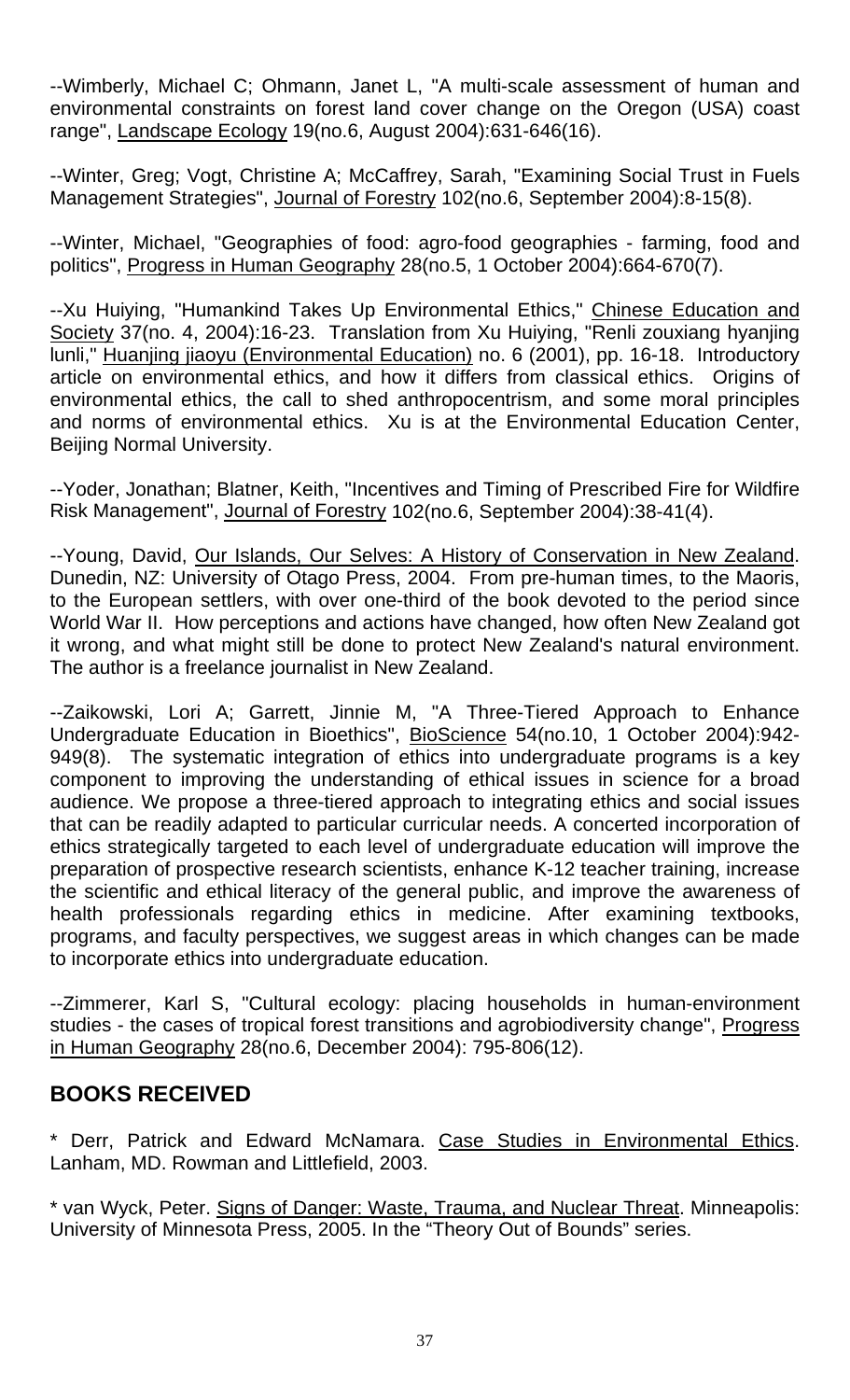# **ISSUES**

**ANWR.** As I write these words, the U.S. Senate has just voted 51-49 to allow oil drilling in the Arctic National Wildlife Refuge, one of the most spectacular wilderness areas in North America. Although Congress still needs to reconcile the House and Senate budget resolutions and last minute maneuvers remain possible, plans for energy development will likely go forward. This enacts the centerpiece of George Bush's proindustry energy policy and deals a crushing blow to U.S. environmentalists.

Among other things, this vote signals the continued decline of environmentalism in the United States and the passing of environmental leadership to other countries. While falling behind in many areas, the U.S. has remained relatively strong in wilderness preservation. The loss of ANWR and other wild lands in the western U.S. to energy development in the past few years suggests that the U.S. has passed the point at which it can increase protection for wild lands while simultaneously developing an ever more consumption-oriented, ecologically toxic society.

Placed as it is within the context of developing a national energy strategy, the ANWR vote suggests that if the choice is between consuming or protecting nature, the American people will choose to consume it. Some environmentalists may point to polls that say most Americans would prefer to protect ANWR, and to the fact that the Bush energy strategy has been drafted primarily by the administration's cronies in the energy industry. But this may be grasping at straws. This administration's anti-environmental policies do not seem to have cost it significant public support. Whether or not these policies accurately reflect a weakening of support for environmentalism, at a minimum they reflect the general public's indifference to environmental protection. (PJC)

**A new law in Britain** could send animal-rights activists to jail for up to five years if by protests they cause economic harm to businesses that provide supplies or services to animal research organizations. The proposed law is under debate in Parliament. The law would also prohibit demonstrations in front of residences. See Gretchen Vogel, "Proposed Law Targets Animal-Rights Activists," Science 307(4 February 2005):659.

**Big chill for small Gulf creatures.** ConocoPhillips Co. wishes to build a liquefied natural gas terminal eleven miles offshore of Dauphin Island, south of Mobile, Alabama, in the Gulf of Mexico. Imported natural gas arrives liquified at minus-260 degrees and has to be warmed to a gaseous state before it can be put into pipelines for U.S. consumption. ConocoPhillips wishes to use seawater to warm the liquified gas (6 million gallons of seawater per hour). Such terminals are thought to be safer than onshore terminals in populated areas, but this chilling of the sea water sterilizes it, killing eggs and larvae of the next generation of the most important commercial and sport fish (as well as everything else) in the Gulf of Mexico. The U.S. Coast Guard and the National Marine Fisheries Service have radically disagreed about the proposal. The Coast Guard says the overall effect on the Gulf would be minor. The National Marine Fisheries Services says the effect could be serious, and that the Coast Guard has inadequate data. See Ben Raines, "Big Chili Could Kill, Federal Scientists Say," Mobile Register, March 1, 2005, p. 1A, 4A. (Thanks to Anne Holt, Mobile, AL.)

## **ISEE OFFICERS**

**President: Dale Jamieson.** Professor of Environmental Studies and Philosophy, New York University, 246 Greene Street, Suite 300, New York NY 10003-6677. Phone: 212- 998-5429. Fax: 212-995-4832. Website: <http://www.esig.ucar.edu/> HP\_dale.html. Email: dwj3@nyu.edu.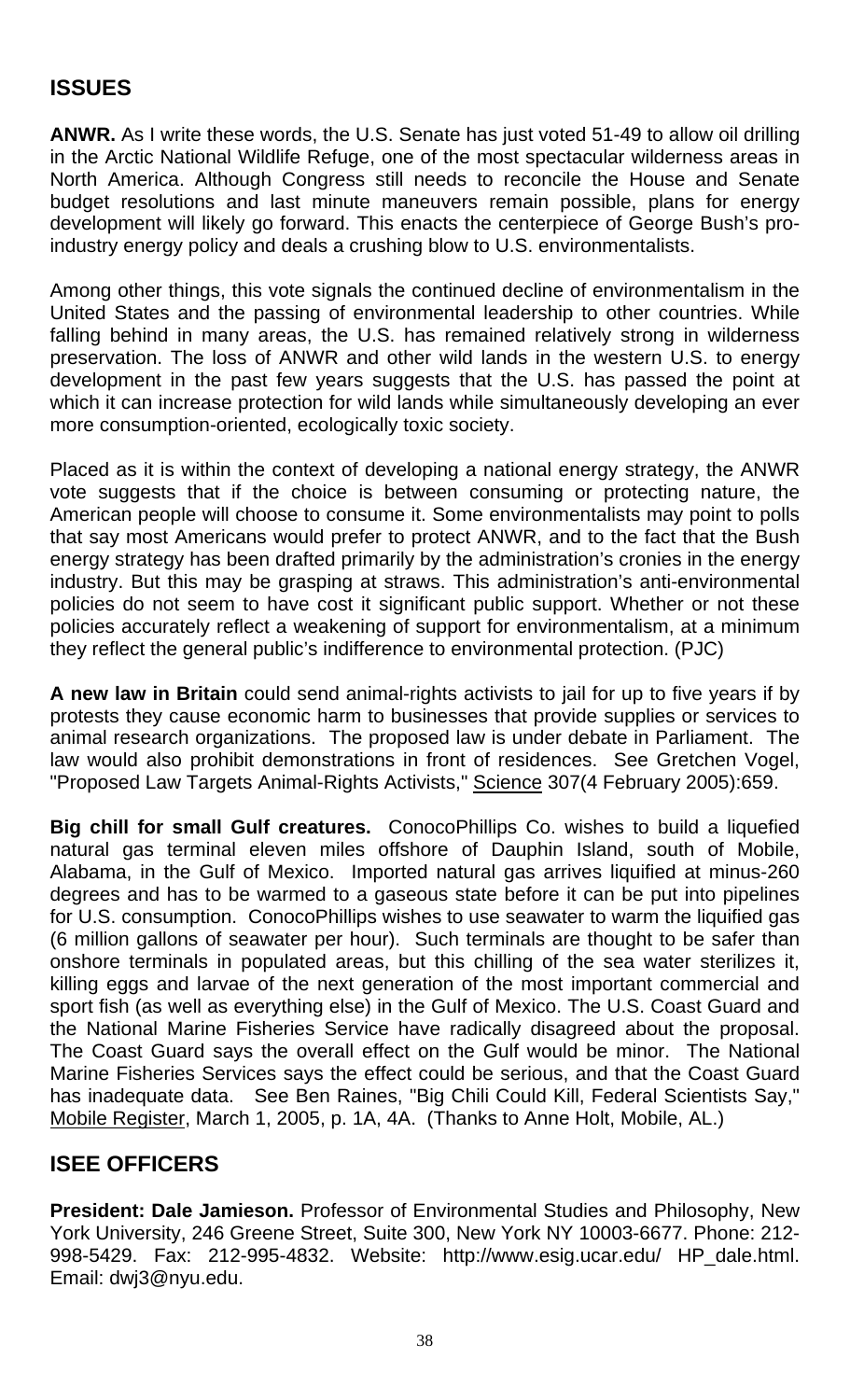**Vice-President: Clare Palmer**. Department of Philosophy, Washington University, One Brookings Drive, Campus Box 1073, St Louis, MO 63130. Phone: 314 935 7148. Fax: 314 935 7349. E-mail [cpalmer@artsci.wustl.edu.](mailto:cpalmer@artsci.wustl.edu)

**Secretary: Paul Thompson.** Department of Philosophy, 503 South Kedzie Hall, Michigan State University, East Lansing, MI 48824-1022. Email: thomp649 @pilot.msu.edu.

**Treasurer: Lisa Newton**. Director, Program in Environmental Studies, Fairfield University, Fairfield, Connecticut 06824. Phone: 1-203-254-4128. E-mail: [lhnewton@mail.fairfield.edu](mailto:lhnewton@mail.fairfield.edu).

## **ISEE REGIONAL REPRESENTATIVES**

**Africa: Johan P. Hattingh,** Department of Philosophy, University of Stellenbosch, 7600 Stellenbosch, South Africa. Hattingh heads the Unit for Environmental Ethics at Stellenbosch. Phone: 27 (country code) 21 (city code) 808-2058 (office), 808-2418 (secretary); 887-9025 (home); Fax: 886-4343. Email: jph2@akad.sun.ac.za.

**Australia and New Zealand: William Grey,** Room E338, Department of Philosophy, University of Queensland, 4067, Queensland 4072 AUSTRALIA. Email: wgrey@mailbox.uq.edu.au.

**China: Yu Mouchang,** Institute of Philosophy, Chinese Academy of Social Sciences, Beijing, 100732, China. **Yang Tongjin**, Institute of Philosophy, Chinese Academy of Social Sciences, Beijin,100732, China. E-mail: yangtong12@sina.com.

**Taiwan: Edgar Lin,** Biology Department, Tunghai University, Taichung, Taiwan 40704. Email: [edgarlin@ms5.hinet.net.](mailto:edgarlin@ms5.hinet.net.) Phones: 886-4-3595622 office; 886-4-3590991 home. Fax: 886-4-3595953.

**Eastern Europe: Jan Wawrzyniak.** Department of Philosophy, Adam Mickiewicz University of Poznan, Poland. University address: Prof. Jan Wawrzyniak, Institut Filozofii, Adam Mickiewicz University, 60-569 Poznan, Szamarzewskiego 91c POLAND. Phone: +48 / 61 / 841-72-75; Fax: +48 / 61 / 8430309. Home address: 60- 592 Poznan, Szafirowa 7, POLAND. Email: [jawa@main.amu.edu.pl.](mailto:jawa@main.amu.edu.pl.) Website: http://appliedphilosophy.mtsu.edu/ISEE/JanWaw/index.html.

**Western Europe and the Mediterranean: Martin Drenthen,** Center for Ethics University of Nijmegen (CEKUN), Postbox 9103, 6500 HD Nijmegen, THE NETHERLANDS. Office phone: 31 (country code) 24 (city code) 3612751. Fax: 31-24- 3615564. [E-mail:mdrenthen@hetnet.nl.](mailto:E-mail:mdrenthen@hetnet.nl.) Home: Van't Santstraat 122, 6523 BJ Nijmegen. Home Phone: (31) - (24) - 3238397.

**Mexico and Central America: Teresa Kwiatkowska,** Universidad Autonoma Metropolitana-Iztapalapa, Departamento de Filosofia, Av. Michoacan y Purissima s/n, 09340 Mexico D.F., MEXICO. Phones: +52 55 5637 14 24 (home), +52 55 5 804 47 77 [\(](mailto:kwiat@xanum.uam.mx.)office). Fax: +52 55 5804 47 48 Email: tkwiatkowska@yahoo.com.

**Canada: Laura Westra.** Osgoode Hall Law School, York University, 4700 Keele Street, Toronto, Ontario M3J 1P3. Phone: 905-303-8181. Fax: 905-303-8211 E-mail: lwestra@interlog.com.

**Pakistan and South Asia: Nasir Azam Sahibzada,** Education Manager, WWF-- Pakistan, T-28 Sahibzada House, Zeryab Colony, Peshawar City (NWFP), PAKISTAN.